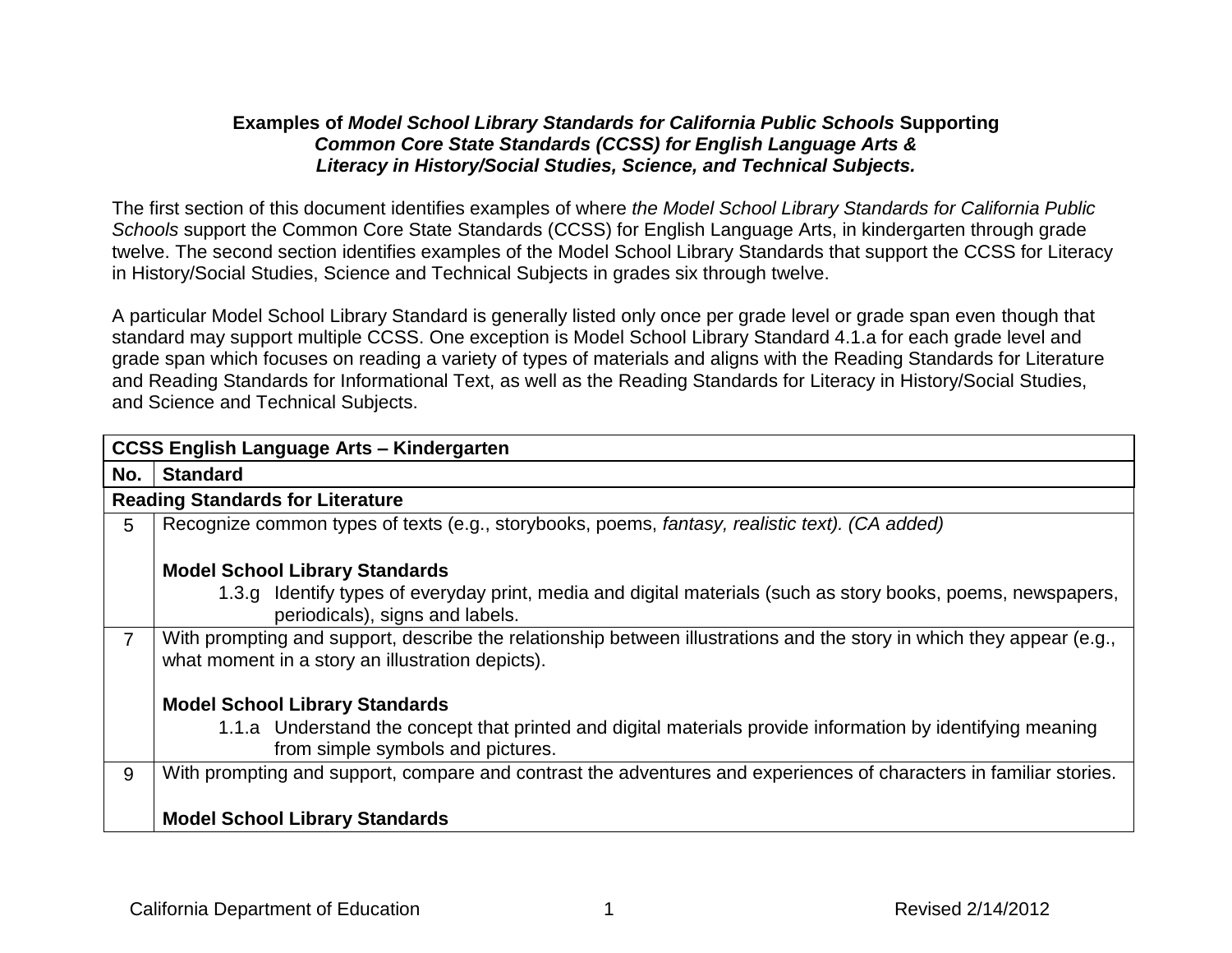|                 | <b>CCSS English Language Arts - Kindergarten</b>                                                                      |  |
|-----------------|-----------------------------------------------------------------------------------------------------------------------|--|
| No.             | <b>Standard</b>                                                                                                       |  |
|                 | 4.3.a Understand and respond to stories based on well-known characters, themes, plots, and settings.                  |  |
| 10              | Actively engage in group reading activities with purpose and understanding.                                           |  |
|                 | a. Activate prior knowledge related to the information and events in texts.                                           |  |
|                 | b. Use illustrations and context to make predictions about text. (CA added)                                           |  |
|                 | <b>Model School Library Standards</b>                                                                                 |  |
|                 | 4.1.a Read or be read to from a variety of sources.                                                                   |  |
|                 | <b>Reading Standards for Informational Text</b>                                                                       |  |
|                 | With prompting and support, ask and answer questions about key details in a text.                                     |  |
|                 |                                                                                                                       |  |
|                 | <b>Model School Library Standards</b>                                                                                 |  |
|                 | 2.2.a Identify basic facts and ideas in what was read, heard, seen, or voiced.                                        |  |
| 10 <sup>°</sup> | Actively engage in group reading activities with purpose and understanding.                                           |  |
|                 | a. Activate prior knowledge related to the information and events a texts.                                            |  |
|                 | b. Use illustrations and context to make predictions about a text. (CA added)                                         |  |
|                 | <b>Model School Library Standards</b>                                                                                 |  |
|                 | 2.1.a Connect the information and events in print, media and digital resources to life experiences.                   |  |
|                 | 4.1.a Read or be read to from a variety of sources.                                                                   |  |
|                 | 4.3.b Understand and respond to nonfiction.                                                                           |  |
|                 | <b>Writing Standards</b>                                                                                              |  |
| $\overline{7}$  | Participate in shared research and writing projects (e.g., explore a number of books by a favorite author and express |  |
|                 | opinions about them.)                                                                                                 |  |
|                 |                                                                                                                       |  |
|                 | <b>Model School Library Standards</b>                                                                                 |  |
|                 | 1.2.a Ask questions that may be answered by available resources.                                                      |  |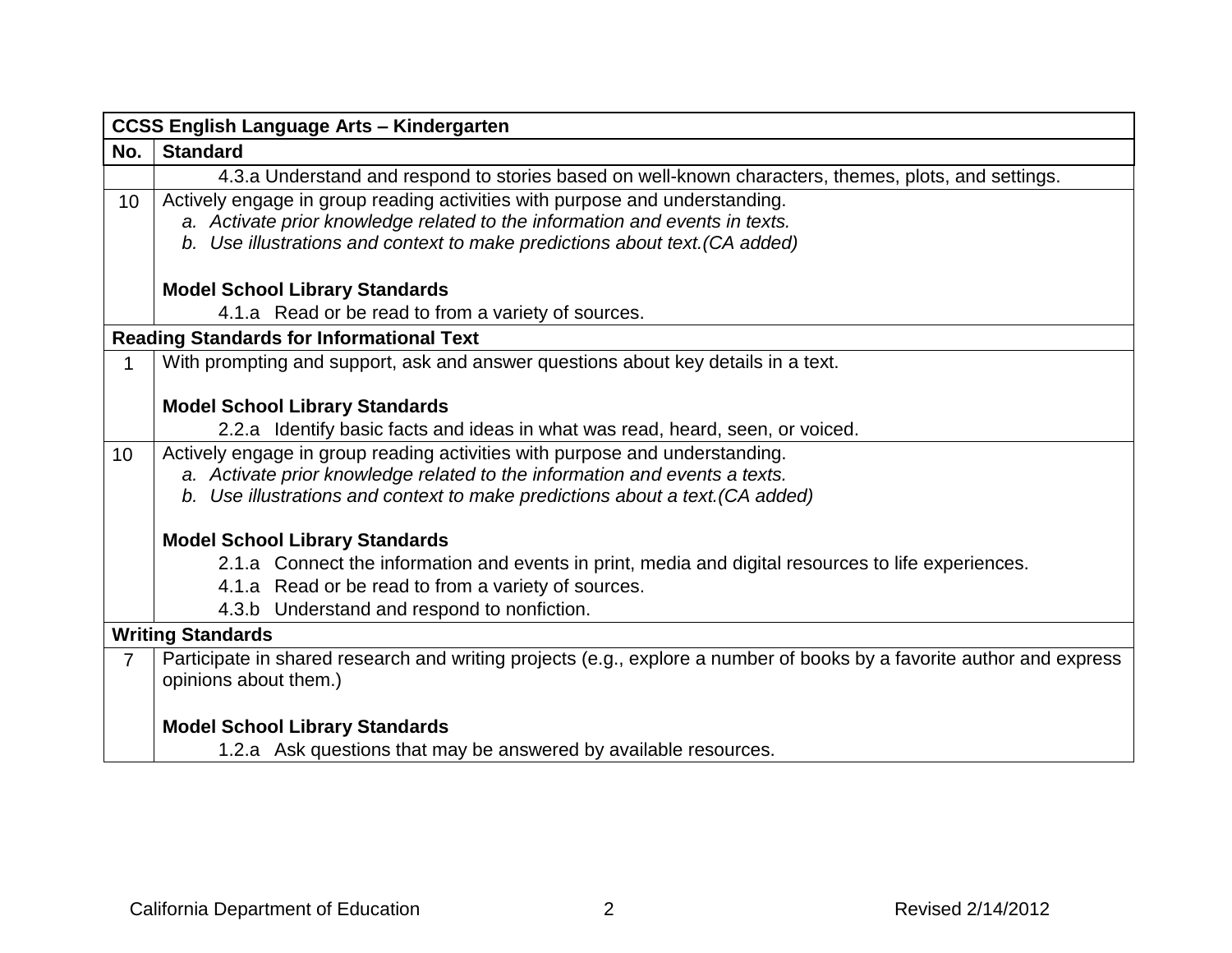|     | <b>CCSS English Language Arts - Kindergarten</b>                                                                                                                                                                                                                                                                                                                            |
|-----|-----------------------------------------------------------------------------------------------------------------------------------------------------------------------------------------------------------------------------------------------------------------------------------------------------------------------------------------------------------------------------|
| No. | <b>Standard</b>                                                                                                                                                                                                                                                                                                                                                             |
| 8   | With guidance and support from adults, recall information from experiences or gather information from provided<br>sources to answer a question.                                                                                                                                                                                                                             |
|     | <b>Model School Library Standards</b>                                                                                                                                                                                                                                                                                                                                       |
|     | 1.3.c Identify, with guidance, two sources of information that may provide an answer to an identified<br>question.                                                                                                                                                                                                                                                          |
|     | 3.2.a Participate in completion of a graphic organizer with aspects of a topic.                                                                                                                                                                                                                                                                                             |
|     | <b>Speaking and Listening Standards</b>                                                                                                                                                                                                                                                                                                                                     |
|     | Participate in collaborative conversations with diverse partners about kindergarten topics and texts with peers and<br>adults in small and larger groups.<br>a. Follow agreed-upon rules for discussions (e.g., listening to others and taking turns speaking about the topics<br>and texts under discussion).<br>Continue a conversation through multiple exchanges.<br>b. |
|     | <b>Model School Library Standards</b>                                                                                                                                                                                                                                                                                                                                       |
|     | 4.2.a Share information and ideas in a clear and concise manner.                                                                                                                                                                                                                                                                                                            |
| 5   | Add drawings or other visual displays to descriptions as desired to provide additional detail.                                                                                                                                                                                                                                                                              |
|     | <b>Model School Library Standards</b>                                                                                                                                                                                                                                                                                                                                       |
|     | 3.3.a Use a picture or other visual content when telling a story.                                                                                                                                                                                                                                                                                                           |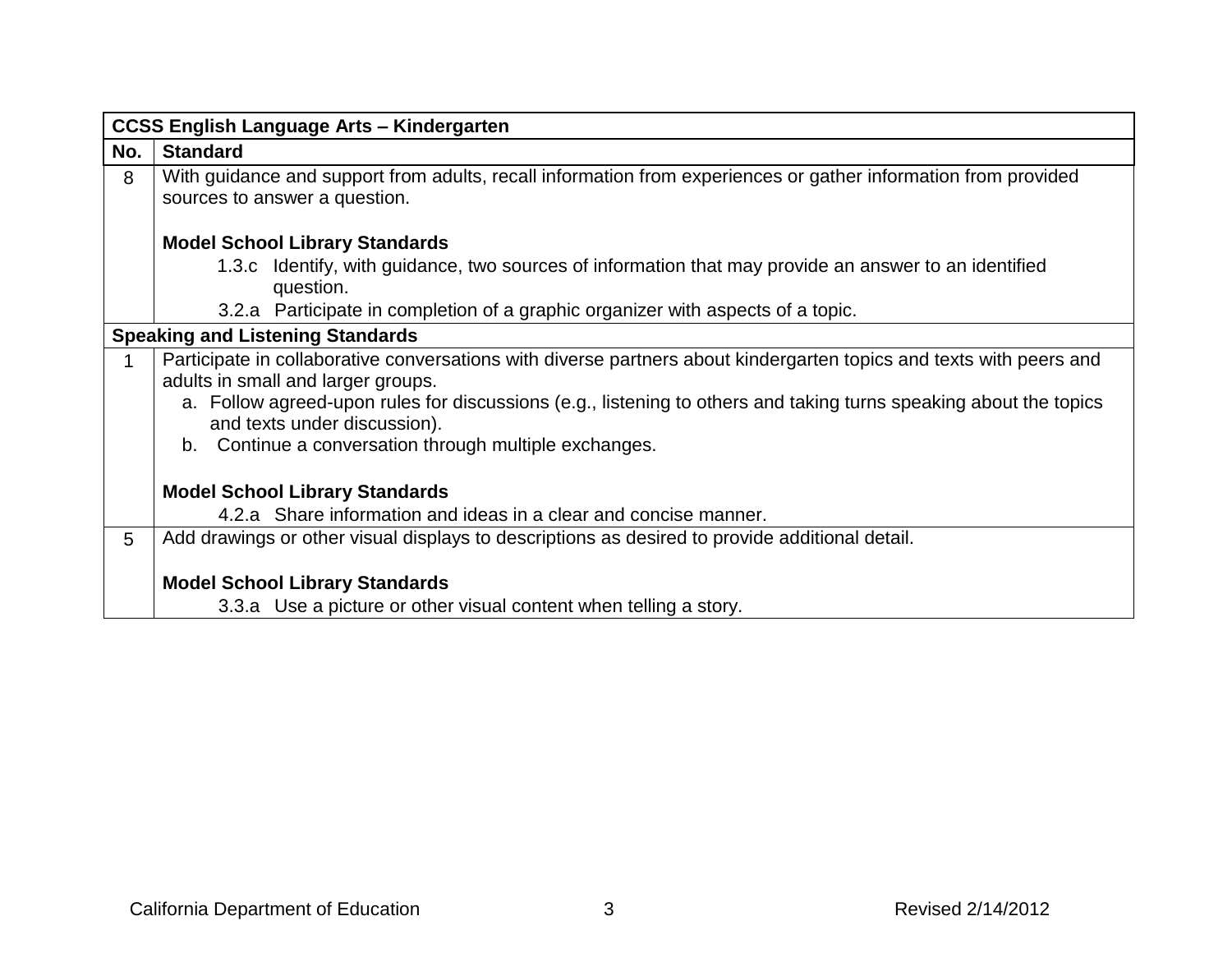|                | <b>CCSS English Language Arts - Grade One</b>                                                                                                                                                                                                                                                   |  |
|----------------|-------------------------------------------------------------------------------------------------------------------------------------------------------------------------------------------------------------------------------------------------------------------------------------------------|--|
| No.            | <b>Standard</b>                                                                                                                                                                                                                                                                                 |  |
|                | <b>Reading Standards for Literature</b>                                                                                                                                                                                                                                                         |  |
| 5              | Explain major differences between books that tell stories and books that give information, drawing on a wide reading<br>of a range of text types.                                                                                                                                               |  |
|                | <b>Model School Library Standards</b>                                                                                                                                                                                                                                                           |  |
|                | 1.3.g Identify the characteristics of fiction and nonfiction.                                                                                                                                                                                                                                   |  |
| 10             | With prompting and support, read prose and poetry of appropriate complexity for grade 1.<br>a. Activate prior knowledge related to the information and events in a text.<br>b. Confirm predictions about what will happen next in a text. (CA added)                                            |  |
|                | <b>Model School Library Standards</b>                                                                                                                                                                                                                                                           |  |
|                | 4.1.a Read a good representation of grade-level-appropriate text, making progress toward the goal of<br>reading 500,000 words annually by grade four (e.g. classic and contemporary literature, magazines,<br>newspapers, online information).<br>4.1.b Read poems, rhymes, songs, and stories. |  |
|                | <b>Reading Standards for Informational Text</b>                                                                                                                                                                                                                                                 |  |
|                | Ask and answer questions about key details in a text.                                                                                                                                                                                                                                           |  |
|                |                                                                                                                                                                                                                                                                                                 |  |
|                | <b>Model School Library Standards</b>                                                                                                                                                                                                                                                           |  |
|                | 1.2.a Ask who, what, when, where, and how questions.                                                                                                                                                                                                                                            |  |
| $\overline{7}$ | Use the illustrations and details in a text to describe its key ideas.                                                                                                                                                                                                                          |  |
|                | <b>Model School Library Standards</b><br>1.1.a Understand that printed and digital materials provide information by identifying meaning from more<br>complex symbols and pictures.                                                                                                              |  |
| 10             | With prompting and support, read informational texts appropriately complex for grade 1.                                                                                                                                                                                                         |  |
|                | a. Activate prior knowledge related to the information and events in a text.<br>b. Confirm predictions about what will happen next in a text. (CA added)                                                                                                                                        |  |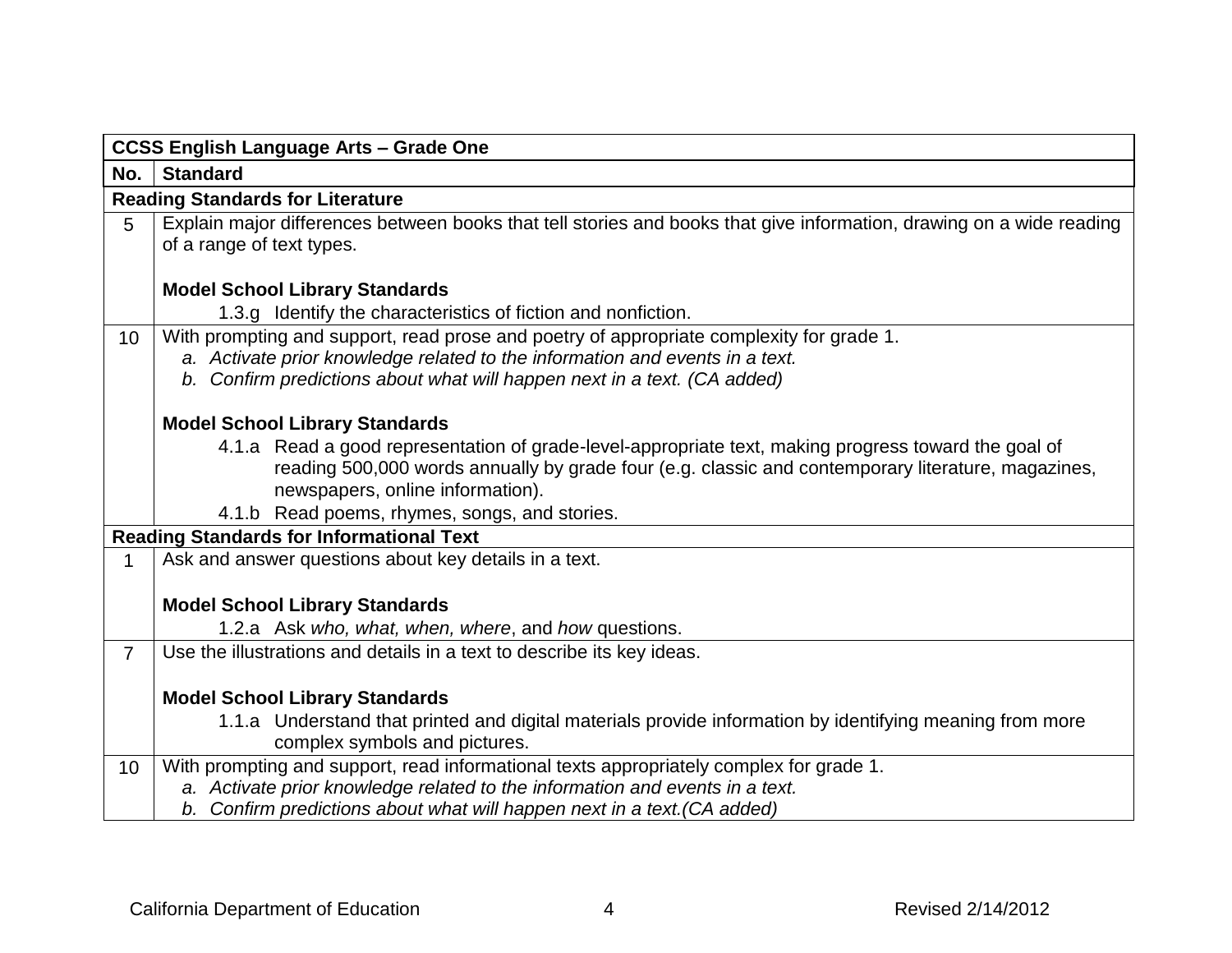|                | <b>CCSS English Language Arts - Grade One</b>                                                                                                                                                                                                 |
|----------------|-----------------------------------------------------------------------------------------------------------------------------------------------------------------------------------------------------------------------------------------------|
| No.            | <b>Standard</b>                                                                                                                                                                                                                               |
|                |                                                                                                                                                                                                                                               |
|                | <b>Model School Library Standards</b>                                                                                                                                                                                                         |
|                | 4.1a Read a good representation of grade-level-appropriate text, making progress toward the goal of<br>reading 500,000 words annually by grade four (e.g. classic and contemporary literature, magazines,<br>newspapers, online information). |
|                | <b>Writing Standards</b>                                                                                                                                                                                                                      |
| 2              | Write informative/explanatory texts in which they name a topic, supply some facts about the topic, and provide some<br>sense of closure.                                                                                                      |
|                | <b>Model School Library Standards</b>                                                                                                                                                                                                         |
|                | 3.3.a Communicate understanding by using at least one fact or photograph, or both, found in a current and<br>credible source.                                                                                                                 |
| $\overline{7}$ | Participate in shared research and writing projects (e.g., exploring a number of "how-to" books on a given topic and<br>use them to write a sequence of instructions).                                                                        |
|                | <b>Model School Library Standards</b>                                                                                                                                                                                                         |
|                | 1.3.a Understand how to locate, check out, and care for a variety of resources, both in print and digital.<br>3.2.a Organize information in a logical sequence.                                                                               |
| 8              | With guidance and support from adults, recall information from experiences or gather information from provided<br>sources to answer a question.                                                                                               |
|                | <b>Model School Library Standards</b>                                                                                                                                                                                                         |
|                | 2.1.a Connect the information and events found in print, media, and digital resources to prior knowledge.                                                                                                                                     |
|                | 2.3.a Determine whether additional information is needed to answer the questions.                                                                                                                                                             |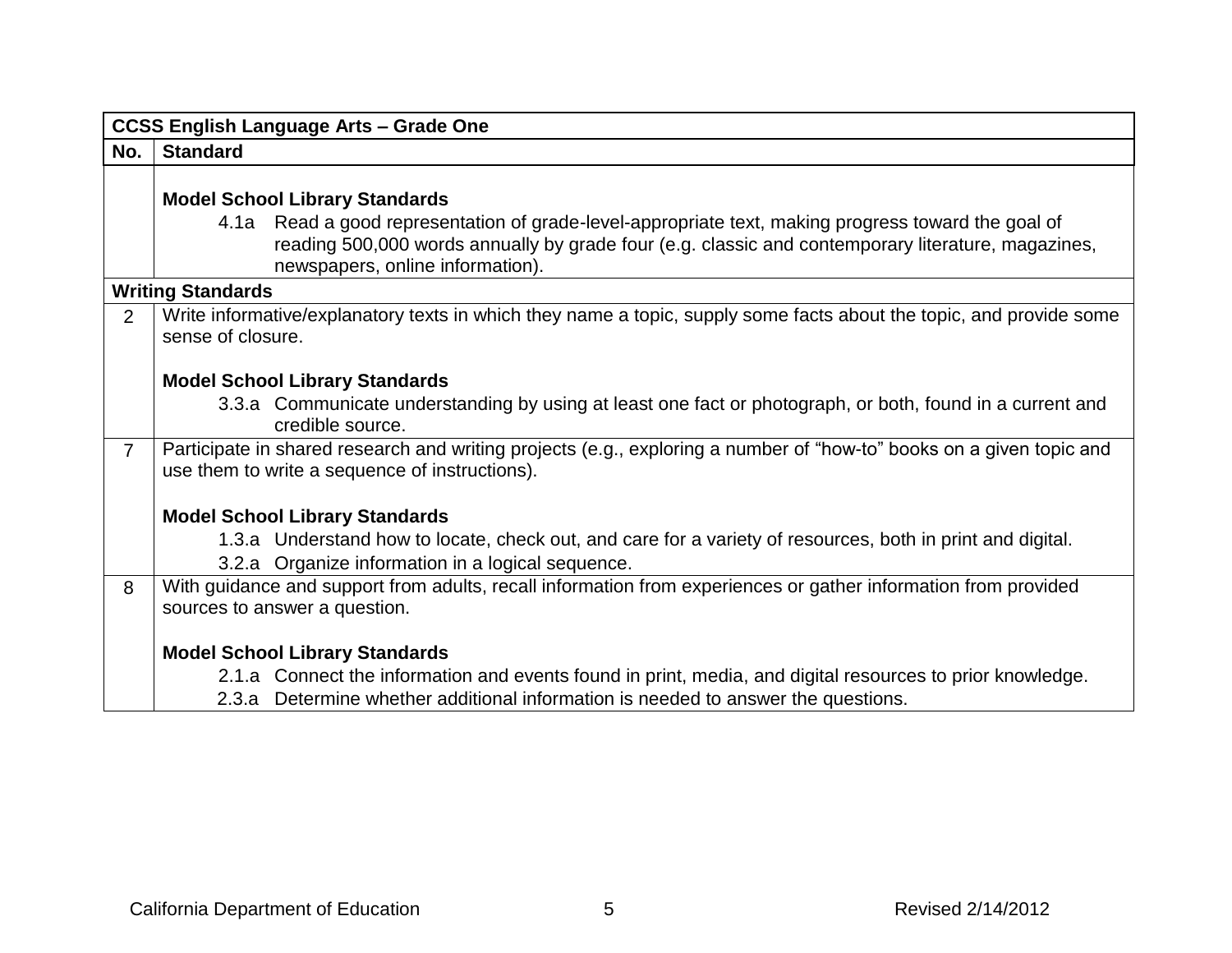# **Speaking and Listening Standards** 1 | Participate in collaborative conversations with diverse partners about grade 1 topics and texts with peers and adults in small and larger groups. a. Follow agreed-upon rules for discussions (e.g., listening to others with care, speaking one at a time about the topics and texts under discussion). b. Build on others' talk in conversations by responding to the comments of others through multiple exchanges. c. Ask questions to clear up any confusion about the topics and texts under discussion. **Model School Library Standards**  4.2.a Share information orally and creatively with peers and other audiences. 4.3.a Recollect, talk, and write about materials read.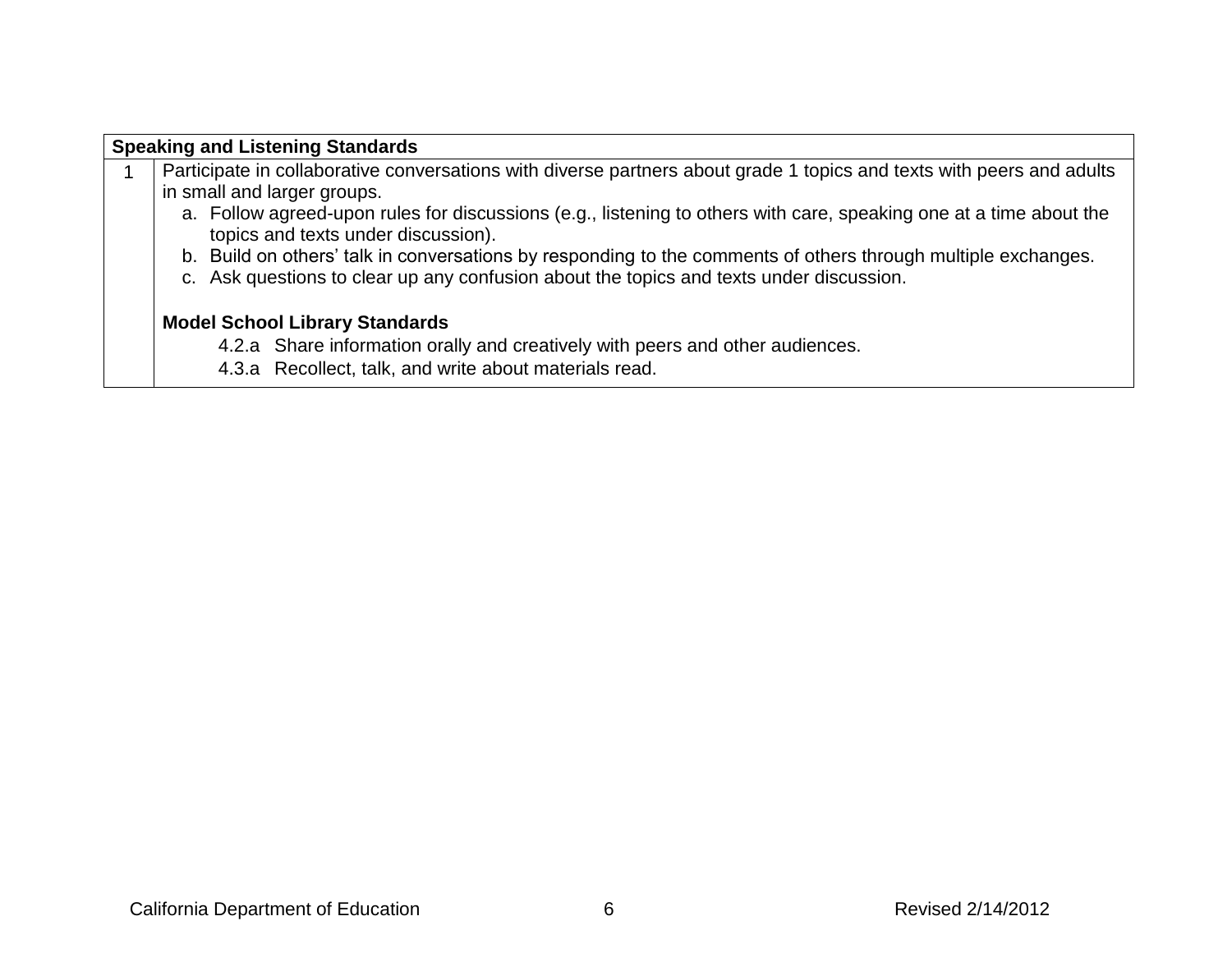|                | <b>CCSS English Language Arts - Grade Two</b>                                                                                                                                                                                                  |
|----------------|------------------------------------------------------------------------------------------------------------------------------------------------------------------------------------------------------------------------------------------------|
| No.            | <b>Standard</b>                                                                                                                                                                                                                                |
|                | <b>Reading Standards for Literature</b>                                                                                                                                                                                                        |
| 10             | By the end of the year, read and comprehend literature, including stories and poetry, in the grades 2-3 text<br>complexity band proficiently, with scaffolding as needed at the high end of the range.                                         |
|                | <b>Model School Library Standards</b>                                                                                                                                                                                                          |
|                | 4.1.a Read a good representation of grade-level-appropriate text, making progress toward the goal of reading<br>500,000 words annually by grade four (e.g. classic and contemporary literature, magazines,<br>newspapers, online information). |
|                | <b>Reading Standards for Informational Text</b>                                                                                                                                                                                                |
| 5              | Know and use various text features (e.g., captions, bold print, subheadings, glossaries, indexes, electronic menus,<br>icons) to locate key facts or information in a text efficiently.                                                        |
|                | <b>Model School Library Standards</b>                                                                                                                                                                                                          |
|                | 1.3.g Identify the parts of a book (print and digital): table of contents, glossary, index, and dedication.                                                                                                                                    |
| 6              | Identify the main purpose of a text, including what the author wants to answer, explain, or describe.                                                                                                                                          |
|                | <b>Model School Library Standards</b>                                                                                                                                                                                                          |
|                | 1.4.e Identify main ideas of a text in preparation for notetaking.                                                                                                                                                                             |
| $\overline{7}$ | Explain how specific images (e.g., a diagram showing how a machine works) contribute to and clarify a text.                                                                                                                                    |
|                | <b>Model School Library Standards</b>                                                                                                                                                                                                          |
|                | 2.1.a Draw meaning from illustrations, photographs, diagrams, charts, graphs, maps, and captions.                                                                                                                                              |
| 9              | Compare and contrast the most important points presented by two texts on the same topic.                                                                                                                                                       |
|                |                                                                                                                                                                                                                                                |
|                | <b>Model School Library Standards</b>                                                                                                                                                                                                          |
|                | 3.2.a Present information drawn from two sources.                                                                                                                                                                                              |
| 10             | By the end of the year, read and comprehend informational texts, including history/social studies, science, and<br>technical texts, in the grades 2-3 text complexity band proficiently and with scaffolding as needed at the high end of      |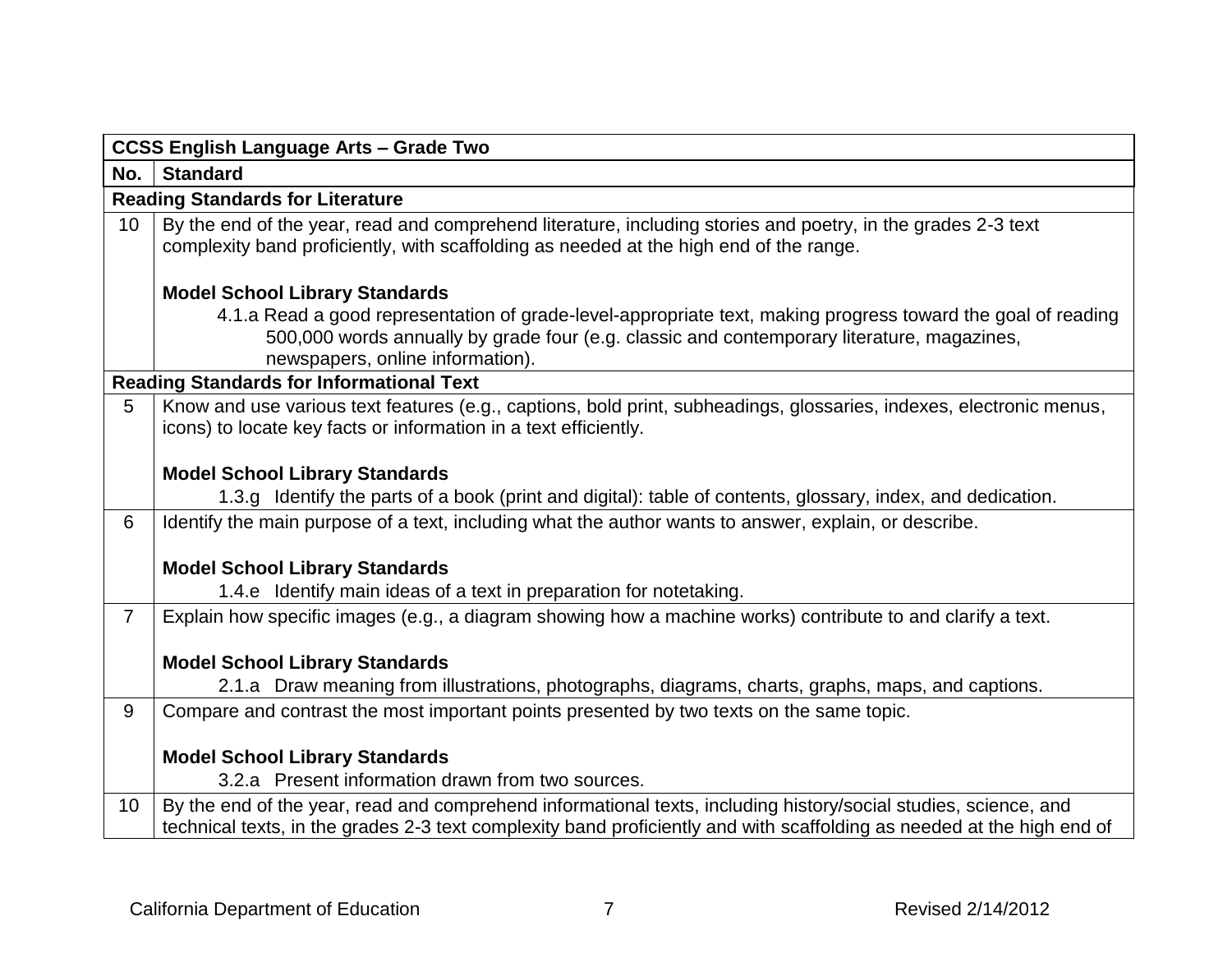|                | <b>CCSS English Language Arts - Grade Two</b>                                                                                                                                                                                                |  |
|----------------|----------------------------------------------------------------------------------------------------------------------------------------------------------------------------------------------------------------------------------------------|--|
| No.            | <b>Standard</b>                                                                                                                                                                                                                              |  |
|                | the range.                                                                                                                                                                                                                                   |  |
|                |                                                                                                                                                                                                                                              |  |
|                | <b>Model School Library Standards</b>                                                                                                                                                                                                        |  |
|                | 4.1.a Read a good representation of grade-level-appropriate text, making progress toward the goal of<br>reading 500,000 words annually by grade four (e.g. classic and contemporary literature magazines,<br>newspapers, online information) |  |
|                | <b>Writing Standards</b>                                                                                                                                                                                                                     |  |
| $\overline{7}$ | Participate in shared research and writing projects (e.g., read a number of books on a single topic to produce a<br>report; record science observations).                                                                                    |  |
|                | <b>Model School Library Standards</b>                                                                                                                                                                                                        |  |
|                | 1.1.a Identify a simple problem or question that needs information.                                                                                                                                                                          |  |
|                | 1.2.a Develop questions that define the scope of investigation and connect them to the topic.                                                                                                                                                |  |
|                | 1.3.a Identify two sources of information that may provide an answer to the question(s).                                                                                                                                                     |  |
|                | 2.1.b Review facts and details to clarify and organize ideas for notetaking.                                                                                                                                                                 |  |
|                | 3.3.b Record and present information with pictures, bar graphs, numbers, or written statements.                                                                                                                                              |  |
|                | 4.2.a Share the source of the information obtained.                                                                                                                                                                                          |  |
| 8              | Recall information from experiences or gather information from provided sources to answer a question.                                                                                                                                        |  |
|                | <b>Model School Library Standards</b>                                                                                                                                                                                                        |  |
|                | 1.1.b Organize prior knowledge of a subject, problem, or question (e.g., create a chart).                                                                                                                                                    |  |
|                | 1.4.c Connect prior knowledge to the information and events in text and digital formats.                                                                                                                                                     |  |
|                | <b>Speaking and Listening Standards</b>                                                                                                                                                                                                      |  |
| 1              | Participate in collaborative conversations with diverse partners about grade 2 topics and texts with peers and adults                                                                                                                        |  |
|                | in small and larger groups.                                                                                                                                                                                                                  |  |
|                | a. Follow agreed-upon rules for discussions (e.g., gaining the floor in respectful ways, listening to others with                                                                                                                            |  |
|                | care, speaking one at a time about the topics and texts under discussion).                                                                                                                                                                   |  |
|                | b. Build on others' talk in conversations by linking their comments to the remarks of others.                                                                                                                                                |  |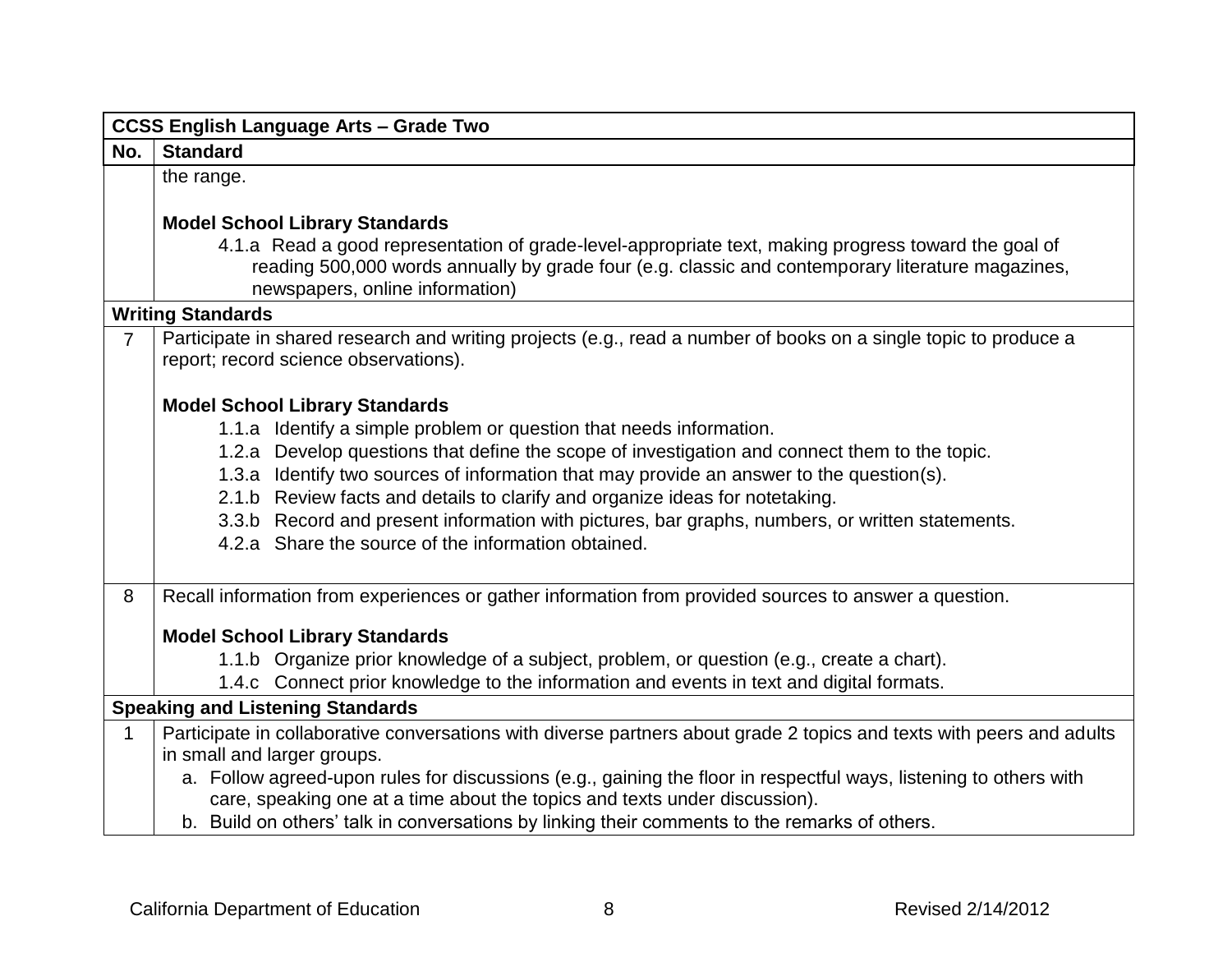|               | <b>CCSS English Language Arts - Grade Two</b>                                                                                    |  |
|---------------|----------------------------------------------------------------------------------------------------------------------------------|--|
| No.           | <b>Standard</b>                                                                                                                  |  |
|               | Ask for clarification and further explanation as needed about the topics and texts under discussion.<br>C.                       |  |
|               | <b>Model School Library Standards</b>                                                                                            |  |
|               | 3.3.c Communicate with other students to explore options to a problem or an ending to a story.                                   |  |
| $\mathcal{P}$ | Recount or describe key ideas or details from a text read aloud or information presented orally or through other<br>media.       |  |
|               | <b>Model School Library Standards</b><br>3.3.a Present information to convey the main idea and supporting details about a topic. |  |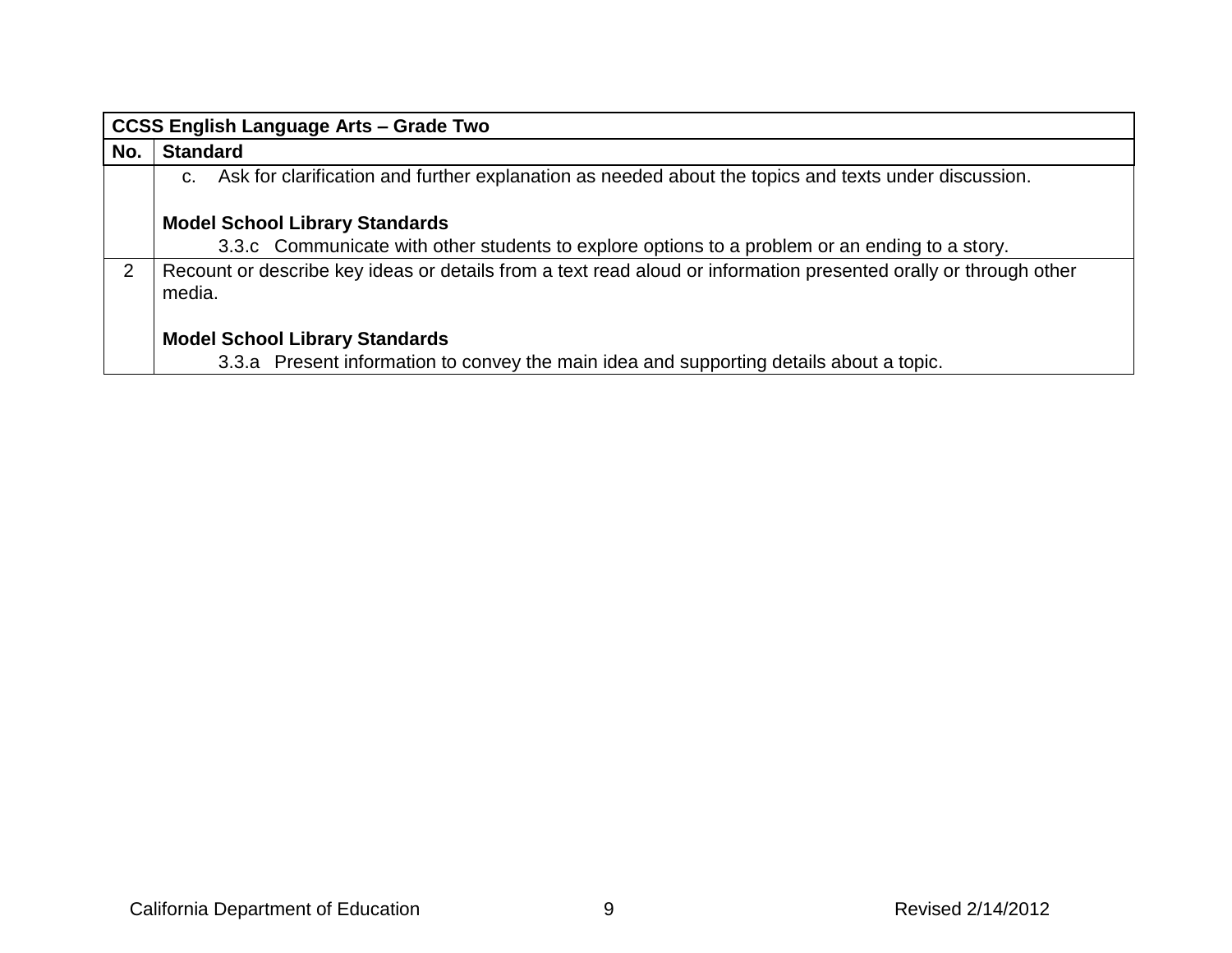|     | <b>CCSS English Language Arts - Grade Three</b>                                                                                                                                                                                                 |
|-----|-------------------------------------------------------------------------------------------------------------------------------------------------------------------------------------------------------------------------------------------------|
| No. | <b>Standard</b>                                                                                                                                                                                                                                 |
|     | <b>Reading Standards for Literature</b>                                                                                                                                                                                                         |
| 10  | By the end of the year, read and comprehend literature, including stories, dramas, and poetry, at the high end of the<br>grades 2–3 text complexity band independently and proficiently.                                                        |
|     | <b>Model School Library Standards</b>                                                                                                                                                                                                           |
|     | 4.1.a Read a good representation of grade-level-appropriate text, making progress toward the goal of<br>reading 500,000 words annually by grade four (e.g., classic and contemporary literature, magazines,<br>newspapers, online information). |
|     | 4.3.a Listen to, view, and read stories, poems and plays.                                                                                                                                                                                       |
|     | <b>Reading Standards for Informational Text</b>                                                                                                                                                                                                 |
| 2   | Determine the main idea of a text; recount the key details and explain how they support the main idea.                                                                                                                                          |
|     | <b>Model School Library Standards</b>                                                                                                                                                                                                           |
|     | 2.3.a Locate facts and details to support a topic sentence and paragraph, and record the information.                                                                                                                                           |
| 5   | Use text features and search tools (e.g., key words, sidebars, hyperlinks) to locate information relevant to a given<br>topic efficiently.                                                                                                      |
|     | <b>Model School Library Standards</b>                                                                                                                                                                                                           |
|     | 1.3.j Use guide words to locate information in a reference book.                                                                                                                                                                                |
|     | 1.3.k Perform a key word search of a topic using an approved search engine or database.                                                                                                                                                         |
|     | 1.3.n Use print or digital indexes, or both, to locate articles in an encyclopedia.                                                                                                                                                             |
|     | 1.3.p Locate information in text by using the organizational parts of a book in print or digital format (e.g., title,<br>table of contents, chapter headings, glossary, author notes, dedication, index).                                       |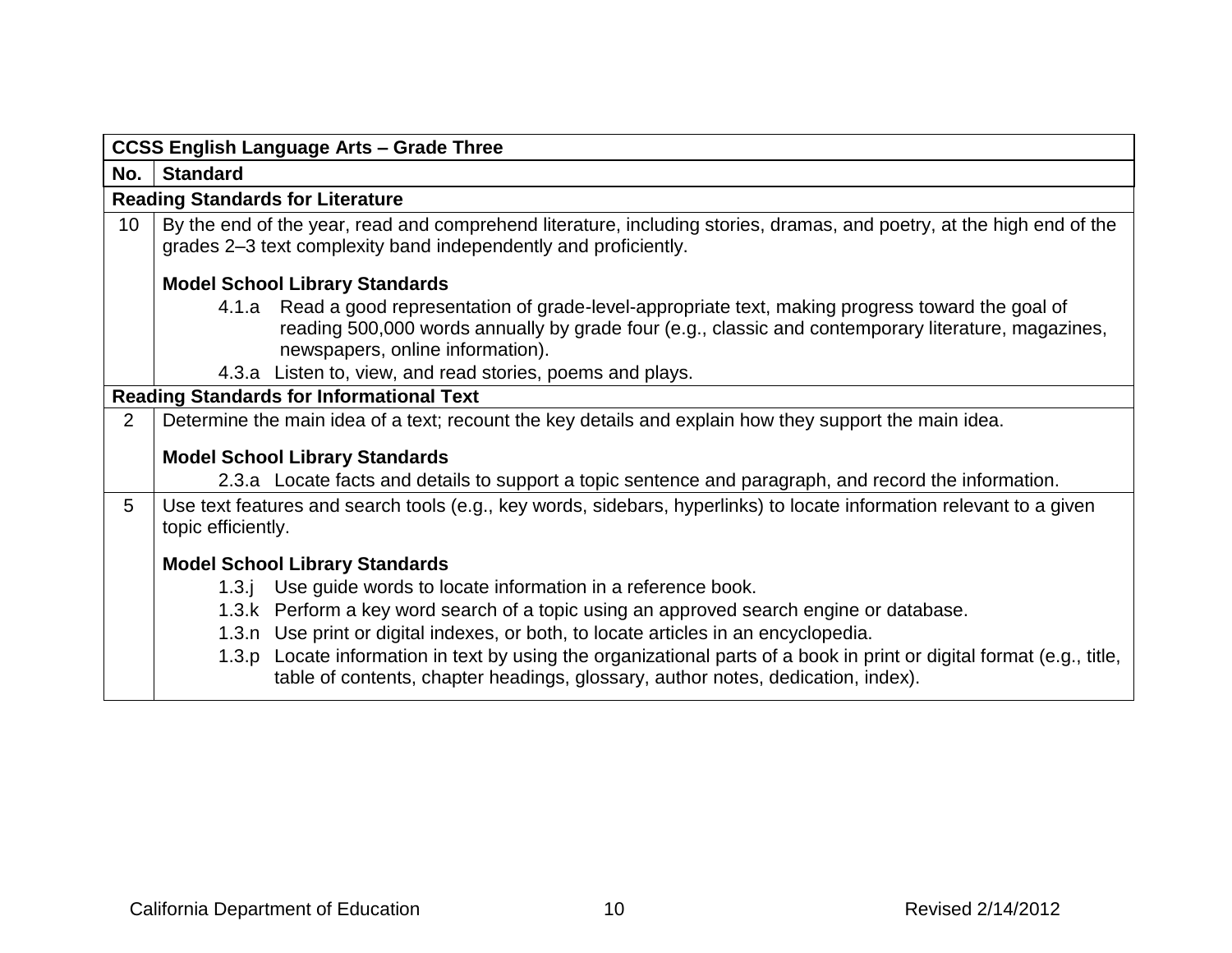|                 | <b>CCSS English Language Arts - Grade Three</b>                                                                                                                                                                                                                                                                                                                                                                                                                                                                                     |
|-----------------|-------------------------------------------------------------------------------------------------------------------------------------------------------------------------------------------------------------------------------------------------------------------------------------------------------------------------------------------------------------------------------------------------------------------------------------------------------------------------------------------------------------------------------------|
| No.             | <b>Standard</b>                                                                                                                                                                                                                                                                                                                                                                                                                                                                                                                     |
| 10 <sup>°</sup> | By the end of the year, read and comprehend informational texts, including history/social studies, science and<br>technical texts, at the high end of the grades 2–3 text complexity band independently and proficiently.                                                                                                                                                                                                                                                                                                           |
|                 | <b>Model School Library Standards</b>                                                                                                                                                                                                                                                                                                                                                                                                                                                                                               |
|                 | 4.1.a Read a good representation of grade-level-appropriate text, making progress toward the goal of<br>reading 500,000 words annually by grade four (e.g., classic and contemporary literature, magazines,<br>newspapers, online information).                                                                                                                                                                                                                                                                                     |
|                 | <b>Writing Standards</b>                                                                                                                                                                                                                                                                                                                                                                                                                                                                                                            |
| 6               | With guidance and support from adults, use technology to produce and publish writing (using keyboarding skills) as<br>well as to interact and collaborate with others.                                                                                                                                                                                                                                                                                                                                                              |
|                 | <b>Model School Library Standards</b>                                                                                                                                                                                                                                                                                                                                                                                                                                                                                               |
|                 | 3.3.b Use digital or graphic tools to support a presentation.                                                                                                                                                                                                                                                                                                                                                                                                                                                                       |
|                 | 4.2.b Select appropriate information technology tools and resources to interact with others for a specific<br>purpose.                                                                                                                                                                                                                                                                                                                                                                                                              |
| $\overline{7}$  | Conduct short research projects that build knowledge about a topic.                                                                                                                                                                                                                                                                                                                                                                                                                                                                 |
|                 | <b>Model School Library Standards</b><br>1.1.a Identify key words within questions.<br>1.2.a Identify a problem that needs information by asking how, what, where, when, or why questions.<br>1.3.d Perform a basic search of the automated library catalog by title, author, subject, and key word.<br>2.1.a Select information appropriate to the problem or question at hand.<br>2.1.b Determine whether the information answers a simple question.<br>3.2.a Compare information from more than one source to draw a conclusion. |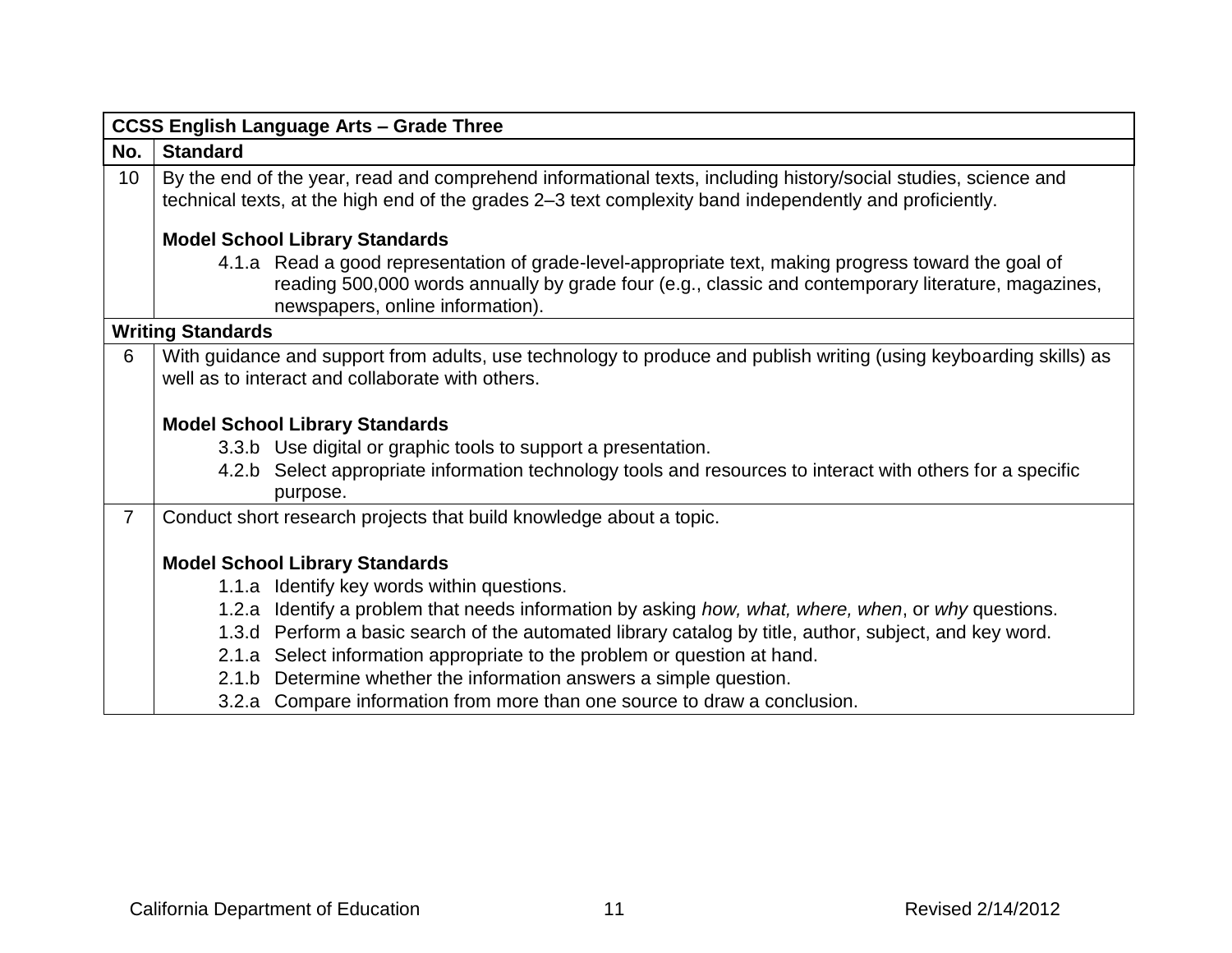|     | <b>CCSS English Language Arts - Grade Three</b>                                                                                                                                                                                                                                                                                                                                                                          |
|-----|--------------------------------------------------------------------------------------------------------------------------------------------------------------------------------------------------------------------------------------------------------------------------------------------------------------------------------------------------------------------------------------------------------------------------|
| No. | <b>Standard</b>                                                                                                                                                                                                                                                                                                                                                                                                          |
| 8   | Recall information from experiences or gather information from print and digital sources; take brief notes on sources<br>and sort evidence into provided categories.                                                                                                                                                                                                                                                     |
|     | <b>Model School Library Standards</b><br>1.3.m Use specialized content-area print and digital resources to locate information.<br>1.4.c Apply techniques for organizing notes in a logical order (e.g., outlining, webbing, thinking maps, other<br>graphic organizers).<br>2.2.a Identify copyright and publication dates in print resources.<br>3.3.a Organize information chronologically, sequentially, or by topic. |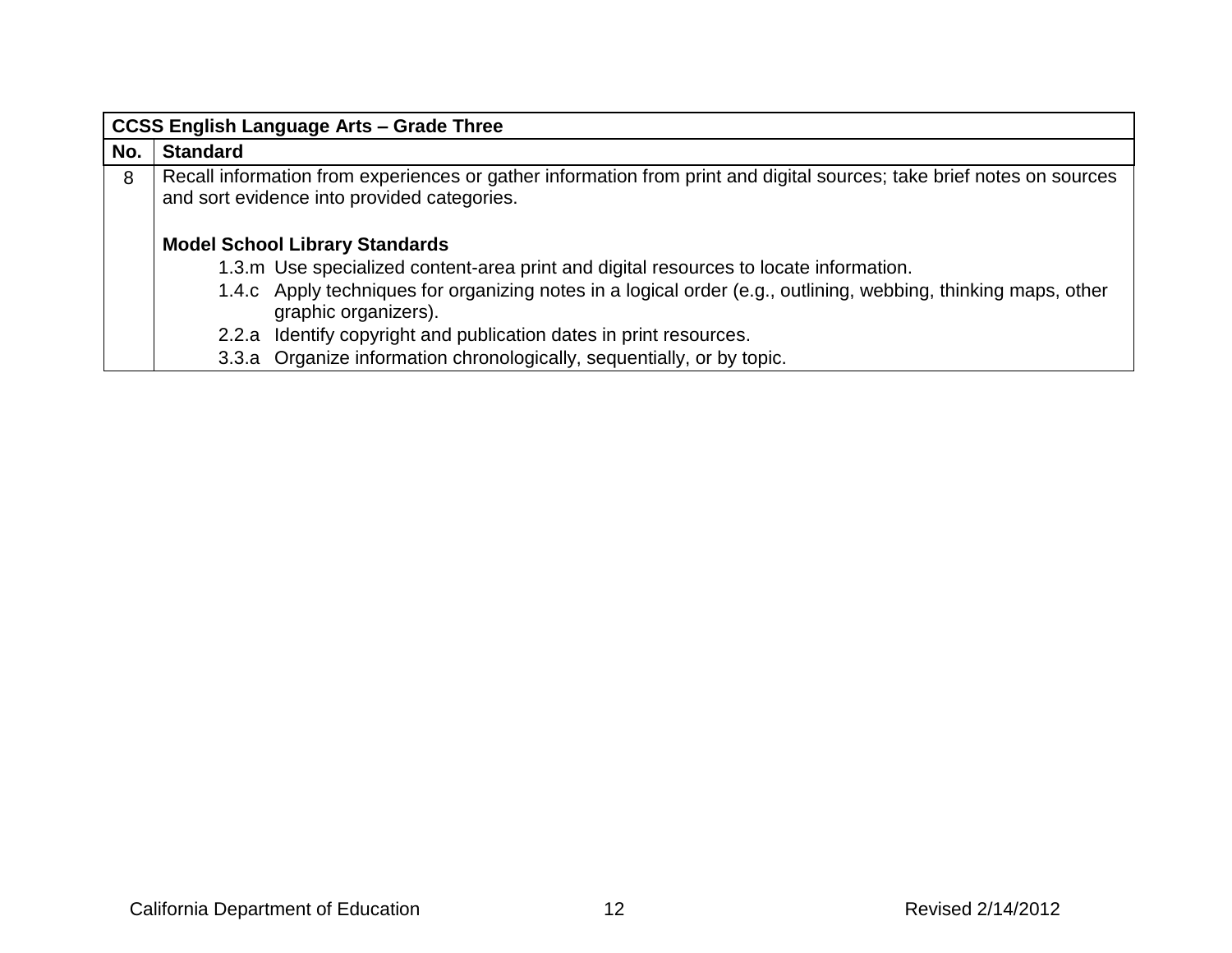|   | <b>Speaking and Listening Standards</b>                                                                                                                   |  |
|---|-----------------------------------------------------------------------------------------------------------------------------------------------------------|--|
| 4 | Report on a topic or text, tell a story or recount an experience with appropriate facts relevant, descriptive details,                                    |  |
|   | speaking clearly at an understandable pace.                                                                                                               |  |
|   | a. Plan and deliver an informative/explanatory presentation on a topic that: organizes ideas around major points of                                       |  |
|   | information, follows a logical sequence, includes supporting details, uses clear and specific vocabulary, and<br>provides a strong conclusion. (CA added) |  |
|   |                                                                                                                                                           |  |
|   |                                                                                                                                                           |  |
|   | <b>Model School Library Standards</b>                                                                                                                     |  |
|   | 1.3.0 Deliver brief registions and are presentations about familiar eventionees or interests                                                              |  |

4.2.a Deliver brief recitations and oral presentations about familiar experiences or interests.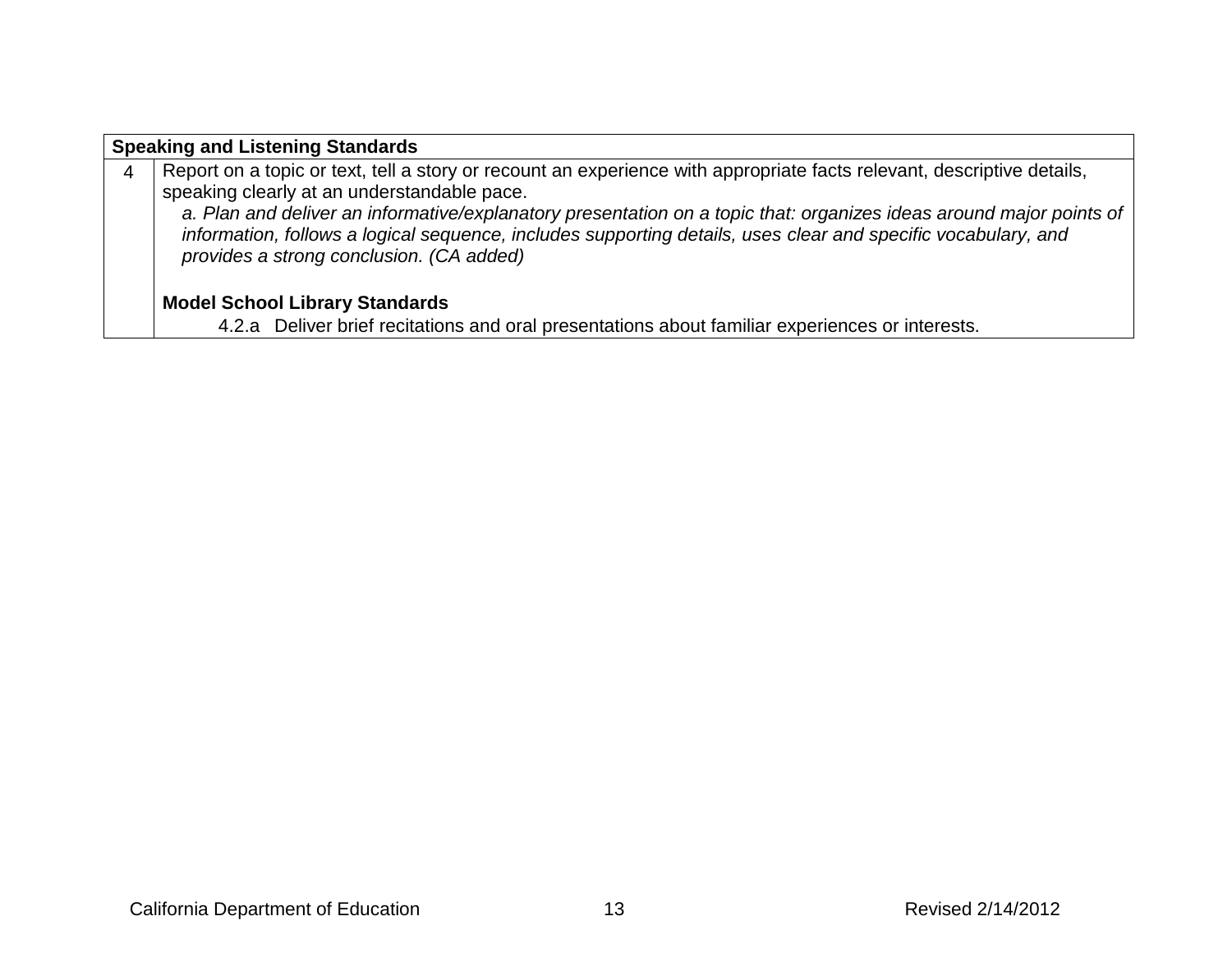|                 | <b>CCSS English Language Arts - Grade Four</b>                                                                                                                                                                                                                               |  |  |
|-----------------|------------------------------------------------------------------------------------------------------------------------------------------------------------------------------------------------------------------------------------------------------------------------------|--|--|
| No.             | <b>Standard</b>                                                                                                                                                                                                                                                              |  |  |
|                 | <b>Reading Standards for Literature</b>                                                                                                                                                                                                                                      |  |  |
| 10              | By the end of the year, read and comprehend literature, including stories, dramas, and poetry, in the grades 4–5 text<br>complexity band proficiently, with scaffolding as needed at the high end of the range.                                                              |  |  |
|                 | <b>Model School Library Standards</b>                                                                                                                                                                                                                                        |  |  |
|                 | 4.1.a Read a good representation of grade-level-appropriate text, making progress toward the goal of<br>reading 500,000 words annually (e.g., classic and contemporary literature, magazines, newspapers,<br>online information).                                            |  |  |
|                 | <b>Reading Standards for Informational Text</b>                                                                                                                                                                                                                              |  |  |
| $\overline{7}$  | Interpret information presented visually, orally, or quantitatively (e.g., in charts, graphs, diagrams, time lines,<br>animations, or interactive elements on Web pages) and explain how the information contributes to an understanding<br>of the text in which it appears. |  |  |
|                 | <b>Model School Library Standards</b><br>1.4.a Extract information from illustrations, photographs, charts, graphs, maps, and tables in print, nonprint,<br>and digital formats.                                                                                             |  |  |
| 10 <sup>°</sup> | By the end of the year, read and comprehend informational texts, including history/social studies, science and<br>technical texts, in the grades 4–5 text complexity band proficiently, with scaffolding as needed at the high end of the<br>range.                          |  |  |
|                 | <b>Model School Library Standards</b>                                                                                                                                                                                                                                        |  |  |
|                 | 4.1.a Read a good representation of grade-level-appropriate text, making progress toward the goal of<br>reading 500,000 words annually (e.g., classic and contemporary literature, magazines, newspapers,<br>online information).                                            |  |  |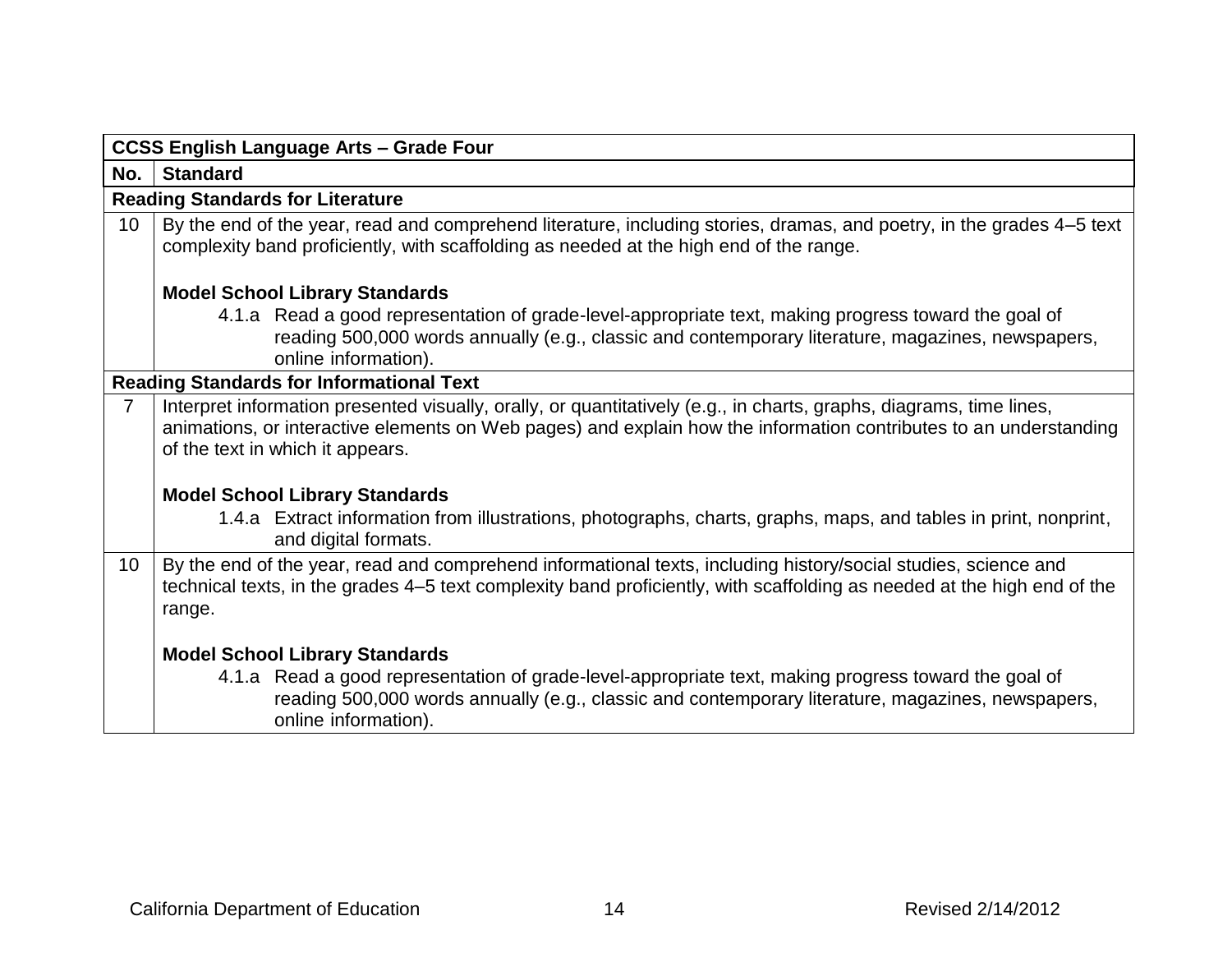**These standards were retrieved on 6/20/14 at 12:05 p.m. (PST) from<http://www.cde.ca.gov/ci/cr/lb/schlibrarystds.asp> by Ben Pastcan, Shalom School Librarian, Sacramento, California.**

|                | <b>Writing Standards</b>                                                                                                                                                                                                                                                             |
|----------------|--------------------------------------------------------------------------------------------------------------------------------------------------------------------------------------------------------------------------------------------------------------------------------------|
| $\overline{4}$ | Produce coherent and clear writing (including multiple-paragraph texts) (CA added) in which the development and<br>organization are appropriate to task, purpose, and audience. (Grade-specific expectations for writing types are<br>defined in Standards 1-3 above.)               |
|                | <b>Model School Library Standards</b>                                                                                                                                                                                                                                                |
|                | 3.3.a Understand and use a variety of organizational structures, as appropriate, to convey information (e.g.,<br>chronological order, cause and effect, similarity and difference, posing and answering a question).                                                                 |
|                | 3.3.b Select a focus, an organizational structure, and a point of view for a report or presentation based upon<br>purpose, audience, length, and format requirements.                                                                                                                |
| 6              | With some guidance and support from adults, use technology, including the Internet, to produce and publish writing<br>as well as to interact and collaborate with others; demonstrate sufficient command of keyboarding skills to type a<br>minimum of one page in a single sitting. |
|                | <b>Model School Library Standards</b>                                                                                                                                                                                                                                                |
|                | 3.1.c Understand the environment of Internet anonymity and that not everyone on the Internet is truthful and<br>reliable.                                                                                                                                                            |
|                | 4.2.b Communicate with others outside your school environment through the use of technology to share<br>information (e.g., video conference, blog, wiki, chat room, discussion board).                                                                                               |
| $\overline{7}$ | Conduct short research projects that build knowledge through investigation of different aspects of a single topic.                                                                                                                                                                   |
|                | <b>Model School Library Standards</b>                                                                                                                                                                                                                                                |
|                | 1.1.a Identify a more complex problem or question that needs information.                                                                                                                                                                                                            |
|                | 1.1.b Recognize and use appropriate "pre-search" strategies (e.g., recall of prior knowledge).                                                                                                                                                                                       |
|                | 1.2.a Identify words with multiple meanings that may affect a search.                                                                                                                                                                                                                |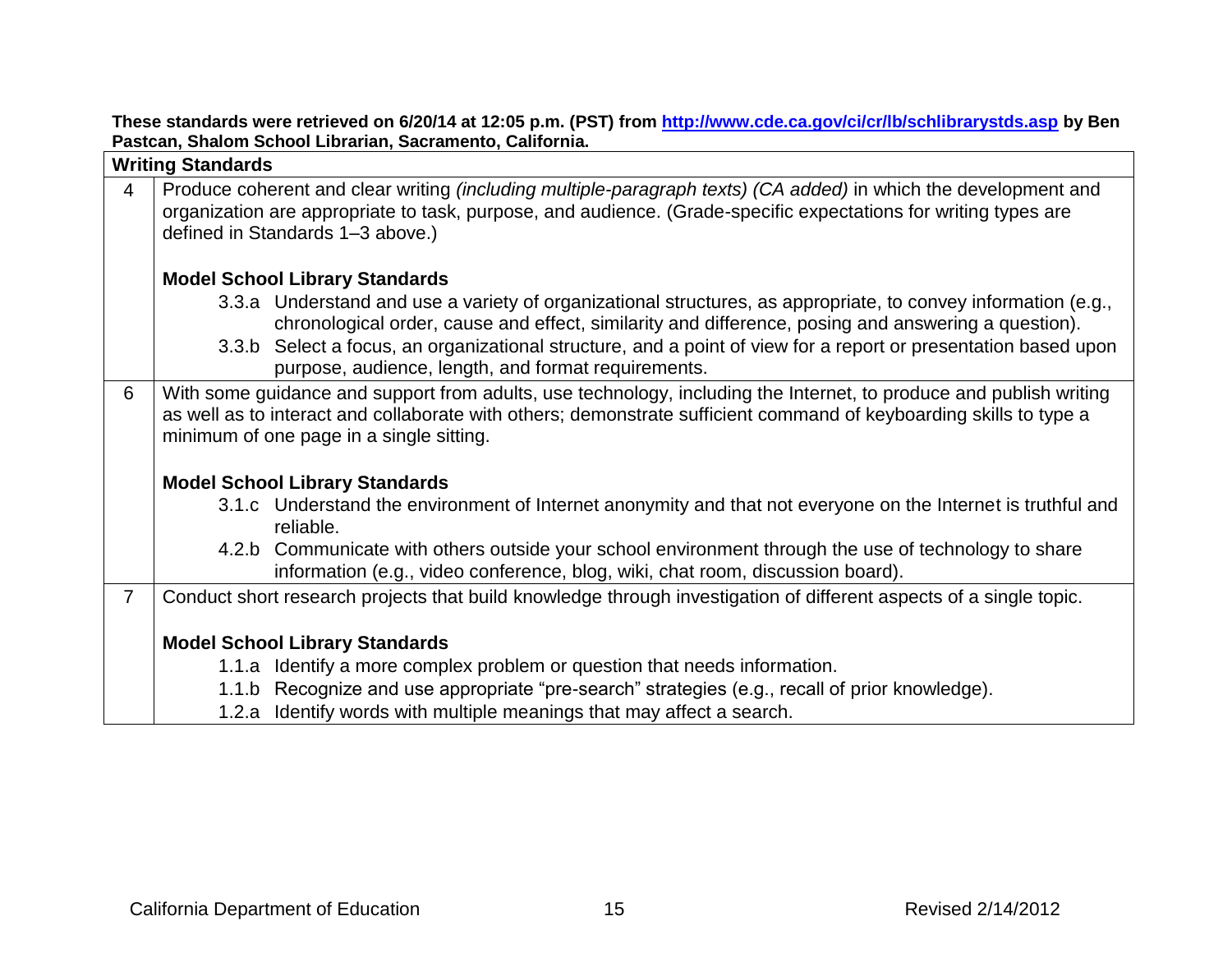| 8              | Recall relevant information from experiences or gather relevant information from print and digital sources; take<br>notes, paraphrase (CA added), and categorize information, and provide a list of sources. |  |
|----------------|--------------------------------------------------------------------------------------------------------------------------------------------------------------------------------------------------------------|--|
|                | <b>Model School Library Standards</b>                                                                                                                                                                        |  |
|                | 2.1.a Extract and record appropriate and significant information from the text (notetaking).                                                                                                                 |  |
|                | 2.2.a Identify the factors that make a source comprehensive, current, credible, authoritative, and accurate.                                                                                                 |  |
|                | 2.3.a Verify accuracy of prior knowledge.                                                                                                                                                                    |  |
|                | 3.1.a Identify author, title, copyright date, and publisher.                                                                                                                                                 |  |
|                | 3.2.a Summarize the main ideas and the most significant details from research.                                                                                                                               |  |
|                | <b>Speaking and Listening Standards</b>                                                                                                                                                                      |  |
| $\overline{4}$ | Report on a topic or text, tell a story, or recount an experience in an organized manner, using appropriate facts and                                                                                        |  |
|                | relevant, descriptive details to support main ideas or themes; speak clearly at an understandable pace.                                                                                                      |  |
|                |                                                                                                                                                                                                              |  |
|                | <b>Model School Library Standards</b>                                                                                                                                                                        |  |
|                | 4.3.a Use a variety of information resources to deliver oral presentations that express main ideas supported                                                                                                 |  |
|                | by significant details.                                                                                                                                                                                      |  |
|                | <b>Language Standards</b>                                                                                                                                                                                    |  |
| $\overline{4}$ | Determine or clarify the meaning of unknown and multiple-meaning words or phrases based on grade 4 reading and<br>content, choosing flexibly from a range of strategies.                                     |  |
|                | c. Consult reference materials (e.g., dictionaries, glossaries, thesauruses), both print and digital, to find the                                                                                            |  |
|                | pronunciation and determine or clarify the precise meaning of key words and phrases and to identify                                                                                                          |  |
|                | alternate word choices in all content areas. (CA added)                                                                                                                                                      |  |
|                | <b>Model School Library Standards</b>                                                                                                                                                                        |  |
|                | 1.3.a Use standard reference tools online and in print, including dictionaries, atlases, thesauruses,                                                                                                        |  |
|                | encyclopedias and almanacs.                                                                                                                                                                                  |  |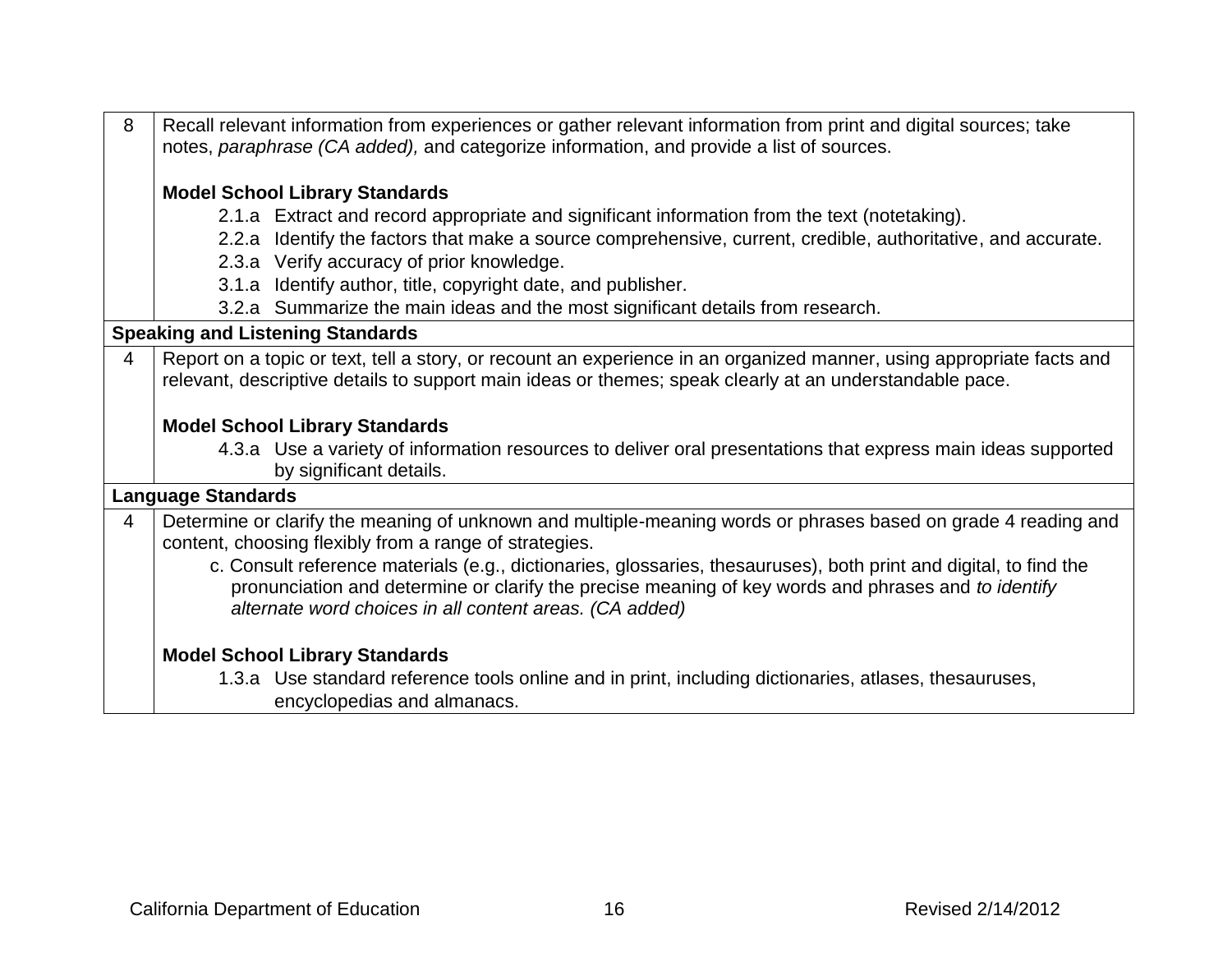|                 | <b>CCSS English Language Arts - Grade Five</b>                                                                                                                                                                                                       |
|-----------------|------------------------------------------------------------------------------------------------------------------------------------------------------------------------------------------------------------------------------------------------------|
| No.             | <b>Standard</b>                                                                                                                                                                                                                                      |
|                 | <b>Reading Standards for Literature</b>                                                                                                                                                                                                              |
| 10 <sup>°</sup> | By the end of the year, read and comprehend literature, including stories, dramas, and poetry, at the high end of the<br>grades 4-5 complexity band independently and proficiently.                                                                  |
|                 | <b>Model School Library Standards</b>                                                                                                                                                                                                                |
|                 | 4.1.a Read a good representation of grade-level-appropriate text, making progress toward the goal of<br>reading one million words annually by grade eight (e.g., classic and contemporary literature,<br>magazines, newspapers, online information). |
|                 | <b>Reading Standards for Informational Text</b>                                                                                                                                                                                                      |
| $\overline{2}$  | Determine two or more main ideas of a text and explain how they are supported by key details; summarize the text.                                                                                                                                    |
|                 | <b>Model School Library Standards</b><br>2.2.b Identify and assess evidence that supports the main ideas and concepts presented in texts.                                                                                                            |
| $\overline{7}$  | Draw on information from multiple print or digital sources, demonstrating the ability to locate an answer to a question<br>quickly or to solve a problem efficiently.                                                                                |
|                 | <b>Model School Library Standards</b>                                                                                                                                                                                                                |
|                 | 1.3.f Understand how text features make information accessible and usable (e.g., chapter headings,<br>subheadings, captions, indexes).                                                                                                               |
|                 | 1.4.b Use scanning and skimming skills to locate relevant information.                                                                                                                                                                               |
|                 | 1.4.c Locate relevant information by using specialized features of print (e.g., citations, end notes, preface,<br>appendix, bibliographic references) and digital text (e.g., key word, controlled vocabulary).                                      |
|                 | 2.3.a Evaluate information located to determine whether more information is needed and, if so, identify<br>additional resources to search.                                                                                                           |
| 9               | Integrate information from several texts on the same subject in order to write or speak about the subject<br>knowledgeably.                                                                                                                          |
|                 | <b>Model School Library Standards</b>                                                                                                                                                                                                                |
|                 | 3.2.a Use more than one resource, when needed, to verify and determine accuracy.                                                                                                                                                                     |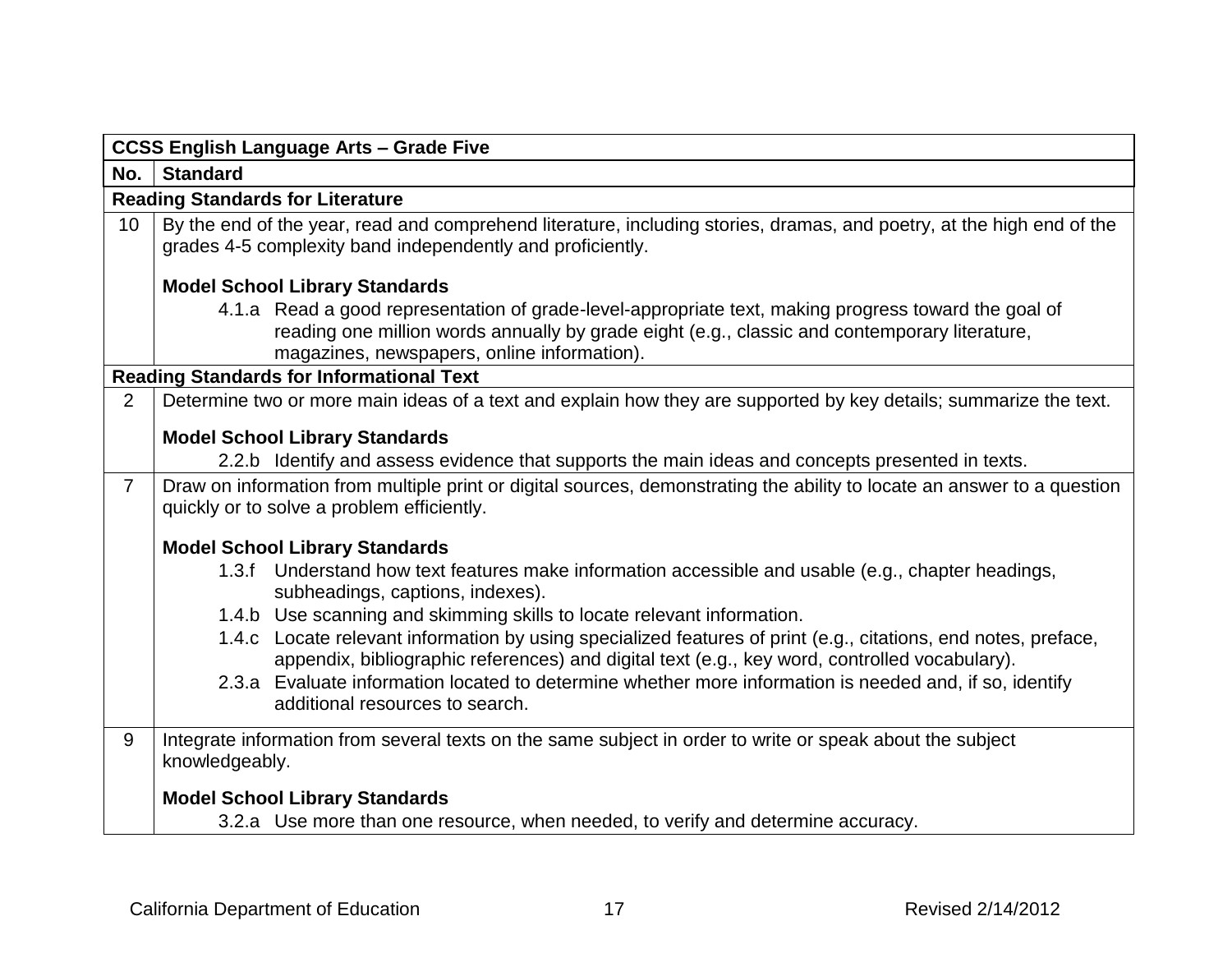| 10             | By the end of the year, read and comprehend informational texts, including history/social studies, science, and<br>technical texts, at the high end of the 4–5 text complexity band independently and proficiently.                                                             |
|----------------|---------------------------------------------------------------------------------------------------------------------------------------------------------------------------------------------------------------------------------------------------------------------------------|
|                | <b>Model School Library Standards</b>                                                                                                                                                                                                                                           |
|                | 4.1.a Read a good representation of grade-level-appropriate text, making progress toward the goal of<br>reading one million words annually by grade eight (e.g., classic and contemporary literature,<br>magazines, newspapers, online information).                            |
|                | <b>Writing Standards</b>                                                                                                                                                                                                                                                        |
| 5              | With guidance and support from peers and adults, develop and strengthen writing as needed by planning, revising,<br>editing, rewriting, or trying a new approach. (Editing for conventions should demonstrate command of Language<br>standards 1-3 up to and including grade 5) |
|                | <b>Model School Library Standards</b>                                                                                                                                                                                                                                           |
|                | 3.3.a Use a thesaurus to edit and revise manuscripts to improve the meaning and focus of writing.                                                                                                                                                                               |
| $\overline{7}$ | Conduct short research projects that use several sources to build knowledge through investigation of different<br>aspects of a topic.                                                                                                                                           |
|                | <b>Model School Library Standards</b>                                                                                                                                                                                                                                           |
|                | 1.1.a Define the topic of a research investigation.                                                                                                                                                                                                                             |
|                | 1.2.a Formulate and refine questions that cover the necessary scope and direction of the investigation.                                                                                                                                                                         |
|                | 1.3.e Use appropriate reference materials, both print and online, to obtain needed information.                                                                                                                                                                                 |
|                | 1.3.i Create and use complex keyword searches to find specific information online.                                                                                                                                                                                              |
| 8              | Recall relevant information from experiences or gather relevant information from print and digital sources;                                                                                                                                                                     |
|                | summarize or paraphrase information in notes and finished work, and provide a list of sources.                                                                                                                                                                                  |
|                |                                                                                                                                                                                                                                                                                 |
|                | <b>Model School Library Standards</b><br>1.3.d Identify a variety of online information sources.                                                                                                                                                                                |
|                | 1.3.g Use features of electronic text for locating information (e.g., indexes, keywords, see and see also<br>cross references).                                                                                                                                                 |
|                | 3.1.a Record bibliographic information in an acceptable format.                                                                                                                                                                                                                 |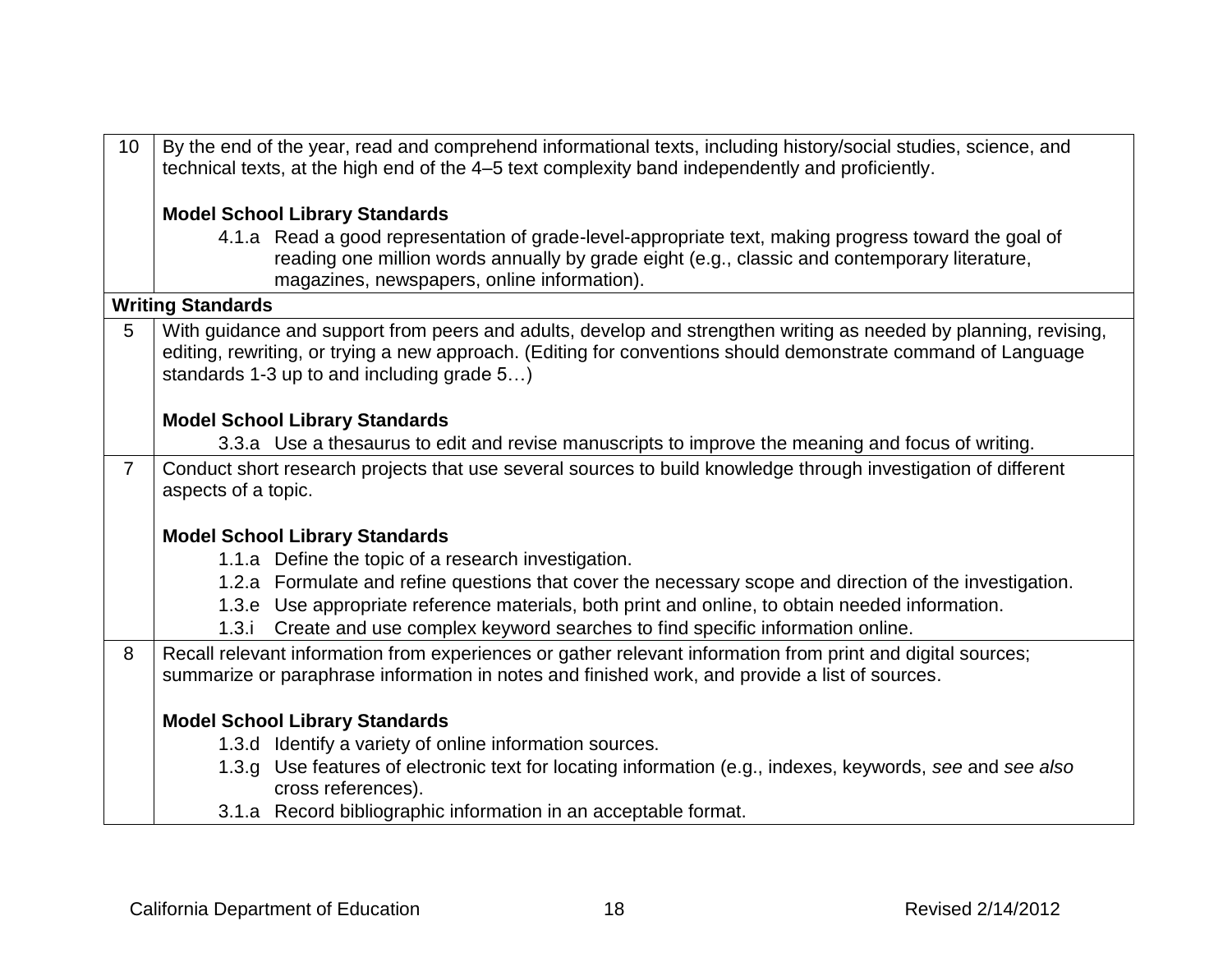**These standards were retrieved on 6/20/14 at 12:05 p.m. (PST) from<http://www.cde.ca.gov/ci/cr/lb/schlibrarystds.asp> by Ben Pastcan, Shalom School Librarian, Sacramento, California.**

**Speaking and Listening Standards** 3 Summarize the points a speaker *or media source (CA added)* makes and explain how each claim is supported by reasons and evidence, *and identify and analyze any logical fallacies. (CA added)*

# **Model School Library Standards**

2.2.a Describe how media resources serve as sources of information, entertainment, persuasion, interpretation of events, and transmission of culture.

#### **Language Standards**

- 4. Determine or clarify the meaning of unknown and multiple-meaning words and phrases based on grade 5 reading and content, choosing flexibly from a range of strategies.
	- c. Consult reference materials (e.g., dictionaries, glossaries, thesauruses) both print and digital, to find the pronunciation and determine or clarify the precise meaning of key words and phrases *and to identify alternate word choices in all content areas (CA added).*

# **Model School Library Standards**

1.3.a Use a thesaurus to identify word choices and meanings to facilitate research.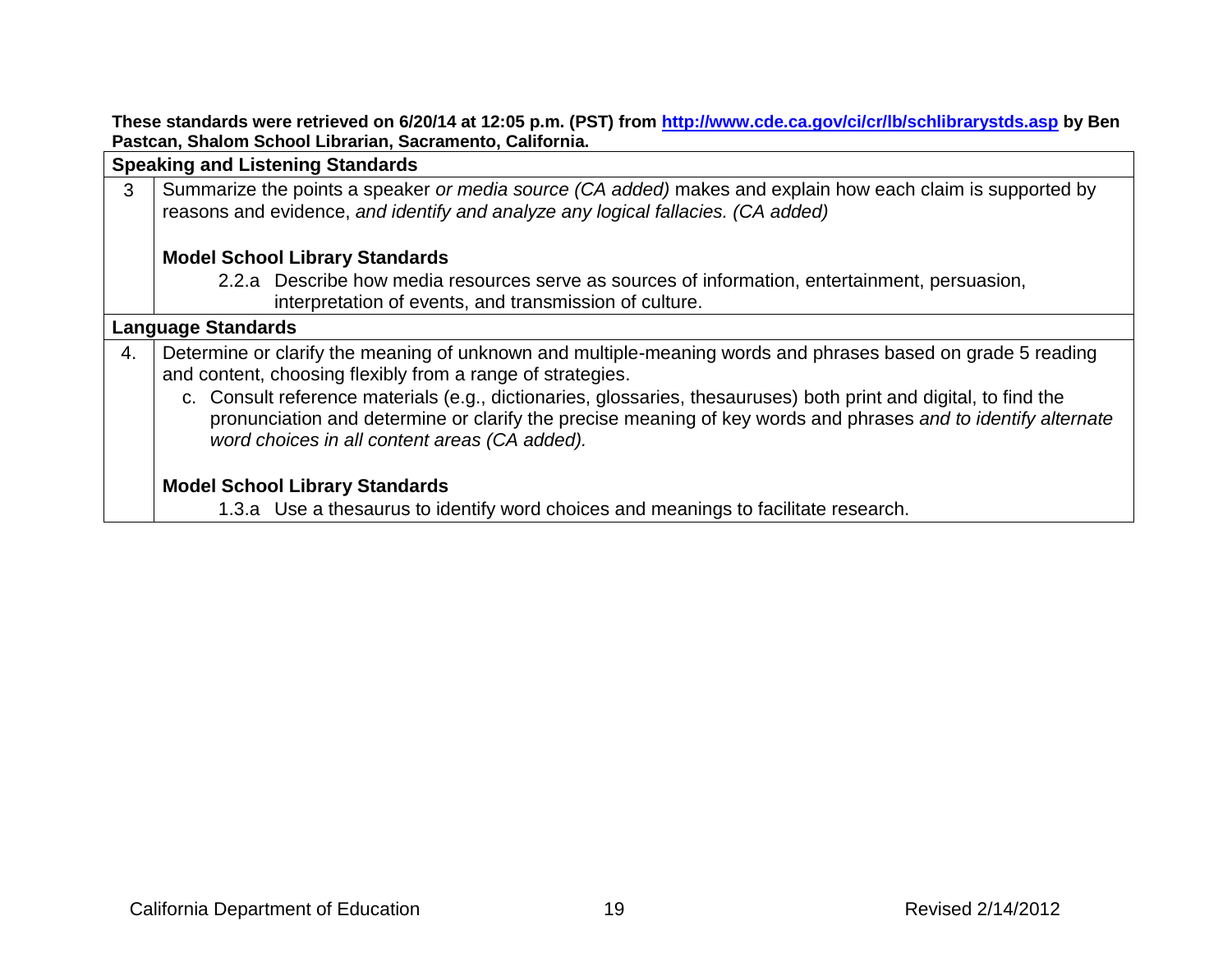|     | <b>CCSS English Language Arts - Grade Six</b>                                                                                                                                                                                                        |  |  |  |
|-----|------------------------------------------------------------------------------------------------------------------------------------------------------------------------------------------------------------------------------------------------------|--|--|--|
| No. | <b>Standard</b>                                                                                                                                                                                                                                      |  |  |  |
|     | <b>Reading Standards for Literature</b>                                                                                                                                                                                                              |  |  |  |
| 10  | By the end of the year, read and comprehend literature, including stories, dramas, and poems, in the grades 6–8 text<br>complexity band proficiently, with scaffolding as needed at the high end of the range.                                       |  |  |  |
|     | <b>Model School Library Standards</b>                                                                                                                                                                                                                |  |  |  |
|     | 4.1.a Read a good representation of grade-level-appropriate text, making progress toward the goal of<br>reading one million words annually by grade eight (e.g., classic and contemporary literature,<br>magazines, newspapers, online information). |  |  |  |
|     | 4.3.b Appreciate a range of creative forms of expression (e.g., poetry, drama, film, literature, visual arts).                                                                                                                                       |  |  |  |
|     | <b>Reading Standards for Informational Text</b>                                                                                                                                                                                                      |  |  |  |
| 10  | By the end of the year, read and comprehend literary nonfiction in the grades 6-8 text complexity band proficiently,<br>with scaffolding as needed at the high end of the range.                                                                     |  |  |  |
|     | <b>Model School Library Standards</b>                                                                                                                                                                                                                |  |  |  |
|     | 4.1.a Read a good representation of grade-level-appropriate text, making progress toward the goal of<br>reading one million words annually by grade eight (e.g., classic and contemporary literature,<br>magazines, newspapers, online information). |  |  |  |
|     | <b>Writing Standards</b>                                                                                                                                                                                                                             |  |  |  |
| 6   | Use technology, including the Internet, to produce and publish writing as well as to interact and collaborate with<br>others; demonstrate sufficient command of keyboarding skills to type a minimum of three pages in a single sitting.             |  |  |  |
|     | <b>Model School Library Standards</b>                                                                                                                                                                                                                |  |  |  |
|     | 4.2.c Collaborate in person and through technology to identify problems and seek solutions.                                                                                                                                                          |  |  |  |
|     | 1.3.h Demonstrate knowledge of current applications available online (e.g., photo organizer, presentation<br>generator, document creator, video conferencing).                                                                                       |  |  |  |
|     | 3.1.h Understand how to provide limited copyright and authorize use of original works (e.g., Creative<br>Commons).                                                                                                                                   |  |  |  |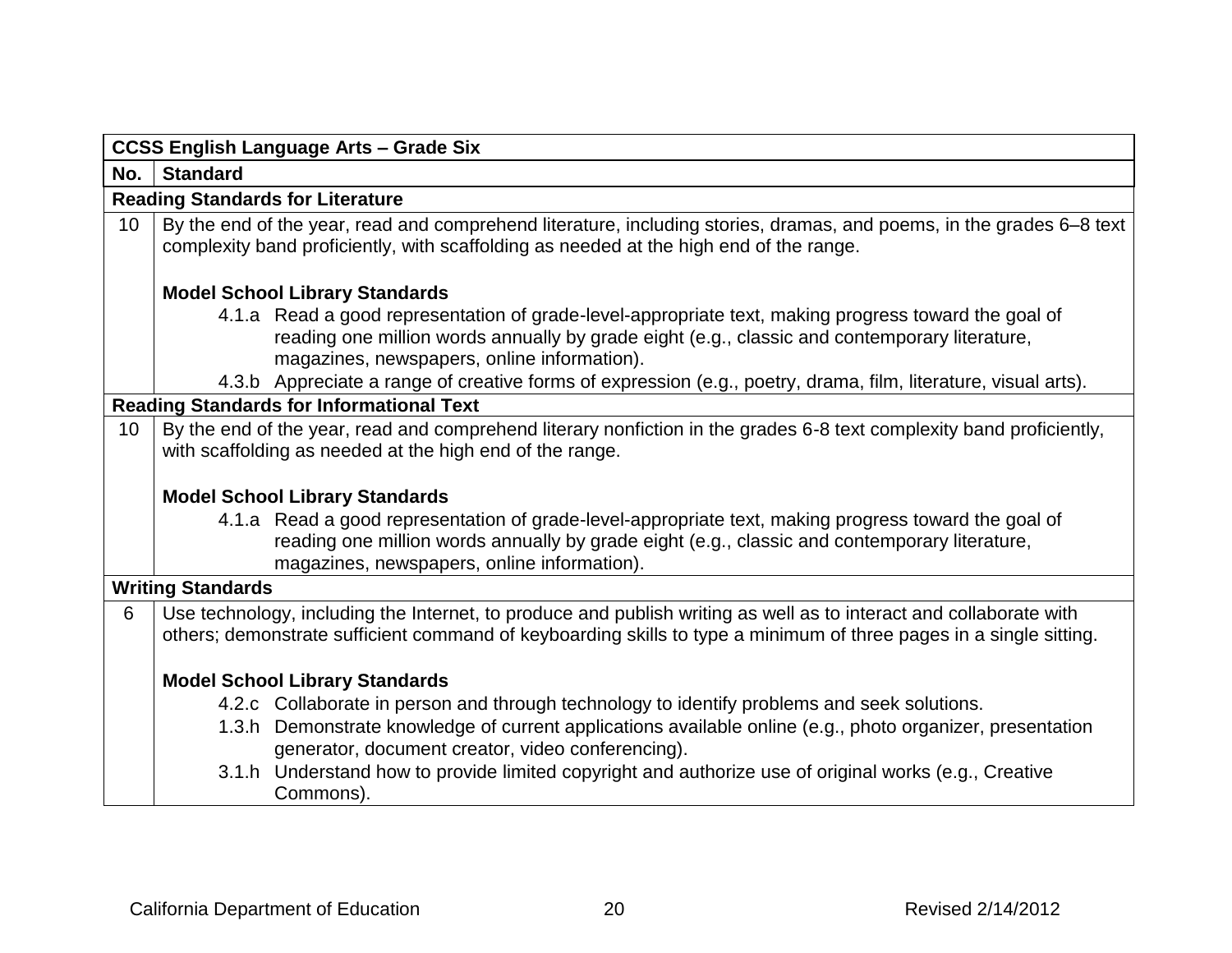|                | <b>CCSS English Language Arts - Grade Six</b>                                                                |                                                                                                                                                                                          |  |
|----------------|--------------------------------------------------------------------------------------------------------------|------------------------------------------------------------------------------------------------------------------------------------------------------------------------------------------|--|
| No.            | <b>Standard</b>                                                                                              |                                                                                                                                                                                          |  |
| $\overline{7}$ |                                                                                                              | Conduct short research projects to answer a question, drawing on several sources and refocusing the inquiry when                                                                         |  |
|                | appropriate                                                                                                  |                                                                                                                                                                                          |  |
|                |                                                                                                              |                                                                                                                                                                                          |  |
|                |                                                                                                              | <b>Model School Library Standards</b>                                                                                                                                                    |  |
|                |                                                                                                              | 1.1.b Determine and use appropriate "pre-search strategies" (e.g., brainstorming, recall of prior knowledge).                                                                            |  |
|                | 1.2.a                                                                                                        | Identify related key words, terms, and synonyms for the research topic and information need.                                                                                             |  |
|                | 1.3.1                                                                                                        | Use Boolean search techniques and other limiters or expanders to locate appropriate resources.                                                                                           |  |
|                |                                                                                                              | 3.2.a Analyze evidence to support a research question.                                                                                                                                   |  |
| 8              |                                                                                                              | Gather relevant information from multiple print and digital sources; assess the credibility of each source; and quote                                                                    |  |
|                | or paraphrase the data and conclusions of others while avoiding plagiarism and providing basic bibliographic |                                                                                                                                                                                          |  |
|                | information for sources.                                                                                     |                                                                                                                                                                                          |  |
|                |                                                                                                              |                                                                                                                                                                                          |  |
|                |                                                                                                              | <b>Model School Library Standards</b>                                                                                                                                                    |  |
|                |                                                                                                              | 1.3.a Identify and locate multiple sources of information that provide a broad view of research topics and<br>questions (e.g., books, reference materials, online sources, periodicals). |  |
|                | 1.3.k                                                                                                        | Identify the authority of an author or sponsoring organization in print and online materials.                                                                                            |  |
|                | 1.3.1                                                                                                        | Identify information that supports the question but may not directly answer it.                                                                                                          |  |
|                |                                                                                                              | 1.4.b Accurately record citation information for each type of resource used.                                                                                                             |  |
|                |                                                                                                              | 1.4.d Restate facts and details taken from an information source (print, nonprint, or digital) and organize                                                                              |  |
|                |                                                                                                              | those ideas for notetaking using techniques such as outlining, webbing, flowcharting, and so on.                                                                                         |  |
|                |                                                                                                              | 2.2.c Explain the authority, timeliness, and/or accuracy of specific information resources                                                                                               |  |
|                |                                                                                                              | 2.3.a Evaluate whether the information is sufficient to answer the question.                                                                                                             |  |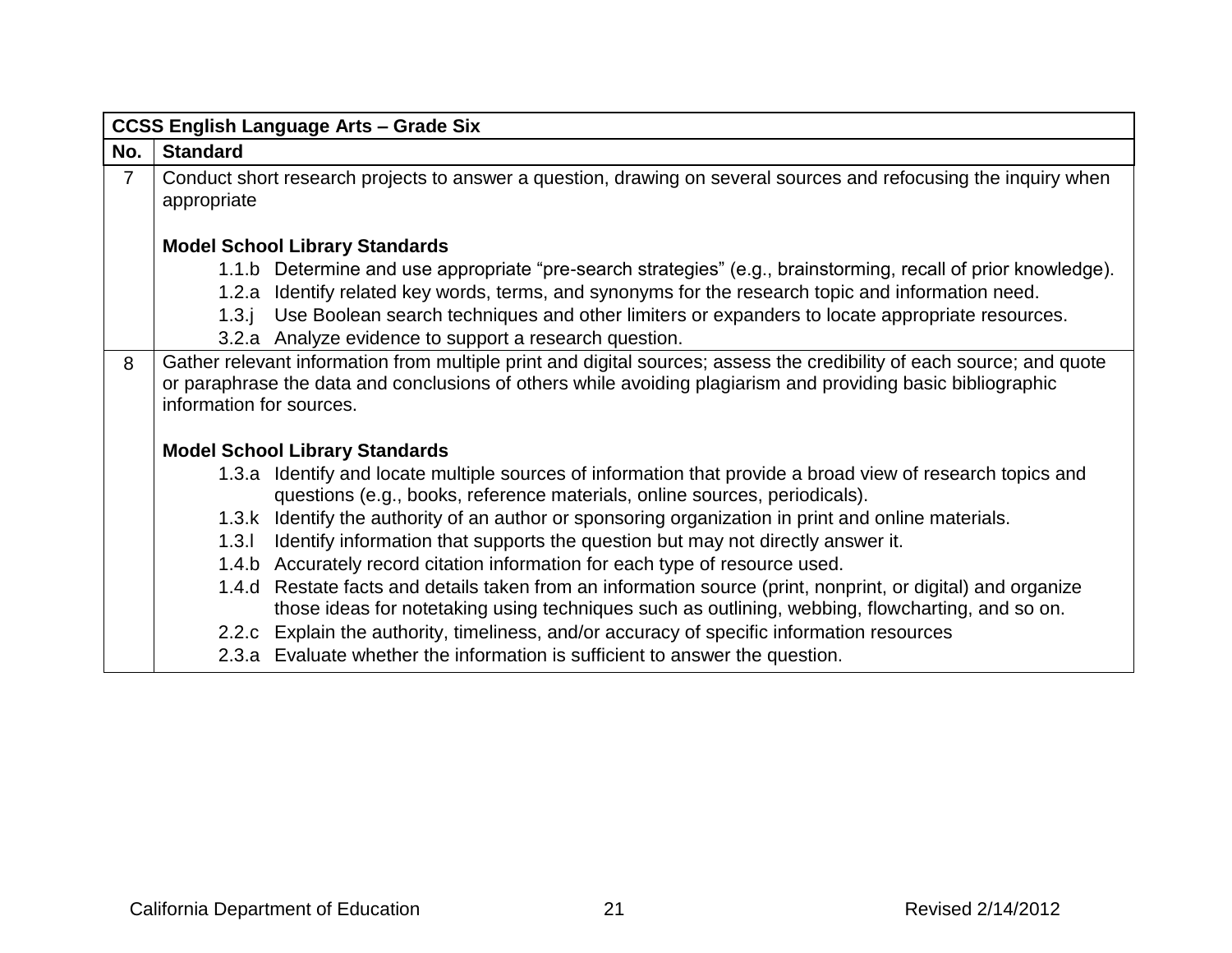|                | <b>CCSS English Language Arts - Grade Six</b>                                                                                                                                                                                                                                                                                                                    |
|----------------|------------------------------------------------------------------------------------------------------------------------------------------------------------------------------------------------------------------------------------------------------------------------------------------------------------------------------------------------------------------|
| No.            | <b>Standard</b>                                                                                                                                                                                                                                                                                                                                                  |
| 9              | Draw evidence from literary or informational texts to support analysis, reflection, and research.<br>b. Apply grade 6 Reading standards to literary nonfiction (e.g., "Trace and evaluate the argument and specific<br>claims in a text, distinguishing claims that are supported by reasons and evidence from claims that are not").                            |
|                | <b>Model School Library Standards</b>                                                                                                                                                                                                                                                                                                                            |
|                | 2.1.b Analyze evidence to support research question.                                                                                                                                                                                                                                                                                                             |
|                | 2.1.c Identify unsupported statements in resources used.                                                                                                                                                                                                                                                                                                         |
|                | <b>Speaking and Listening Standards</b>                                                                                                                                                                                                                                                                                                                          |
| 2              | Interpret information presented in diverse media and formats (e.g., visually, quantitatively, orally) and explain how it<br>contributes to a topic, text, or issue under study.                                                                                                                                                                                  |
|                | <b>Model School Library Standards</b>                                                                                                                                                                                                                                                                                                                            |
|                | 2.1.a Analyze information from illustrations, photographs, charts, graphs, maps, tables, and captions.                                                                                                                                                                                                                                                           |
|                | 2.2.a Identify how visual language creates an impression for the viewer (e.g., angle, lighting, special effects,<br>camera movement).                                                                                                                                                                                                                            |
| $\overline{4}$ | Present claims and findings (e.g., argument, narrative, informative, response to literature presentations) (CA added),<br>sequencing ideas logically and using pertinent descriptions, facts, and details and <i>nonverbal elements (CA added)</i> to<br>accentuate main ideas or themes; use appropriate eye contact, adequate volume, and clear pronunciation. |
|                | <b>Model School Library Standards</b>                                                                                                                                                                                                                                                                                                                            |
|                | 4.3.a Demonstrate a variety of methods to engage the audience when presenting information (e.g., voice<br>modulation, gestures, questions).                                                                                                                                                                                                                      |
| 5              | Include multimedia components (e.g., graphics, images, music, sound) and visual displays in presentations to clarify<br>information.                                                                                                                                                                                                                             |
|                | <b>Model School Library Standards</b>                                                                                                                                                                                                                                                                                                                            |
|                | 3.3.a Choose an appropriate format to produce, communicate, and present information (e.g., written report,<br>multimedia presentation, graphic presentation).                                                                                                                                                                                                    |
|                | These standards were retrieved on 6/20/14 at 12:05 p.m. (PST) from http://www.cde.ca.gov/ci/cr/lb/schlibrarystds.asp<br>by Ben Pastcan, Shalom School Librarian, Sacramento, California.                                                                                                                                                                         |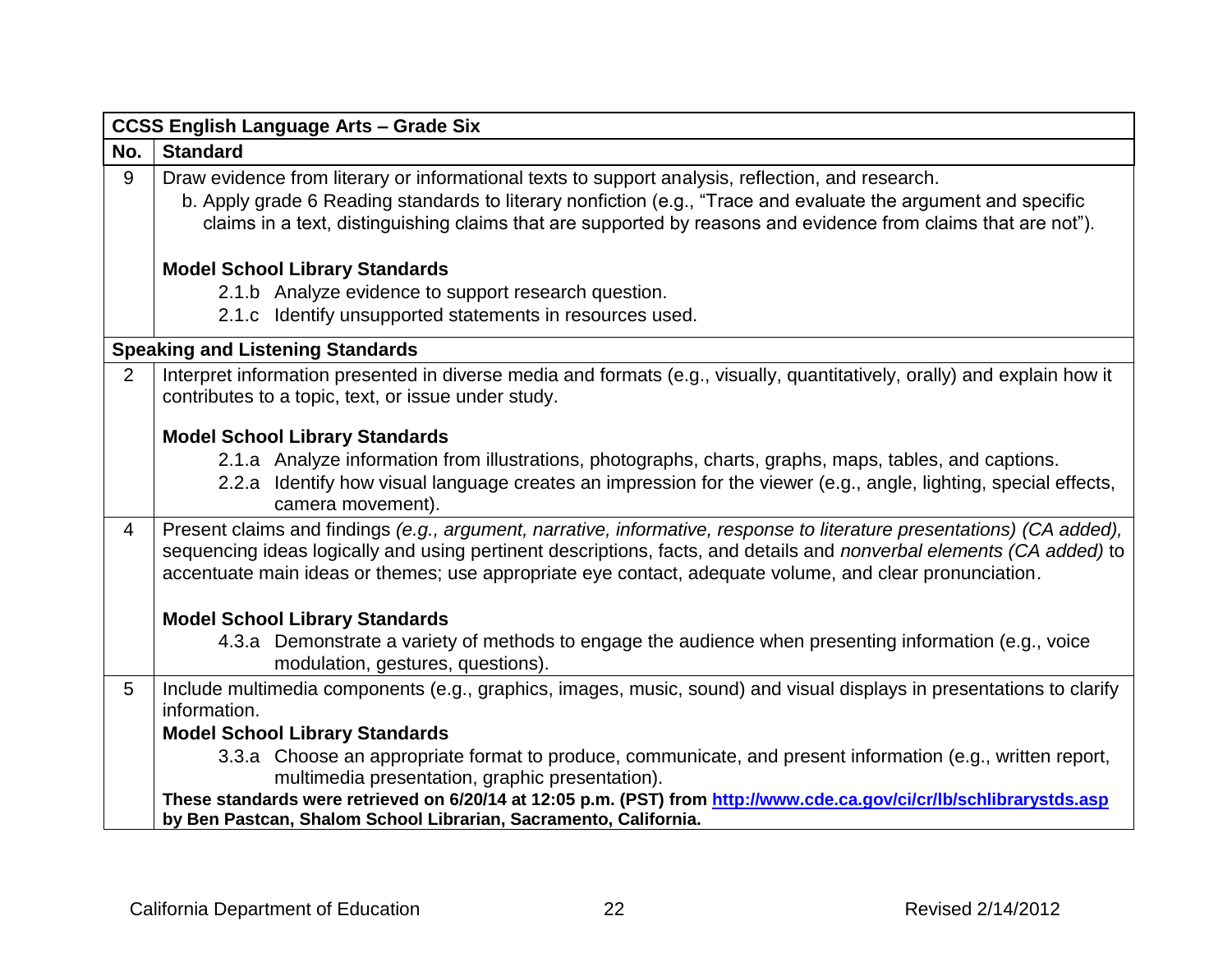| <b>CCSS English Language Arts - Grade Six</b> |                                                                                                                                                                                                                                                      |  |
|-----------------------------------------------|------------------------------------------------------------------------------------------------------------------------------------------------------------------------------------------------------------------------------------------------------|--|
| No.                                           | <b>Standard</b>                                                                                                                                                                                                                                      |  |
|                                               |                                                                                                                                                                                                                                                      |  |
|                                               |                                                                                                                                                                                                                                                      |  |
|                                               |                                                                                                                                                                                                                                                      |  |
|                                               |                                                                                                                                                                                                                                                      |  |
|                                               | These standards were retrieved on 6/20/14 at 12:05 p.m. (PST) from http://www.cde.ca.gov/ci/cr/lb/schlibrarystds.asp by                                                                                                                              |  |
|                                               | Ben Pastcan, Shalom School Librarian, Sacramento, California.                                                                                                                                                                                        |  |
|                                               | CCSS English Language Arts - Grade 7 and $81$                                                                                                                                                                                                        |  |
| No.                                           | <b>Standard</b>                                                                                                                                                                                                                                      |  |
|                                               | <b>Reading Standards for Literature</b>                                                                                                                                                                                                              |  |
| 10                                            | Grade 7: By the end of the year, read and comprehend literature, including stories, dramas, and poems, at the high<br>end of grades 6-8 complexity band independently and proficiently, with scaffolding as needed at the high end of the            |  |
|                                               | range.                                                                                                                                                                                                                                               |  |
|                                               | Grade 8: By the end of the year, read and comprehend literature, including stories, dramas, and poems, at the high                                                                                                                                   |  |
|                                               | end of grades 6-8 complexity band independently and proficiently.                                                                                                                                                                                    |  |
|                                               | <b>Model School Library Standards</b>                                                                                                                                                                                                                |  |
|                                               | 4.1.a Read a good representation of grade-level-appropriate text, making progress toward the goal of<br>reading one million words annually by grade eight (e.g., classic and contemporary literature,<br>magazines, newspapers, online information). |  |
|                                               | 4.1.b Choose reading from a variety of genres (e.g., drama, fable, fairy tale, fantasy, folklore, essay,<br>speech).                                                                                                                                 |  |
|                                               | <b>Reading Standards for Informational Text</b>                                                                                                                                                                                                      |  |
| 1                                             | Grade 7: Cite several pieces of textual evidence to support analysis of what the text says explicitly as well as<br>inferences drawn from the text.                                                                                                  |  |
|                                               | Grade 8: Cite the textual evidence that most strongly supports an analysis of what the text says explicitly as well as<br>inferences drawn from the text.                                                                                            |  |

 $1$  Common Core California Standards include separate standard statements for grade 7 and grade 8 while the Model School Library Standards provide one set of standards for the grade range 7-8.

 $\overline{a}$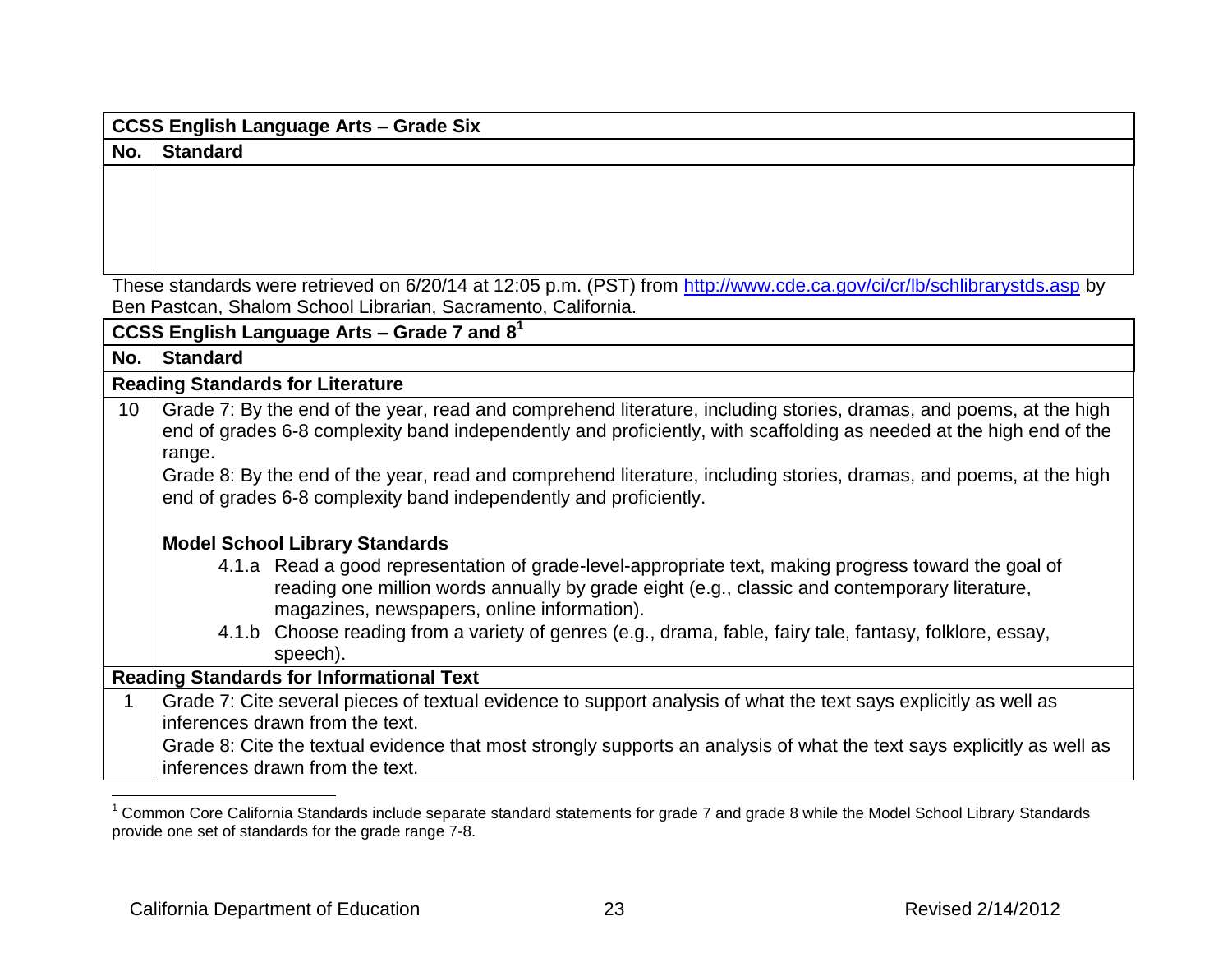|                 | CCSS English Language Arts - Grade 7 and $8^1$                                                                                                                                                                         |
|-----------------|------------------------------------------------------------------------------------------------------------------------------------------------------------------------------------------------------------------------|
| No.             | <b>Standard</b>                                                                                                                                                                                                        |
|                 |                                                                                                                                                                                                                        |
|                 | <b>Model School Library Standards</b>                                                                                                                                                                                  |
|                 | 2.2.e Identify and assess evidence that supports ideas and concepts presented in audio and visual media.                                                                                                               |
| $\overline{7}$  | Grade 7: Compare and contrast a text to an audio, video, or multimedia version of the text, analyzing each medium's<br>portrayal of the subject (e.g., how the delivery of a speech affects the impact of the words).  |
|                 | Grade 8: Evaluate the advantages and disadvantages of using different mediums (e.g., print or digital text, video,<br>multimedia) to present a particular topic or idea.                                               |
|                 |                                                                                                                                                                                                                        |
|                 | <b>Model School Library Standards</b>                                                                                                                                                                                  |
|                 | 4.3.b Assess the process and the product created (audio, visual, or written piece of work).                                                                                                                            |
| 10 <sup>°</sup> | Grade 7: By the end of the year, read and comprehend literary nonfiction at the high end of the grades 6-8 text<br>complexity band independently and proficiently, with scaffolding as needed at the end of the range. |
|                 | Grade 8: By the end of the year, read and comprehend literary nonfiction at the high end of the grades 6-8 text<br>complexity band independently and proficiently.                                                     |
|                 |                                                                                                                                                                                                                        |
|                 | <b>Model School Library Standards</b>                                                                                                                                                                                  |
|                 | 4.1.a Read a good representation of grade-level-appropriate text, making progress toward the goal of<br>reading one million words annually by grade eight (e.g., classic and contemporary literature,                  |
|                 | magazines, newspapers, online information).                                                                                                                                                                            |
|                 | <b>Writing Standards</b>                                                                                                                                                                                               |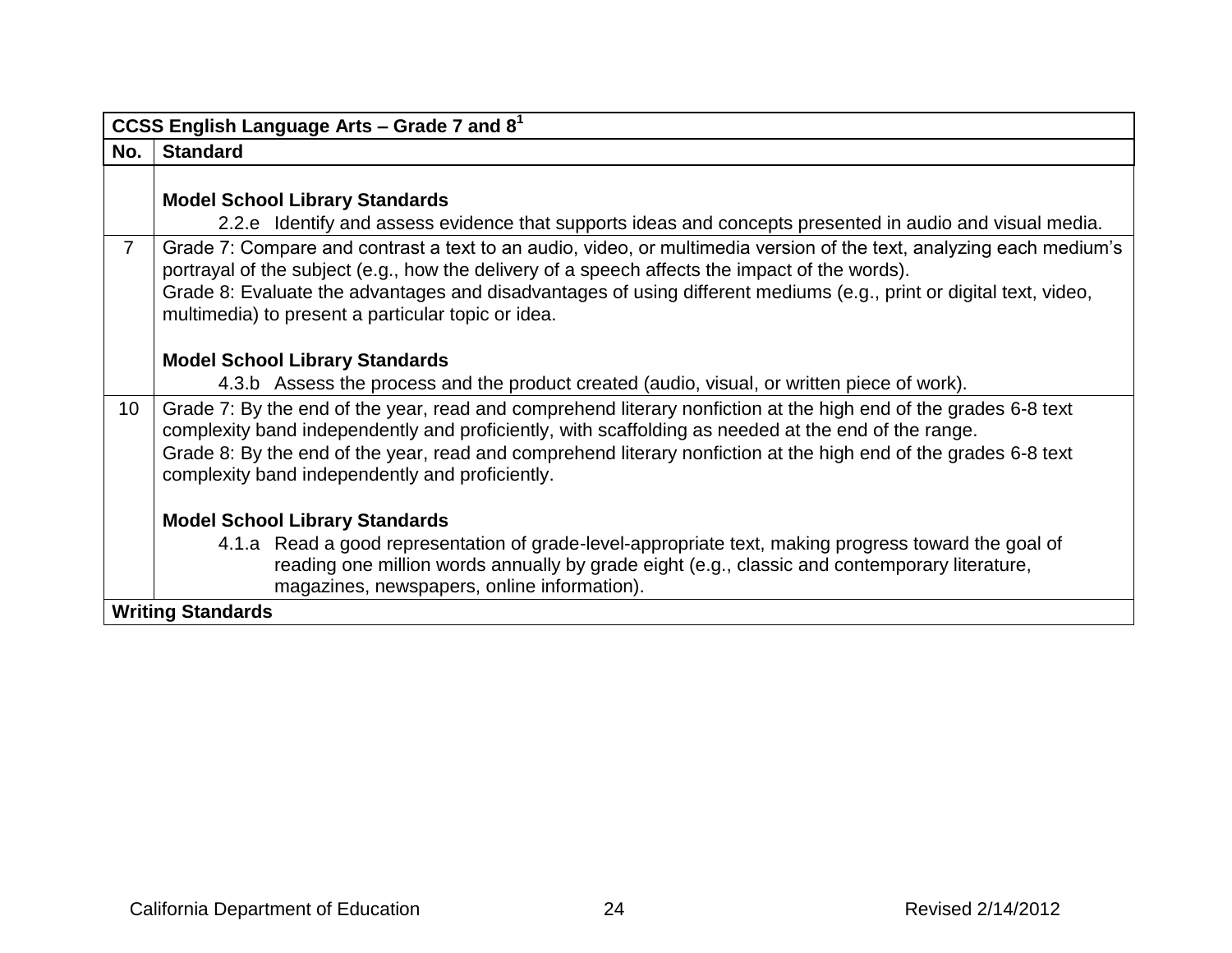|                | CCSS English Language Arts - Grade 7 and $81$                                                                                                                                                                                           |
|----------------|-----------------------------------------------------------------------------------------------------------------------------------------------------------------------------------------------------------------------------------------|
| No.            | <b>Standard</b>                                                                                                                                                                                                                         |
| 6              | Grade 7: Use technology, including the Internet, to produce and publish writing and link to and cite sources as well<br>as to interact and collaborate with others, including linking to and citing sources.                            |
|                | Grade 8: Use technology, including the Internet, to produce and publish writing and present the relationships                                                                                                                           |
|                | between information and ideas efficiently as well as to interact and collaborate with others.                                                                                                                                           |
|                | <b>Model School Library Standards</b>                                                                                                                                                                                                   |
|                | 1.3.e Understand and demonstrate appropriate use of "tags" for online resources.                                                                                                                                                        |
|                | 3.3.a Use a variety of media to impart information, share opinions, an/or persuade an audiences (e.g., audio,<br>video, written).                                                                                                       |
|                | 3.3.d Utilize online bibliography generation and tracking tools for research projects.                                                                                                                                                  |
|                | 4.2.a Present information collaboratively through a written, audio or visual formats.                                                                                                                                                   |
|                | 4.2.c Publish content online that is appropriate to the curriculum and personal interests.                                                                                                                                              |
| $\overline{7}$ | Grade 7: Conduct short research projects to answer a question, drawing on several sources and generating<br>additional related, focused questions for further research and investigation.                                               |
|                | Grade 8: Conduct short research projects to answer a question (including a self-generated question), drawing on<br>several sources and generating additional related, focused questions that allow for multiple avenues of exploration. |
|                | <b>Model School Library Standards</b>                                                                                                                                                                                                   |
|                | 1.1.a Recognize the need for specific information in preparing research reports and persuasive compositions<br>and in delivering informative presentations.                                                                             |
|                | 1.2.a Establish a hypothesis, a position statement, or both.                                                                                                                                                                            |
|                | 1.2.b Identify topics and subtopics; ask and evaluate research questions for relevancy.                                                                                                                                                 |
|                | 1.2.c Create a plan of action for research including by defining the topic, identifying key questions, key                                                                                                                              |
|                | words, and possible resources.                                                                                                                                                                                                          |
|                | 1.3.c Prioritize sources of information for efficient and effective use.                                                                                                                                                                |
|                | 2.3.a Revise, add, or delete questions as the need for information changes.                                                                                                                                                             |
|                | 2.3.b Modify the research plan as needed.                                                                                                                                                                                               |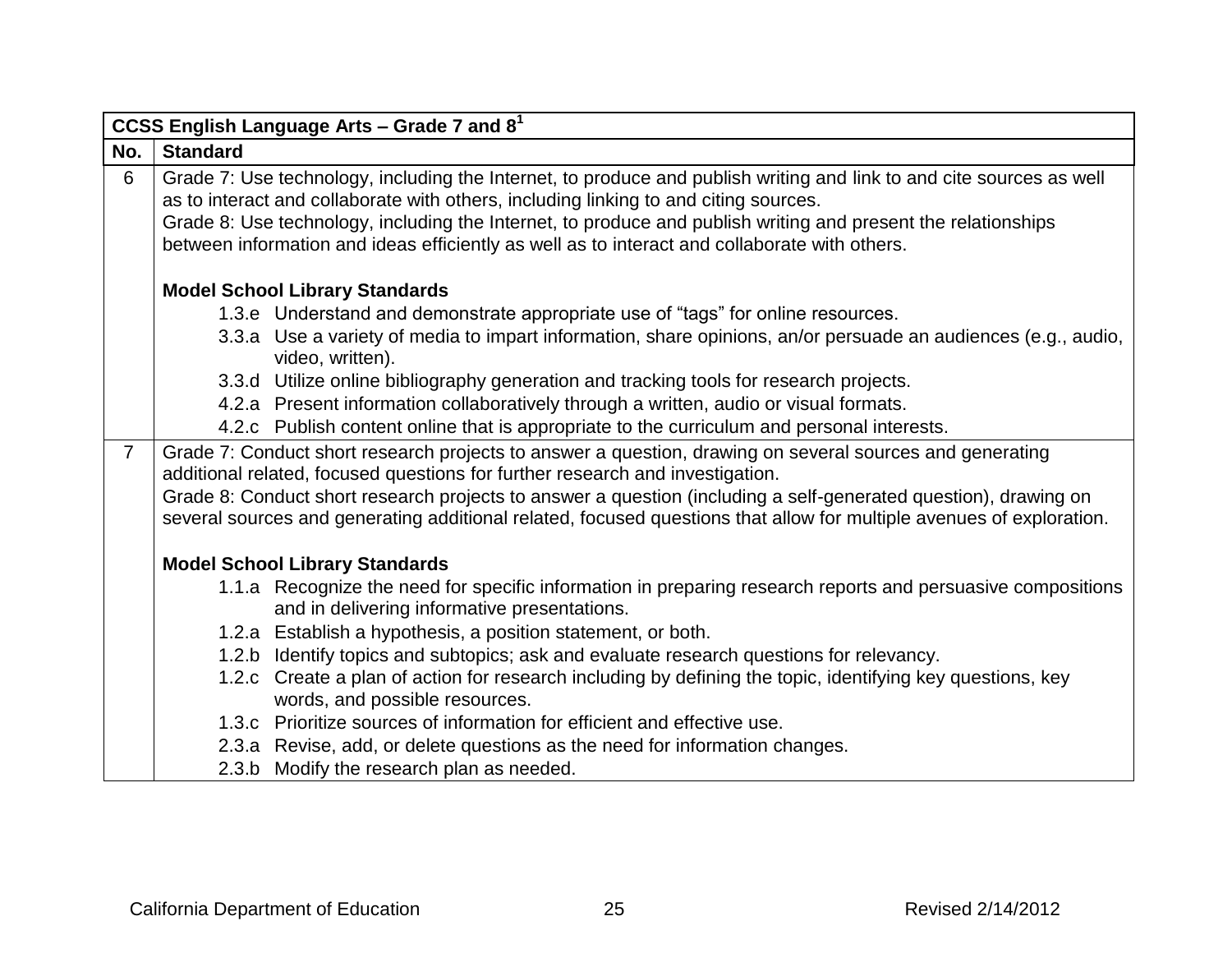|     | CCSS English Language Arts – Grade 7 and $81$                                                                                                                                                                                                                                                                    |                                                                                                                                                                                             |  |
|-----|------------------------------------------------------------------------------------------------------------------------------------------------------------------------------------------------------------------------------------------------------------------------------------------------------------------|---------------------------------------------------------------------------------------------------------------------------------------------------------------------------------------------|--|
| No. | <b>Standard</b>                                                                                                                                                                                                                                                                                                  |                                                                                                                                                                                             |  |
| 8   | Grade 7 and 8: Gather relevant information from multiple print and digital sources, using search terms effectively;<br>assess the credibility and accuracy of each source; and quote or paraphrase the data and conclusions of others<br>while avoiding plagiarism and following a standard format for citation. |                                                                                                                                                                                             |  |
|     |                                                                                                                                                                                                                                                                                                                  | <b>Model School Library Standards</b>                                                                                                                                                       |  |
|     |                                                                                                                                                                                                                                                                                                                  | 1.3.a Conduct multistep information searches by using various search strategies to locate digital information<br>that supports research and writing tasks.                                  |  |
|     |                                                                                                                                                                                                                                                                                                                  | 1.3.b Identify scholarly, accurate, and current sources of information in a variety of formats.                                                                                             |  |
|     |                                                                                                                                                                                                                                                                                                                  | 1.3.d Develop and use successful search strategies to locate information sources, including primary and<br>secondary sources.                                                               |  |
|     |                                                                                                                                                                                                                                                                                                                  | 1.4.a Demonstrate effective use of digital sources (e.g., navigating within the source, searching one source<br>for a specific topic before searching multiple sources for multiple topics) |  |
|     |                                                                                                                                                                                                                                                                                                                  | 1.4.e Demonstrate effective notetaking, including citation references, quotations, and major points.                                                                                        |  |
|     |                                                                                                                                                                                                                                                                                                                  | 2.1.a Assess the author's evidence to support claims and assertions, noting instances of bias and<br>stereotyping in a variety of visual and audio materials.                               |  |
|     |                                                                                                                                                                                                                                                                                                                  | 2.1.b Evaluate sources for fact, opinion, propaganda, currency, and relevance.                                                                                                              |  |
|     |                                                                                                                                                                                                                                                                                                                  | 2.2.a Evaluate credibility, comprehensiveness, and usefulness of print, nonprint, and digital information<br>sources.                                                                       |  |
|     |                                                                                                                                                                                                                                                                                                                  | 3.1.a Explain ethical and legal issues related to the use of intellectual property, including print, visual, audio,<br>and online materials (e.g., fair use, file sharing).                 |  |
|     |                                                                                                                                                                                                                                                                                                                  | 3.1.b Recognize the consequences of inappropriate and illegal use of information                                                                                                            |  |
|     |                                                                                                                                                                                                                                                                                                                  | 3.1.d Give credit to authors in an acceptable format when appropriate in written and oral presentations,<br>including music and visual content.                                             |  |
|     |                                                                                                                                                                                                                                                                                                                  | 3.2.a Evaluate evidence to support a proposition or proposal.                                                                                                                               |  |
|     |                                                                                                                                                                                                                                                                                                                  | 3.3.c Create presentations and documents that demonstrate proper citation and attribution of written, audio,<br>and visual resources used.                                                  |  |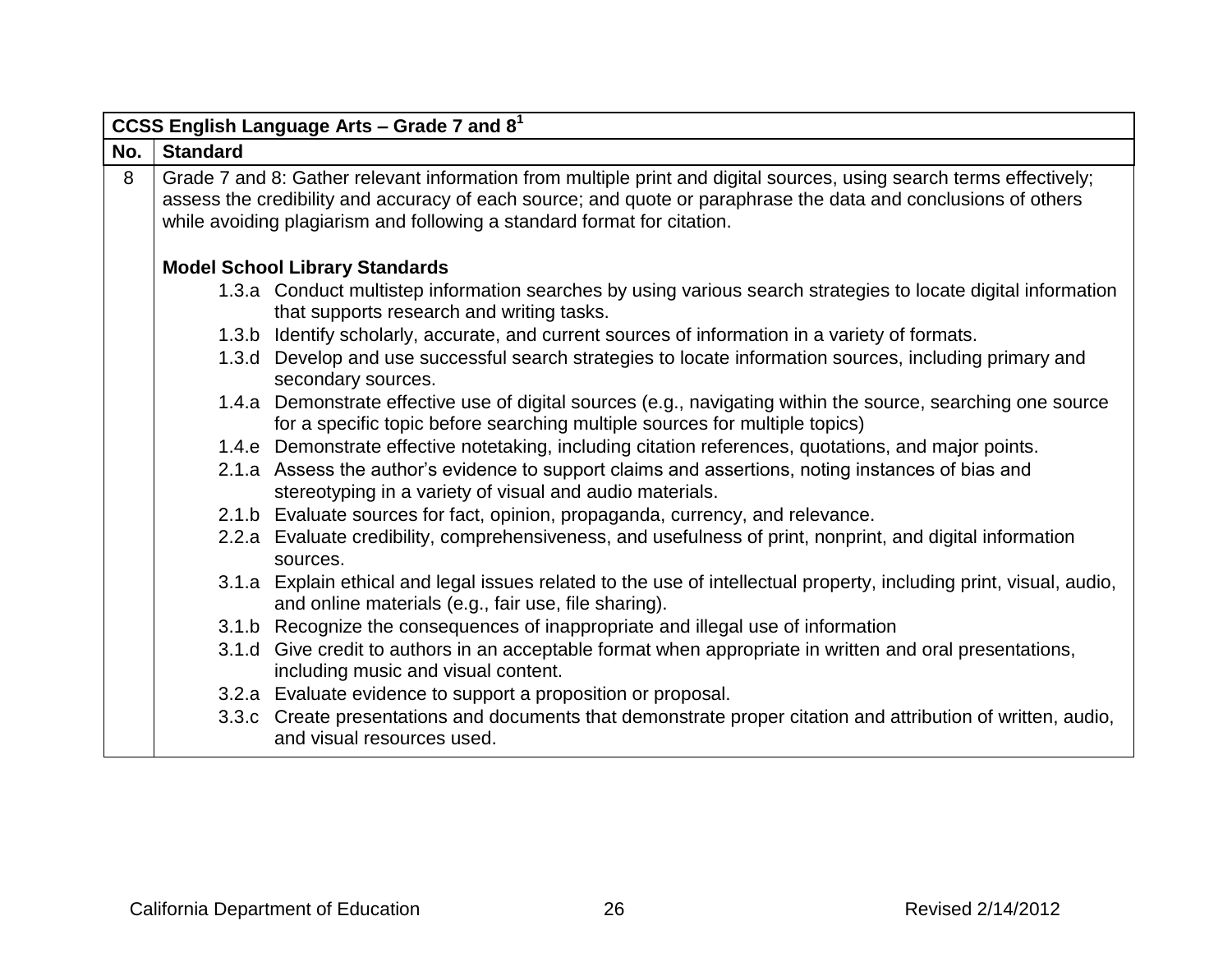|                | <b>Speaking and Listening Standards</b>                                                                                                                                                                                                                                                                                                                                                                                                                                          |  |  |
|----------------|----------------------------------------------------------------------------------------------------------------------------------------------------------------------------------------------------------------------------------------------------------------------------------------------------------------------------------------------------------------------------------------------------------------------------------------------------------------------------------|--|--|
| 1              | Grade 7: Engage effectively in a range of collaborative discussions (one-on-one, in groups, and teacher-led) with<br>diverse partners on grade 7 topics, texts and issues, building on others' ideas and expressing their own clearly.<br>Grade 8: Engage effectively in a range of collaborative discussions (one-on-one, in groups, and teacher-led) with<br>diverse partners on grade 8 topics, texts and issues, building on others' ideas and expressing their own clearly. |  |  |
|                | <b>Model School Library Standards</b>                                                                                                                                                                                                                                                                                                                                                                                                                                            |  |  |
|                | 3.1.c Participate in online classroom and/or library discussion groups.                                                                                                                                                                                                                                                                                                                                                                                                          |  |  |
| $\overline{4}$ | Grade 7: Present claims and findings (e.g., argument, narrative, response to literature presentations) (CA added),<br>emphasizing salient points in a focused, coherent manner with pertinent descriptions, facts, details, and examples;<br>use appropriate eye contact, adequate volume, and clear pronunciation.<br>Grade 8: Present claims and findings (e.g., argument, narrative, response to literature presentations) (CA added),                                        |  |  |
|                | emphasizing salient points in a focused, coherent manner with relevant evidence, sound valid reasoning, and well-<br>chosen details; use appropriate eye contact, adequate volume, and clear pronunciation.                                                                                                                                                                                                                                                                      |  |  |
|                | <b>Model School Library Standards</b>                                                                                                                                                                                                                                                                                                                                                                                                                                            |  |  |
|                | 3.2.b Present a report visually, orally, or in writing, that conveys a clear point of view with evidence<br>supporting that perspective.                                                                                                                                                                                                                                                                                                                                         |  |  |
|                | <b>Language Standards</b>                                                                                                                                                                                                                                                                                                                                                                                                                                                        |  |  |
| $\overline{4}$ | Grade 7: Determine or clarify the meaning of unknown and multiple-meaning words and phrases based on grade 7<br>reading and content, choosing flexibly from a range of strategies.                                                                                                                                                                                                                                                                                               |  |  |
|                | c. Consult general and specialized reference materials (e.g., dictionaries, glossaries, thesauruses), both print and<br>digital, to find the pronunciation of a word or determine or clarify its precise meaning or its part of speech or<br>trace the etymology of words (CA added).                                                                                                                                                                                            |  |  |
|                | Grade 8: Determine or clarify the meaning of unknown and multiple-meaning words or phrases based on grade<br>8 reading and content, choosing flexibly from a range of strategies.                                                                                                                                                                                                                                                                                                |  |  |
|                | c. Consult general and specialized reference materials (e.g., dictionaries, glossaries, thesauruses), both print and<br>digital, to find the pronunciation of a word or determine or clarify its precise meaning or its part of speech or<br>trace the etymology of words (CA added).                                                                                                                                                                                            |  |  |
|                | <b>Model School Library Standards</b>                                                                                                                                                                                                                                                                                                                                                                                                                                            |  |  |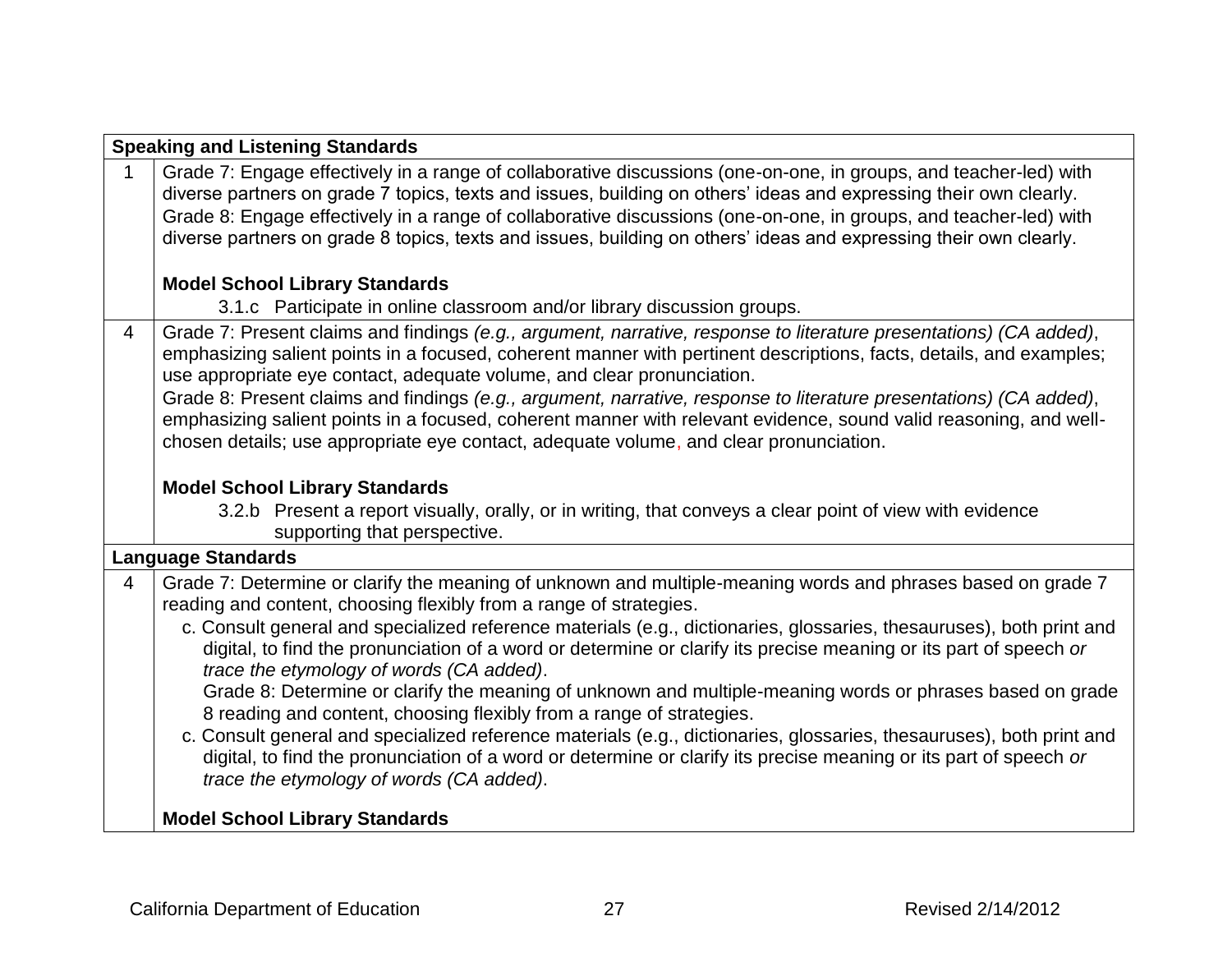|     | CCCS English Language Arts – Grades 9-10 and 11-12 $2^2$                                                                                                                                                                                                                                                                                                                                                                   |
|-----|----------------------------------------------------------------------------------------------------------------------------------------------------------------------------------------------------------------------------------------------------------------------------------------------------------------------------------------------------------------------------------------------------------------------------|
| No. | <b>Standard</b>                                                                                                                                                                                                                                                                                                                                                                                                            |
|     | <b>Reading Standards for Literature</b>                                                                                                                                                                                                                                                                                                                                                                                    |
| 10  | Grades 9-10: By the end of grade 9, read and comprehend literature, including stories, dramas, and poems, in the<br>grades 9-10 text complexity band proficiently, with scaffolding as needed at the high end of the range.<br>By the end of grade 10, read and comprehend literature, including stories, dramas, and poems, at the high end of the<br>grades 9-10 text complexity band proficiently.                      |
|     | Grades 11-12: By the end of grade 11, read and comprehend literature, including stories, dramas, and poems in the<br>grades 11–CCR text complexity band proficiently, with scaffolding as needed at the high end of the range.<br>By the end of grade 12 read and comprehend literature, including stories, dramas, and poems at the high end of the<br>grades 11–CCR text complexity band independently and proficiently. |
|     | <b>Model School Library Standards</b>                                                                                                                                                                                                                                                                                                                                                                                      |
|     | 4.1.a Independently read two million words annually, including a wide variety of classic and contemporary<br>literature, magazines, newspapers, and online information.                                                                                                                                                                                                                                                    |
|     | 4.3.a Read and listen to a range of literary and other creative forms of expression (e.g., poetry, drama, film,<br>literature, visual arts).                                                                                                                                                                                                                                                                               |

1.4.d Use a dictionary to learn the history of common words.

 $\overline{a}$ 

 $2$  Common Core California Standards include separate standard statements for grade ranges 9-10 and 11-12 while the Model School Library Standards provide one set of standards for the grade range 9-12.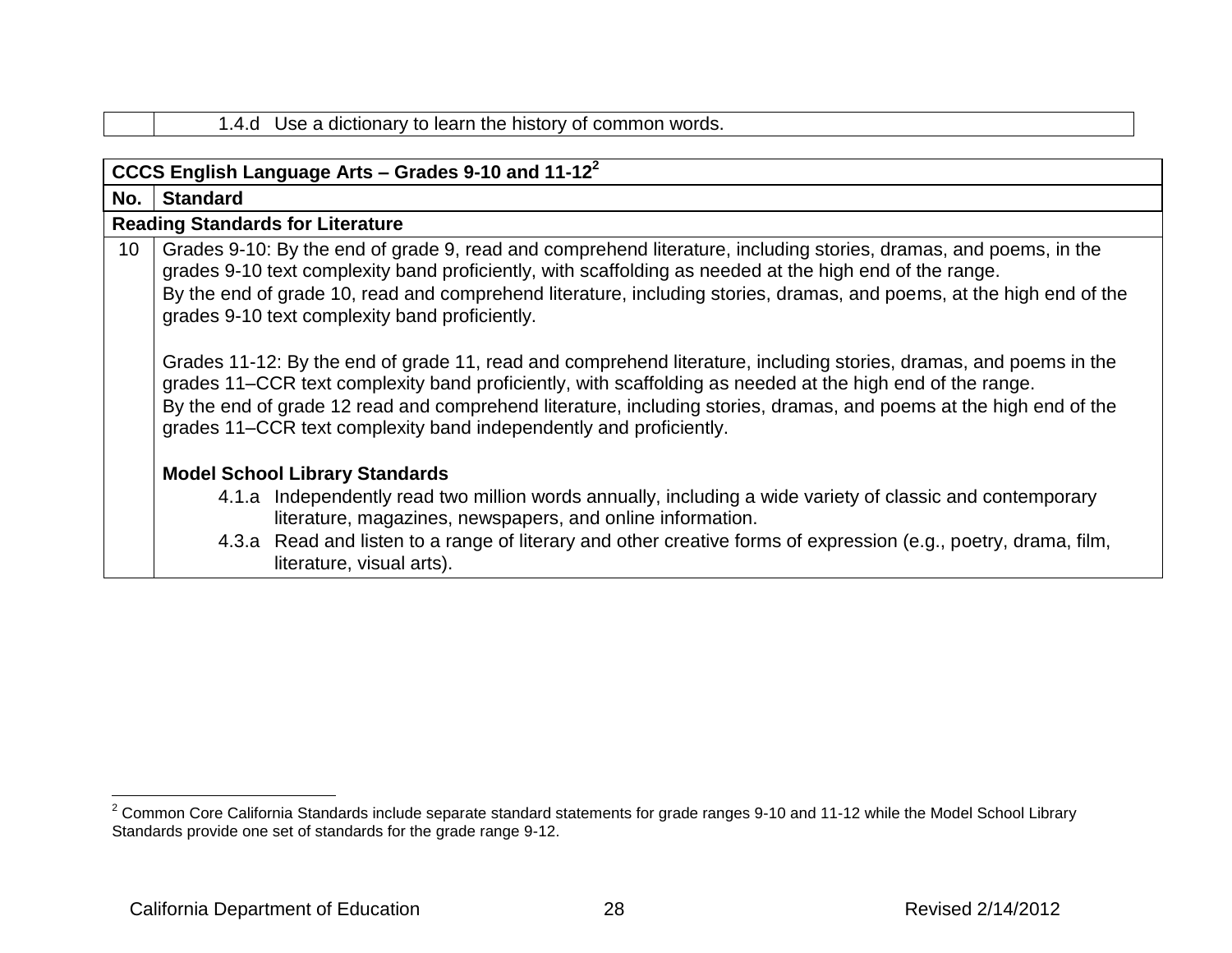|                | <b>Reading Standards for Informational Text</b>                                                                                                                                                                                           |
|----------------|-------------------------------------------------------------------------------------------------------------------------------------------------------------------------------------------------------------------------------------------|
| 5              | Grades 9-10: Analyze in detail how an author's ideas or claims are developed and refined by particular sentences,<br>paragraphs, or larger portions of a text (e.g., a section or chapter).                                               |
|                | a. Analyze the use of text features (e.g., graphics, headers, captions) in functional workplace documents. (CA<br>added)                                                                                                                  |
|                | Grades 11-12: Analyze and evaluate the effectiveness of the structure an author uses in his or her exposition or<br>argument, including whether the structure makes points clear, convincing, and engaging.                               |
|                | a. Analyze the use of text features (e.g., graphics, headers, captions) in public documents. (CA added)                                                                                                                                   |
|                | <b>Model School Library Standards</b>                                                                                                                                                                                                     |
|                | 1.3.h Identify the structural features of informational text and use the features to locate information (e.g.,<br>expository text, public documents, journal articles).                                                                   |
|                | 1.4.d Analyze the structure and format of informational text that make information accessible and usable (e.g.,<br>graphics, sequence, diagrams, illustrations, charts, maps).                                                            |
| $\overline{7}$ | Grades 9-10: Analyze various accounts of a subject told in different mediums (e.g., a person's life story in both print and<br>multimedia), determining which details are emphasized in each account.                                     |
|                | Grades 11-12: Integrate and evaluate multiple sources of information presented in different media or formats (e.g.,<br>visually, quantitatively) as well as in words in order to address a question or solve a problem.                   |
|                | <b>Model School Library Standards</b>                                                                                                                                                                                                     |
|                | 2.2.c Analyze media for purpose, message, accuracy, bias, and intended audience                                                                                                                                                           |
|                | 3.2.a Analyze information from multiple sources and identify complexities, discrepancies, and different<br>perspectives of sources.                                                                                                       |
|                | 3.3.a Explain how meaning is conveyed in image and sound and recognize that many media messages are<br>constructed to generate profit, influence viewers, or both.                                                                        |
|                | 3.3.b Analyze design elements of various kinds of media productions and identify media messages that have<br>embedded points of view.                                                                                                     |
| 10             | Grades 9-10: By the end of grade 9, read and comprehend literary nonfiction in the grades 9-10 text complexity band<br>proficiently, with scaffolding as needed at the high end of the range. By the end of grade 10, read and comprehend |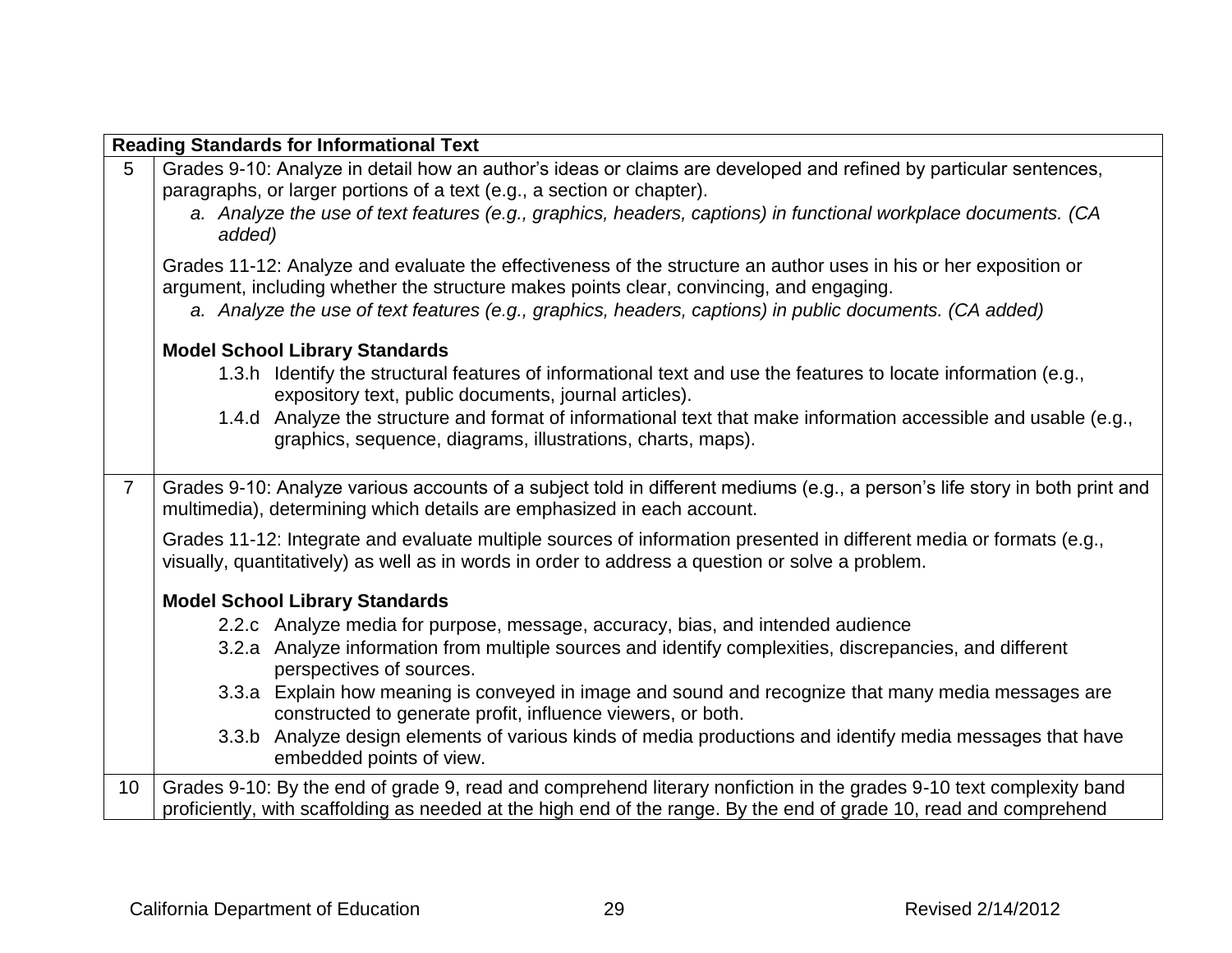literary nonfiction at the high end of the grades 9-10 text complexity band proficiently.

Grades 11-12: By the end of grade 11, read and comprehend literary nonfiction in the grades 11–CCR text complexity band proficiently, with scaffolding as needed at the high end of the range. By the end of grade 12 read and comprehend literary nonfiction at the high end of the grades 11–CCR text complexity band independently and proficiently.

#### **Model School Library Standards**

4.1.a Independently read two million words annually, including a wide variety of classic and contemporary literature, magazines, newspapers, and online information.

# **Writing Standards**

6 Grades 9-10: Use technology, including the Internet, to produce, publish, and update individual or shared writing products, taking advantage of technology's capacity to link to other information and to display information flexibly and dynamically.

Grades 11-12: Use technology, including the Internet, to produce, publish, and update individual or shared writing products in response to ongoing feedback, including new arguments or information.

### **Model School Library Standards**

- 3.3.c Identify capabilities and limitations of tools for organizing and using information.
- 3.3.d Produce media efficiently and appropriately to communicate a message to an audience.
- 4.2.e Organize personal digital information by using metadata, keywords, and tags.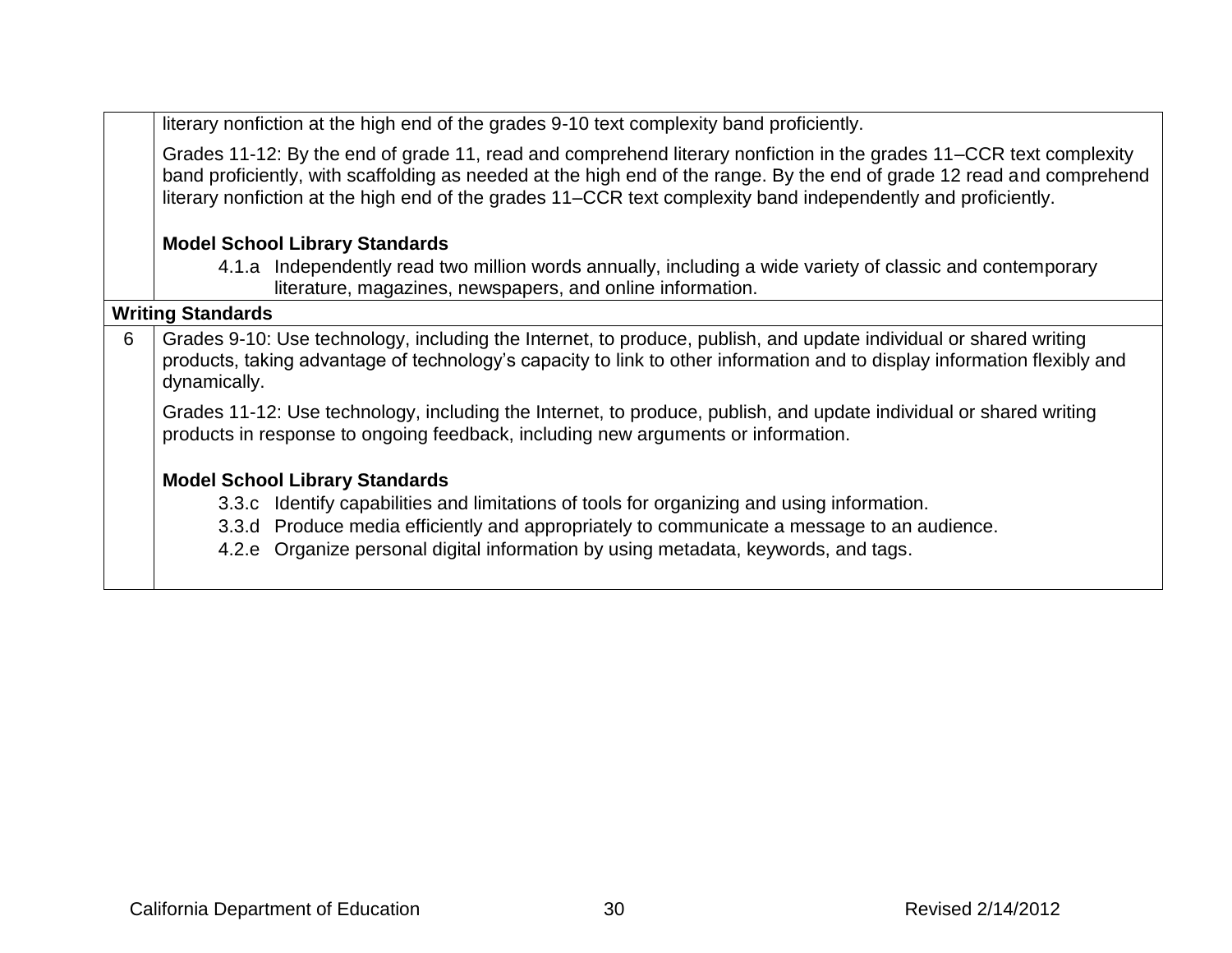Grade 9-10: Conduct short as well as more sustained research projects to answer a question (including a selfgenerated question) or solve a problem; narrow or broaden the inquiry when appropriate; synthesize multiple sources on the subject, demonstrating understanding of the subject under investigation.

Grades 11-12: Conduct short as well as more sustained research projects to answer a question (including a selfgenerated question) or solve a problem; narrow or broaden the inquiry when appropriate; synthesize multiple sources on the subject, demonstrating understanding of the subject under investigation.

#### **Model School Library Standards**

- 1.1.a Identify topics, broaden or narrow a topic, and develop ideas to direct the focus of an inquiry.
- 1.2.a Generate research questions based on interests, observations, information, stories, and issues, or on an assigned topic.
- 1.2.b Develop and present a clear thesis statement or hypothesis.
- 1.2.c Finalize the research question or hypothesis by conducting preliminary research.
- 2.2.e Use systematic strategies and technology tools to organize and record information (e.g., anecdotal scripting, footnotes, annotated bibliographies).
- 2.3.c Understand that some areas of investigation have inadequate existing material and require a change in plan, change in topic, or original research.
- 3.3.h Draw clear and appropriate conclusions supported by evidence and examples.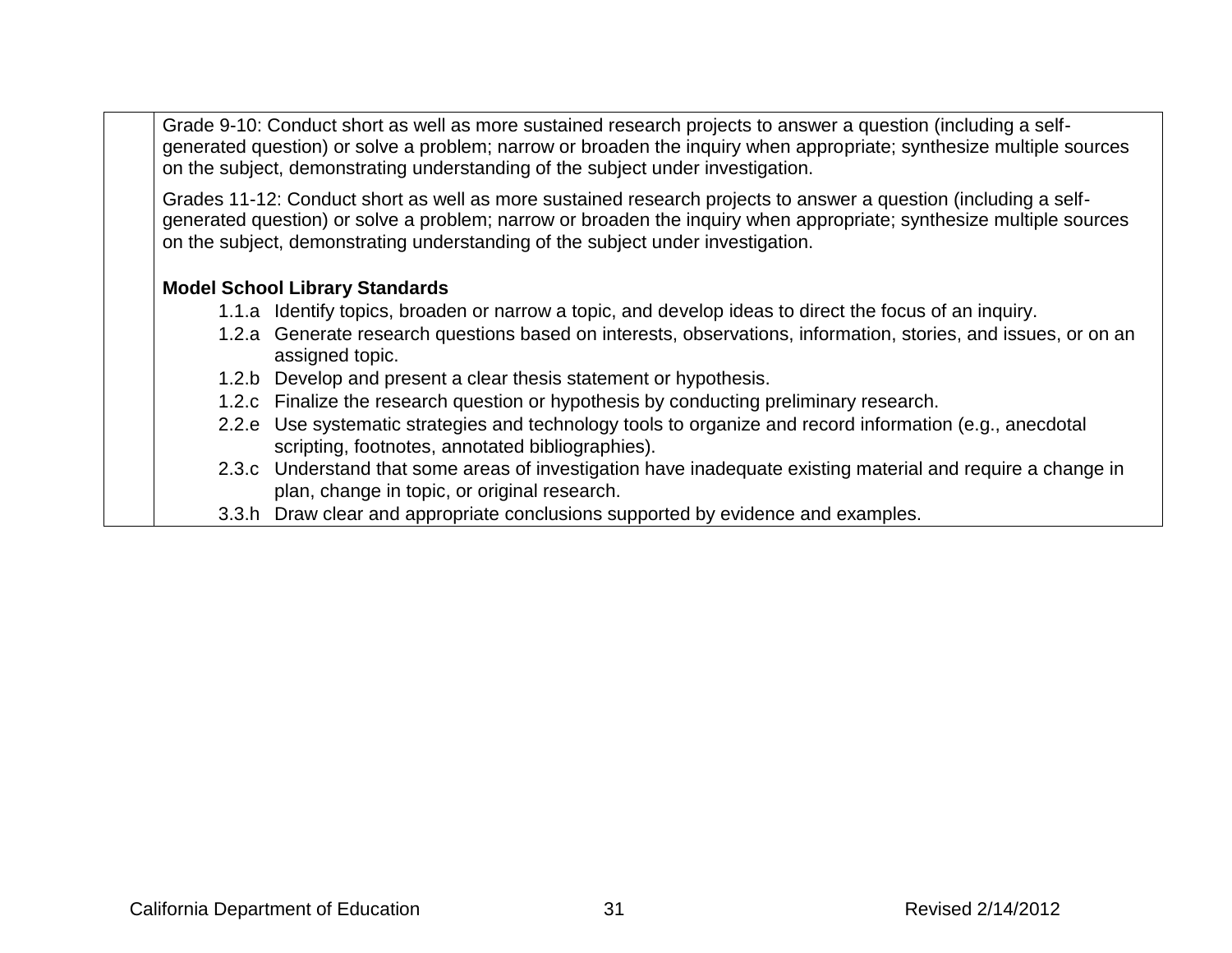| 8 | Grade 9-10: Gather relevant information from multiple authoritative print and digital sources, using advanced searches<br>effectively; assess the usefulness of each source in answering the research question; integrate information into the text<br>selectively to maintain the flow of ideas, avoiding plagiarism and following a standard format for citation including<br>footnotes and endnotes. (CA added)                                                                    |
|---|---------------------------------------------------------------------------------------------------------------------------------------------------------------------------------------------------------------------------------------------------------------------------------------------------------------------------------------------------------------------------------------------------------------------------------------------------------------------------------------|
|   | Grade 11-12: Gather relevant information from multiple authoritative print and digital sources, using advanced searches<br>effectively; assess the strengths and limitations of each source in terms of the task, purpose, and audience; integrate<br>information into the text selectively to maintain the flow of ideas, avoiding plagiarism and overreliance on any one<br>source and following a standard format for citation <i>including footnotes and endnotes. (CA added)</i> |
|   | <b>Model School Library Standards</b>                                                                                                                                                                                                                                                                                                                                                                                                                                                 |
|   | 1.3.a Use a variety of search engines and licensed and free databases to locate appropriate information.                                                                                                                                                                                                                                                                                                                                                                              |
|   | 1.3.d Search for information using advanced search skills (e.g., Boolean operators, adjacency, proximity, wild<br>card symbols, truncation).                                                                                                                                                                                                                                                                                                                                          |
|   | 1.3.e Search for information by using both controlled vocabulary (e.g., subject headings, descriptors) and<br>natural language.                                                                                                                                                                                                                                                                                                                                                       |
|   | 1.3.k Use a variety of print, media, and online resources to locate information, including encyclopedias and<br>other reference materials.                                                                                                                                                                                                                                                                                                                                            |
|   | 2.1.a Evaluate online search results, demonstrating an understanding of how search engines determine rank or<br>relevancy.                                                                                                                                                                                                                                                                                                                                                            |
|   | 3.1.b Understand the differences between quoting, summarizing, and paraphrasing and apply these skills to<br>one's own work.                                                                                                                                                                                                                                                                                                                                                          |
|   | 3.1.c Use appropriate conventions for documentation in the text, footnotes, references, and bibliographies by<br>adhering to an acceptable format.                                                                                                                                                                                                                                                                                                                                    |
|   | Construct and test hypotheses; collect, evaluate, and employ information from multiple primary and<br>3.3.1<br>secondary sources; and apply it in oral and written presentations, using appropriate citations.                                                                                                                                                                                                                                                                        |
| 9 | Grades 9-10: Draw evidence from literary or informational texts to support analysis, reflection, and research.                                                                                                                                                                                                                                                                                                                                                                        |
|   | b. Apply grades 9-10 Reading standards to literary nonfiction (e.g., "Delineate and evaluate the argument and<br>specific claims in a text, assessing whether the reasoning is valid and the evidence is relevant and sufficient;<br>identify false statements and fallacious reasoning.")                                                                                                                                                                                            |
|   | Grades 11-12: Draw evidence from literary or informational texts to support analysis, reflection, and research.<br>b. Apply grades 11-12 Reading standards to literary nonfiction (e.g., "Delineate and evaluate the reasoning in                                                                                                                                                                                                                                                     |
|   |                                                                                                                                                                                                                                                                                                                                                                                                                                                                                       |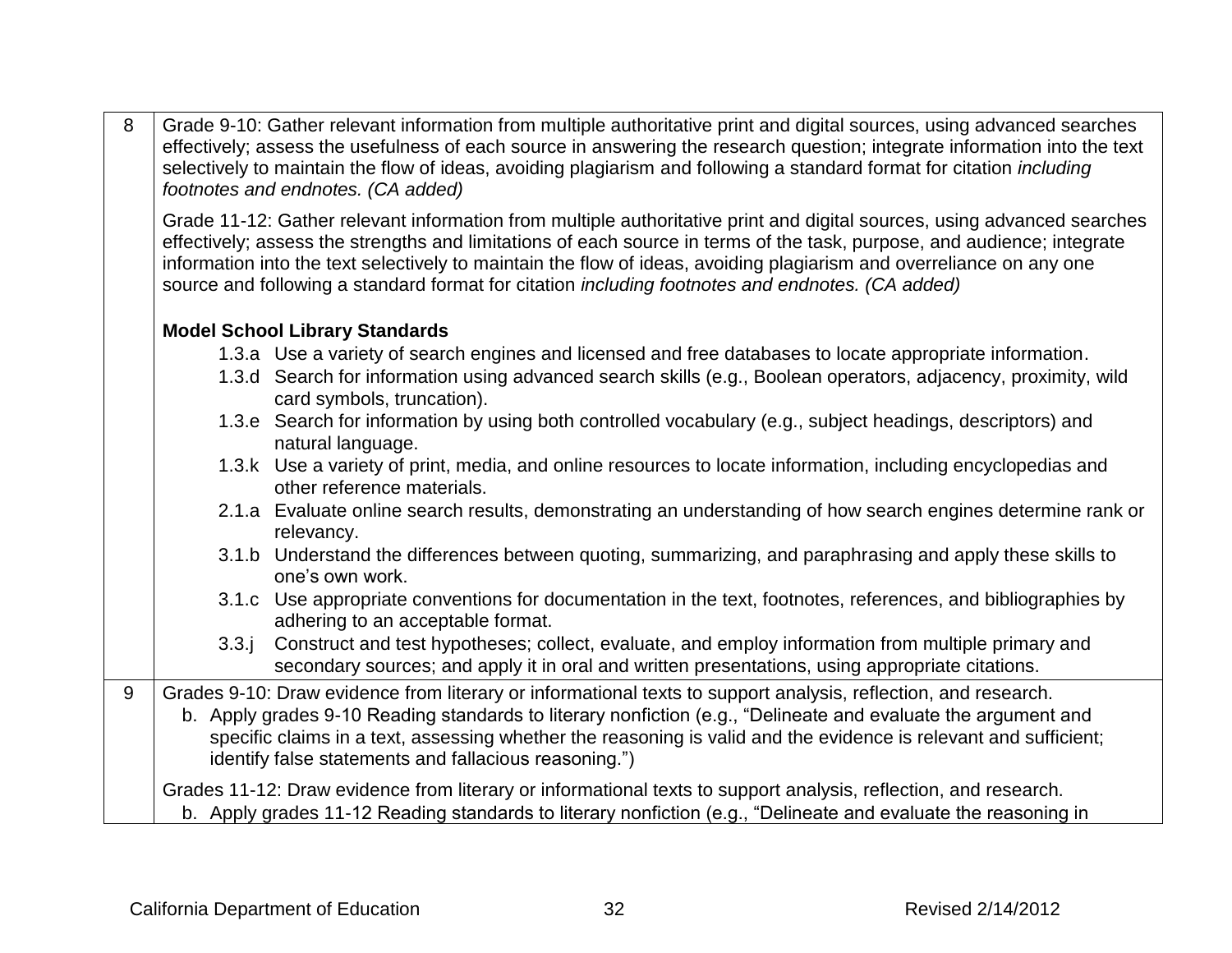| seminal U.S. texts, including the application of constitutional principles and use of legal reasoning [e.g., in U.S.<br>Supreme Court Case majority opinions and dissents] and the premises, purposes, and arguments in works of<br>public advocacy [e.g., The Federalist, presidential addresses])". |
|-------------------------------------------------------------------------------------------------------------------------------------------------------------------------------------------------------------------------------------------------------------------------------------------------------|
|                                                                                                                                                                                                                                                                                                       |
| <b>Model School Library Standards</b>                                                                                                                                                                                                                                                                 |
| 2.1.b Analyze important ideas and supporting evidence in an information source, by using logic and informed<br>judgment to accept or reject information.                                                                                                                                              |
| <b>Speaking and Listening Standards</b>                                                                                                                                                                                                                                                               |
| Grade 9-10: Initiate and participate effectively in a range of collaborative discussions (one-on-one, in groups, and<br>teacher-led) with diverse partners on grade 9-10 topics, texts, and issues, building on others' ideas and expressing their<br>own clearly and persuasively.                   |
| Grade 11-12: Initiate and participate effectively in a range of collaborative discussions (one-on-one, in groups, and<br>teacher-led) with diverse partners on grades 11-12 topics, texts, and issues, building on others' ideas and expressing<br>their own clearly and persuasively.                |
| <b>Model School Library Standards</b>                                                                                                                                                                                                                                                                 |
| 4.2.b Contribute actively to the learning community, and participate in groups to pursue and generate<br>information.                                                                                                                                                                                 |
| 4.2.d Use technology to communicate, share information, and collaborate with others with the same interests.                                                                                                                                                                                          |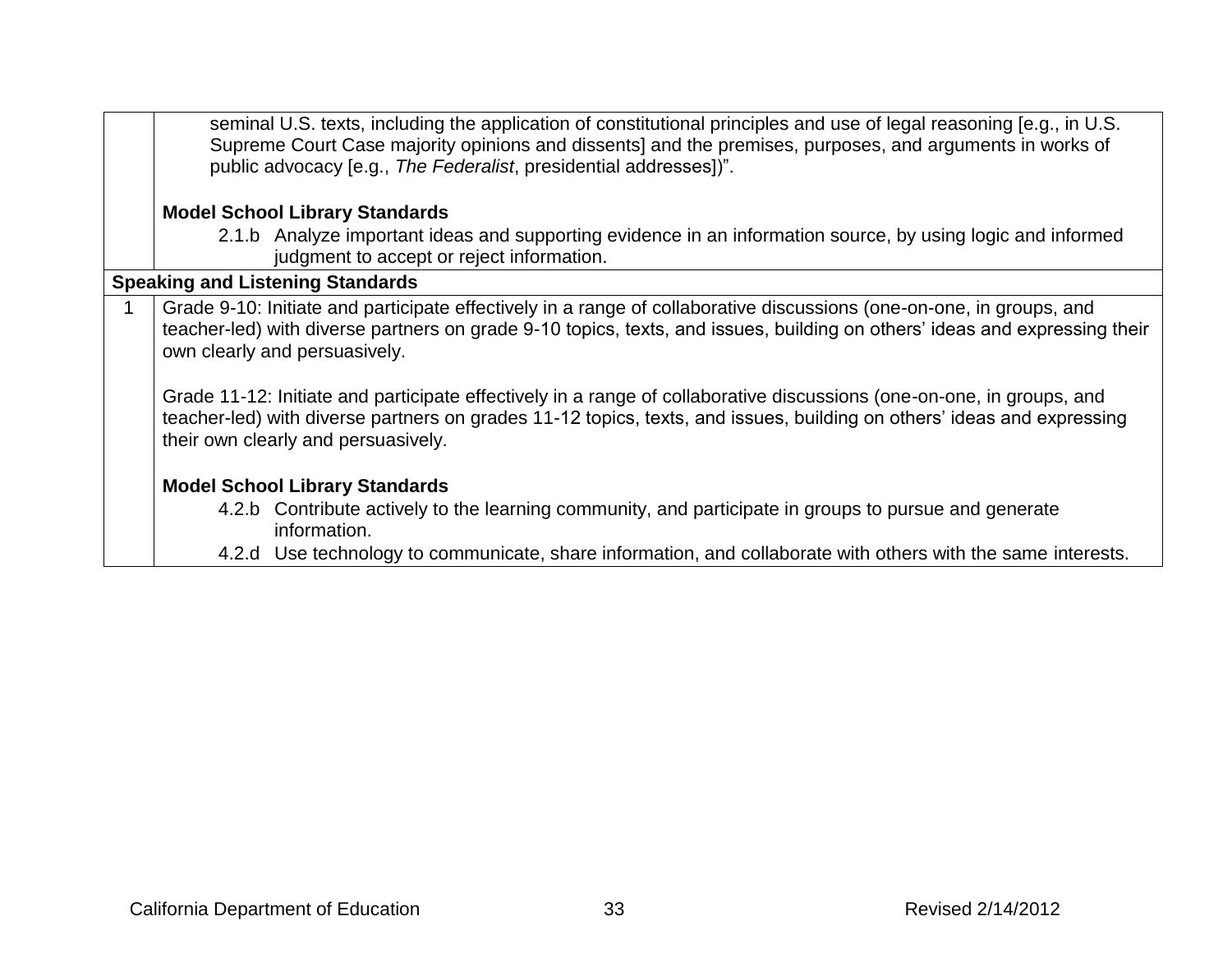#### *Common Core State Standards (CCSS) for Literacy in History/Social Studies, Science, and Technical Subjects, Grades 6-12*

The standards for grades 6-8 are followed by the standards for grades 9-12.**<sup>3</sup>** The reading standards for each grade span are listed first and divided into two sections (history/social studies and science and technical subjects). The writing standards for each grade span apply to all of these subjects.

|                 | Reading Standards for Literacy in History/Social Studies - Grades 6-8                                          |
|-----------------|----------------------------------------------------------------------------------------------------------------|
| 8               | Distinguish among fact, opinion, and reasoned judgment in a text.                                              |
|                 |                                                                                                                |
|                 | <b>Model School Library Standards, Grades 7-8</b>                                                              |
|                 | 2.1.a Assess the author's evidence to support claims and assertions, noting instances of bias and              |
|                 | stereotypes in a variety of visual and audio materials.                                                        |
|                 | 2.1.b Evaluate sources for fact, opinion, propaganda, currency, and relevance.                                 |
| 9               | Analyze the relationship between a primary and secondary source on the same topic.                             |
|                 |                                                                                                                |
|                 | <b>Model School Library Standards, Grades 7-8</b>                                                              |
|                 | 2.2.f Evaluate information from visual media as a primary and secondary source, and distinguish the            |
|                 | differences.                                                                                                   |
| 10 <sup>°</sup> | By the end of grade 8, read and comprehend history/social studies texts in the grades 6-8 text complexity band |
|                 | independently and proficiently.                                                                                |
|                 |                                                                                                                |
|                 | Model School Library Standards (same standard for grades 6 and 7-8)                                            |
|                 | 4.1.a Read a good representation of grade-level-appropriate text, making progress toward the goal of           |
|                 | reading one million words annually by grade eight (e.g., classic and contemporary literature,                  |
|                 | magazines, newspapers, online information).                                                                    |

 $\overline{a}$ 

<sup>&</sup>lt;sup>3</sup> Common Core Literacy Standards group grades 6-8 together while the Model School Library Standards separate grade 6 from the grades 7-8 standards. The Common Core Literacy standards for 9-12 are provided in two groups, grades 9-10 and grades 11-12, while the Model School Library Standards group grades 9-12 together.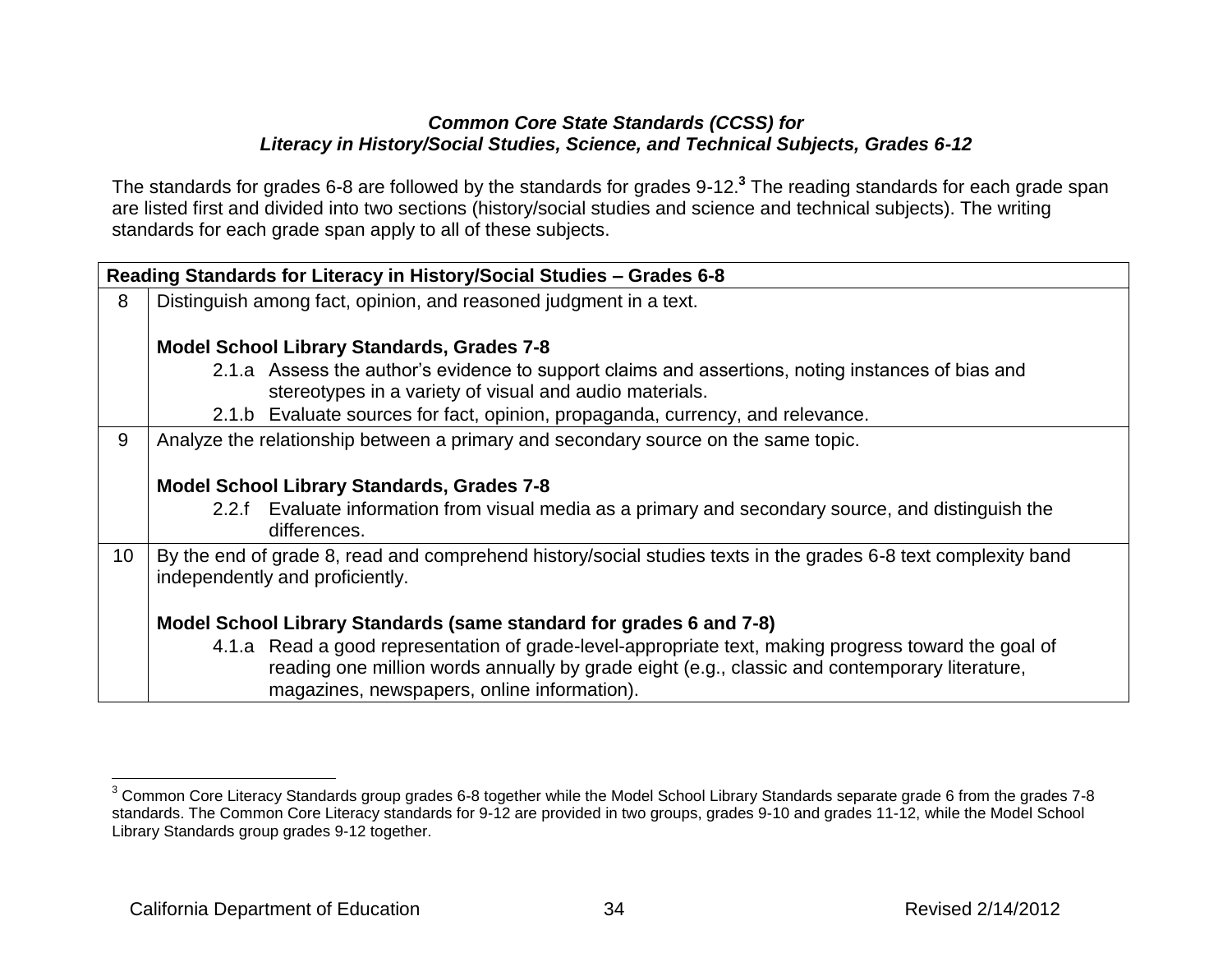|    | Reading Standards for Literacy in Science and Technical Subjects - Grades 6-8                                                                |
|----|----------------------------------------------------------------------------------------------------------------------------------------------|
|    | Cite specific textual evidence to support analysis of science and technical texts.                                                           |
|    | <b>Model School Library Standards, Grade 6</b>                                                                                               |
|    | 3.2.a Analyze evidence to support a research question.                                                                                       |
|    | <b>Model School Library Standards, Grades 7-8</b>                                                                                            |
|    | 3.2.a Evaluate evidence to support a proposition or proposal.                                                                                |
| 8  | Distinguish among facts, reasoned judgment based on research finding, and speculation in a text.                                             |
|    | <b>Model School Library Standards, Grades 7-8</b>                                                                                            |
|    | 2.1.a Assess the author's evidence to support claims and assertions, noting instances of bias and                                            |
|    | stereotypes in a variety of visual and audio materials.                                                                                      |
|    | 2.1.b Evaluate sources for fact, opinion, propaganda, currency, and relevance.                                                               |
| 10 | By the end of grade 8, read and comprehend science/technical texts in the grades 6-8 text complexity band<br>independently and proficiently. |
|    | Model School Library Standards (same standard for grades 6 and 7-8)                                                                          |
|    | 4.1.a Read a good representation of grade-level-appropriate text, making progress toward the goal of                                         |
|    | reading one million words annually by grade eight (e.g., classic and contemporary literature,<br>magazines, newspapers, online information)  |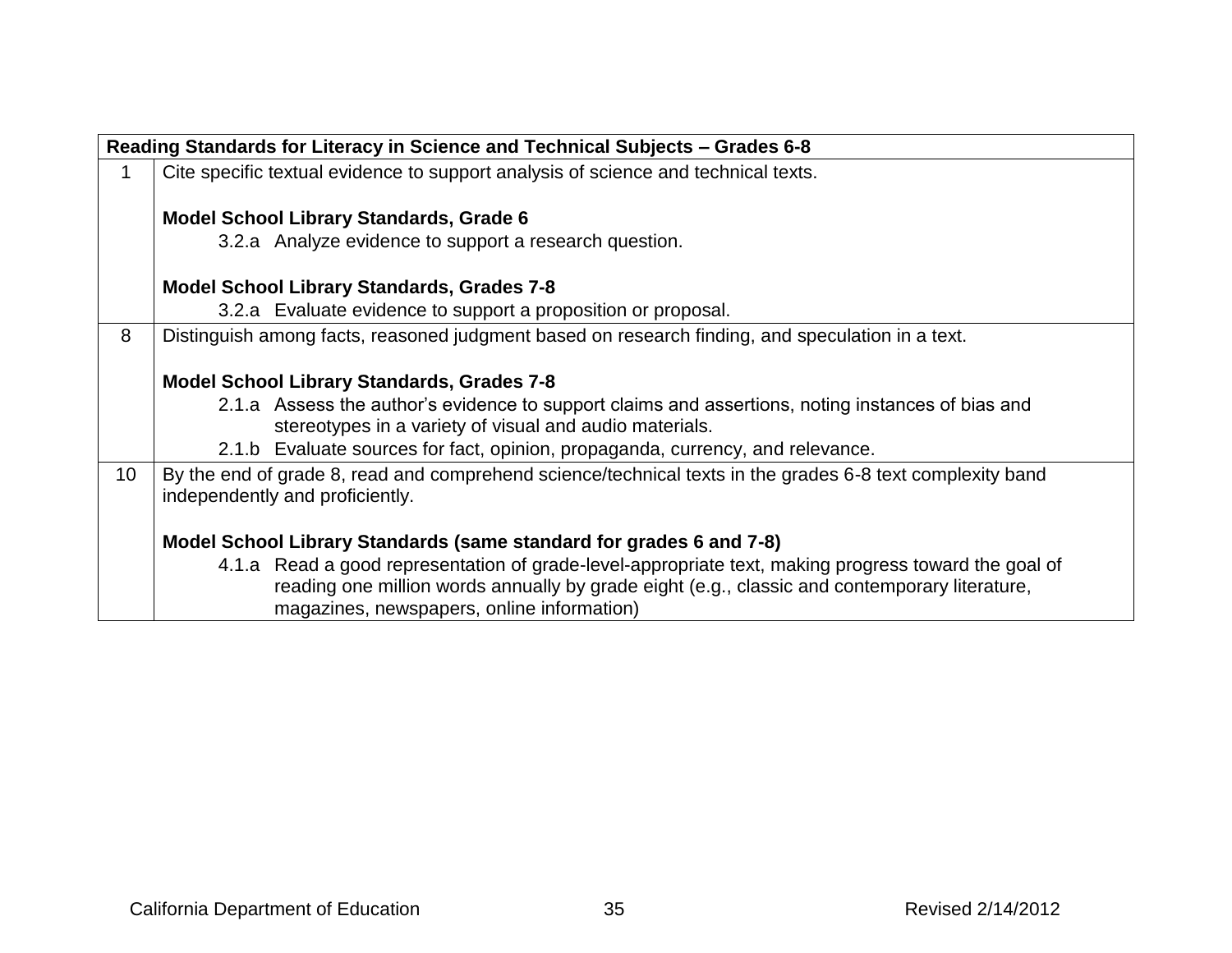|                | Writing Standards for Literacy in History/Social Studies, Science and Technical Subjects - Grades 6-8 |                                                                                                                                                                                                                                |  |
|----------------|-------------------------------------------------------------------------------------------------------|--------------------------------------------------------------------------------------------------------------------------------------------------------------------------------------------------------------------------------|--|
| 6              |                                                                                                       | Use technology, including the Internet, to produce and publish writing and present the relationships between<br>information and ideas clearly and efficiently.                                                                 |  |
|                |                                                                                                       | <b>Model School Library Standards, Grade 6</b>                                                                                                                                                                                 |  |
|                |                                                                                                       | 3.3.a Choose an appropriate format to produce, communicate, and present information (e.g., written report,<br>multimedia presentation, graphic presentation).                                                                  |  |
|                |                                                                                                       | <b>Model School Library Standards, Grades 7-8</b>                                                                                                                                                                              |  |
|                |                                                                                                       | 3.3.a Use a variety of media (e.g., audio, video, print) to impart information, share opinions, or persuade an<br>audience, or to achieve all those purposes.                                                                  |  |
|                |                                                                                                       | 3.3.b Create presentations using presentation software or multimedia online applications.                                                                                                                                      |  |
|                |                                                                                                       | 3.3.c Create presentations and documents that demonstrate proper citation and attribution of written, audio,<br>and visual resources used.                                                                                     |  |
| $\overline{7}$ |                                                                                                       | Conduct short research projects to answer a question (including a self-generated question), drawing on several<br>sources and generating additional related, focused questions that allow for multiple avenues of exploration. |  |
|                |                                                                                                       | <b>Model School Library Standards, Grade 6</b>                                                                                                                                                                                 |  |
|                |                                                                                                       | 1.1.b Determine and use appropriate "pre-search strategies" (e.g., brainstorming, recall of prior knowledge).                                                                                                                  |  |
|                |                                                                                                       | 1.2.a Identify related key words, terms, and synonyms for the research topic and information need.                                                                                                                             |  |
|                |                                                                                                       | 1.3.j Use Boolean search techniques and other limiters or expanders to locate appropriate resources.                                                                                                                           |  |
|                |                                                                                                       | 3.2.a Analyze evidence to support a research question.                                                                                                                                                                         |  |
|                |                                                                                                       | <b>Model School Library Standards, Grades 7-8</b>                                                                                                                                                                              |  |
|                |                                                                                                       | 1.1.a Recognize the need for specific information in preparing research reports and persuasive compositions<br>and in delivering informative presentations.                                                                    |  |
|                |                                                                                                       | 1.2.a Establish a hypothesis, a position statement, or both.                                                                                                                                                                   |  |
|                |                                                                                                       | 1.2.b Identify topics and subtopics; ask and evaluate research questions for relevancy.                                                                                                                                        |  |
|                |                                                                                                       | 1.2.c Create a plan of action for research including by defining the topic, identifying key questions, key<br>words, and possible resources.                                                                                   |  |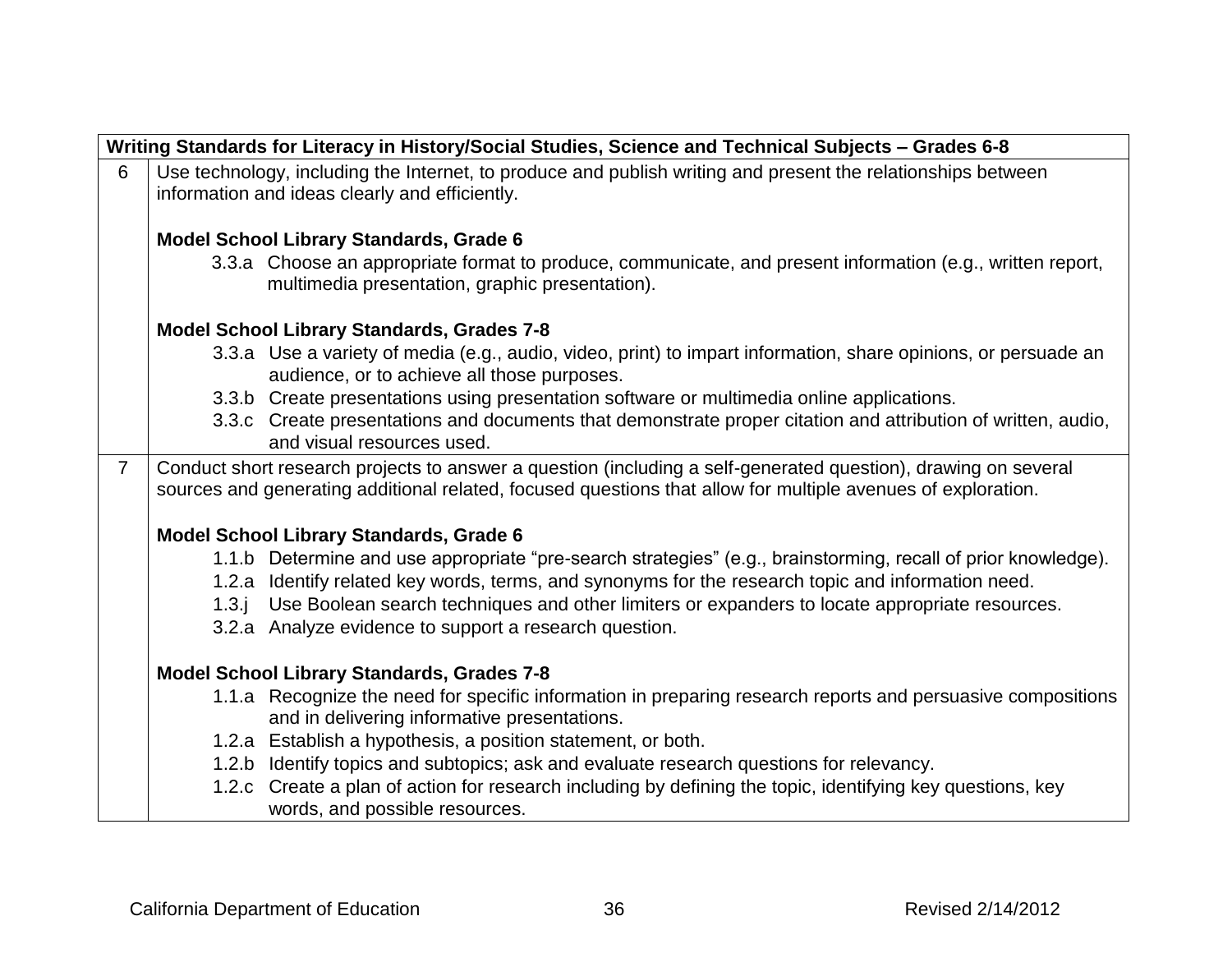|   | 1.3.c Prioritize sources of information for efficient and effective use.                                                                                                                                                                                                                                                           |
|---|------------------------------------------------------------------------------------------------------------------------------------------------------------------------------------------------------------------------------------------------------------------------------------------------------------------------------------|
|   | 2.3.a Revise, add, or delete questions as the need for information changes.                                                                                                                                                                                                                                                        |
|   | 2.3.b Modify the research plan as needed.                                                                                                                                                                                                                                                                                          |
| 8 | Gather relevant information from multiple print and digital sources (primary and secondary) CA added, using search<br>terms effectively; assess the credibility and accuracy of each source; and quote or paraphrase the data and<br>conclusions of others while avoiding plagiarism and providing a standard format for citation. |
|   | Model School Library Standards, Grade 6                                                                                                                                                                                                                                                                                            |
|   | 1.3.a Identify and locate multiple sources of information that provide a broad view of research topics and<br>questions (e.g., books, reference materials, online sources, periodicals).                                                                                                                                           |
|   | 1.3.k Identify the authority of an author or sponsoring organization in print and online materials.                                                                                                                                                                                                                                |
|   | 1.3.1 Identify information that supports the question but may not directly answer it.                                                                                                                                                                                                                                              |
|   | 1.4.b Accurately record citation information for each type of resource used.                                                                                                                                                                                                                                                       |
|   | 1.4.d Restate facts and details taken from an information source (print, nonprint, or digital) and organize<br>those ideas for notetaking using techniques such as outlining, webbing, flowcharting, and so on.                                                                                                                    |
|   | 2.2.c Explain the authority, timeliness, and/or accuracy of specific information resources                                                                                                                                                                                                                                         |
|   | 2.3.a Evaluate whether the information is sufficient to answer the question.                                                                                                                                                                                                                                                       |
|   | <b>Model School Library Standards, Grades 7-8</b>                                                                                                                                                                                                                                                                                  |
|   | 1.3.a Conduct multistep information searches by using various search strategies to locate digital information<br>that supports research and writing tasks.                                                                                                                                                                         |
|   | 1.3.b Identify scholarly, accurate, and current sources of information in a variety of formats.                                                                                                                                                                                                                                    |
|   | 1.3.d Develop and use successful search strategies to locate information sources, including primary and<br>secondary sources.                                                                                                                                                                                                      |
|   | 1.4.a Demonstrate effective use of digital sources (e.g., navigating within the source, searching one source<br>for a specific topic before searching multiple sources for multiple topics)                                                                                                                                        |
|   | 1.4.e Demonstrate effective notetaking, including citation references, quotations, and major points.                                                                                                                                                                                                                               |
|   | 2.1.a Assess the author's evidence to support claims and assertions, noting instances of bias and<br>stereotyping in a variety of visual and audio materials.                                                                                                                                                                      |
|   | 2.1.b Evaluate sources for fact, opinion, propaganda, currency, and relevance.                                                                                                                                                                                                                                                     |
|   | 2.2.a Evaluate credibility, comprehensiveness, and usefulness of print, nonprint, and digital information<br>sources.                                                                                                                                                                                                              |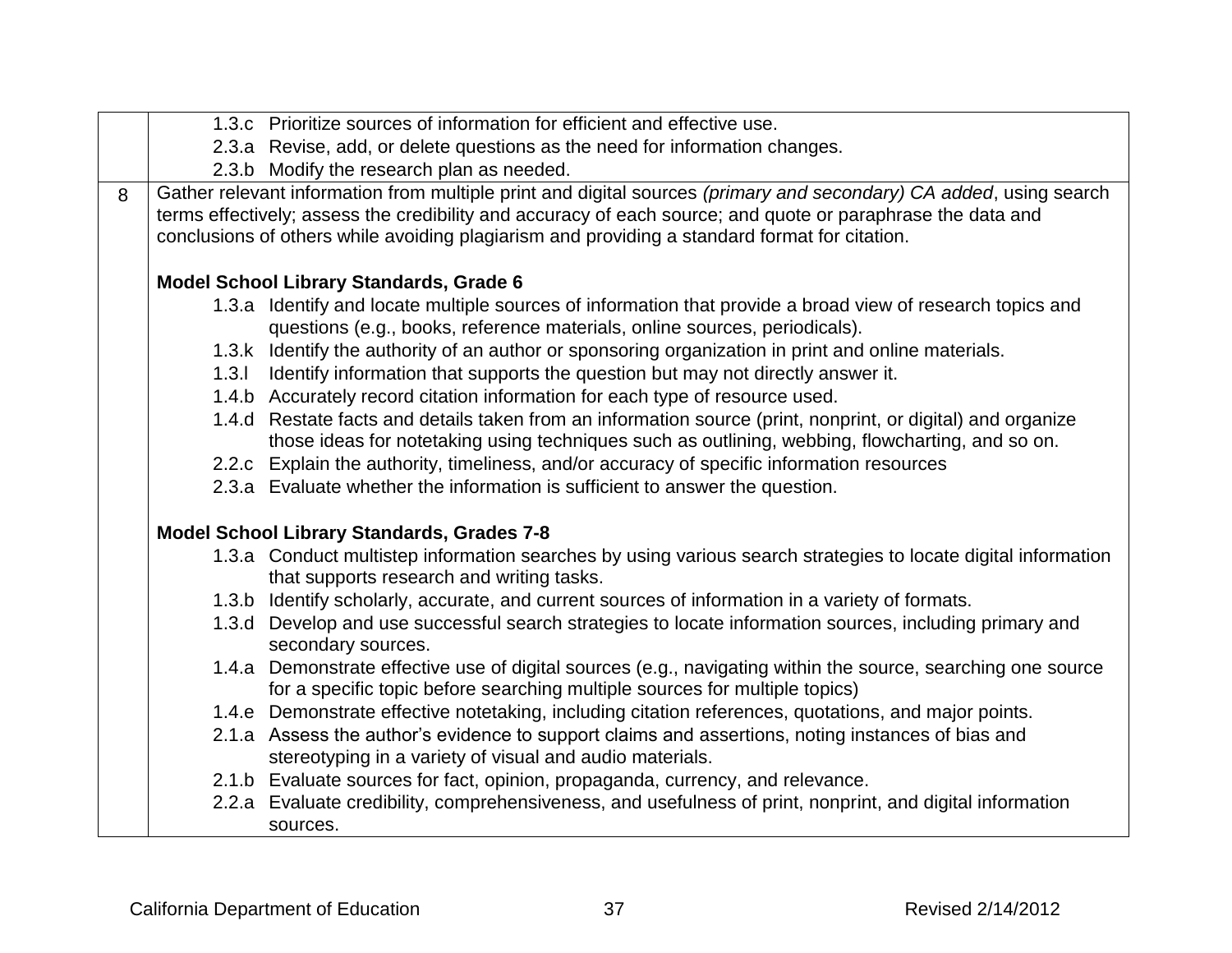|   | 3.1.a Explain ethical and legal issues related to the use of intellectual property, including print, visual, audio,                             |
|---|-------------------------------------------------------------------------------------------------------------------------------------------------|
|   | and online materials (e.g., fair use, file sharing).                                                                                            |
|   | 3.1.b Recognize the consequences of inappropriate and illegal use of information                                                                |
|   | 3.1.d Give credit to authors in an acceptable format when appropriate in written and oral presentations,<br>including music and visual content. |
|   | 3.2.a Evaluate evidence to support a proposition or proposal.                                                                                   |
|   | 3.3.c Create presentations and documents that demonstrate proper citation and attribution of written, audio,<br>and visual resources used.      |
| 9 | Draw evidence from informational texts to support analysis, reflection, and research.                                                           |
|   | <b>Model School Library Standards, Grade 6</b>                                                                                                  |
|   | 2.1.b Analyze evidence to support research question.                                                                                            |
|   | 2.1.c Identify unsupported statements in resources used.                                                                                        |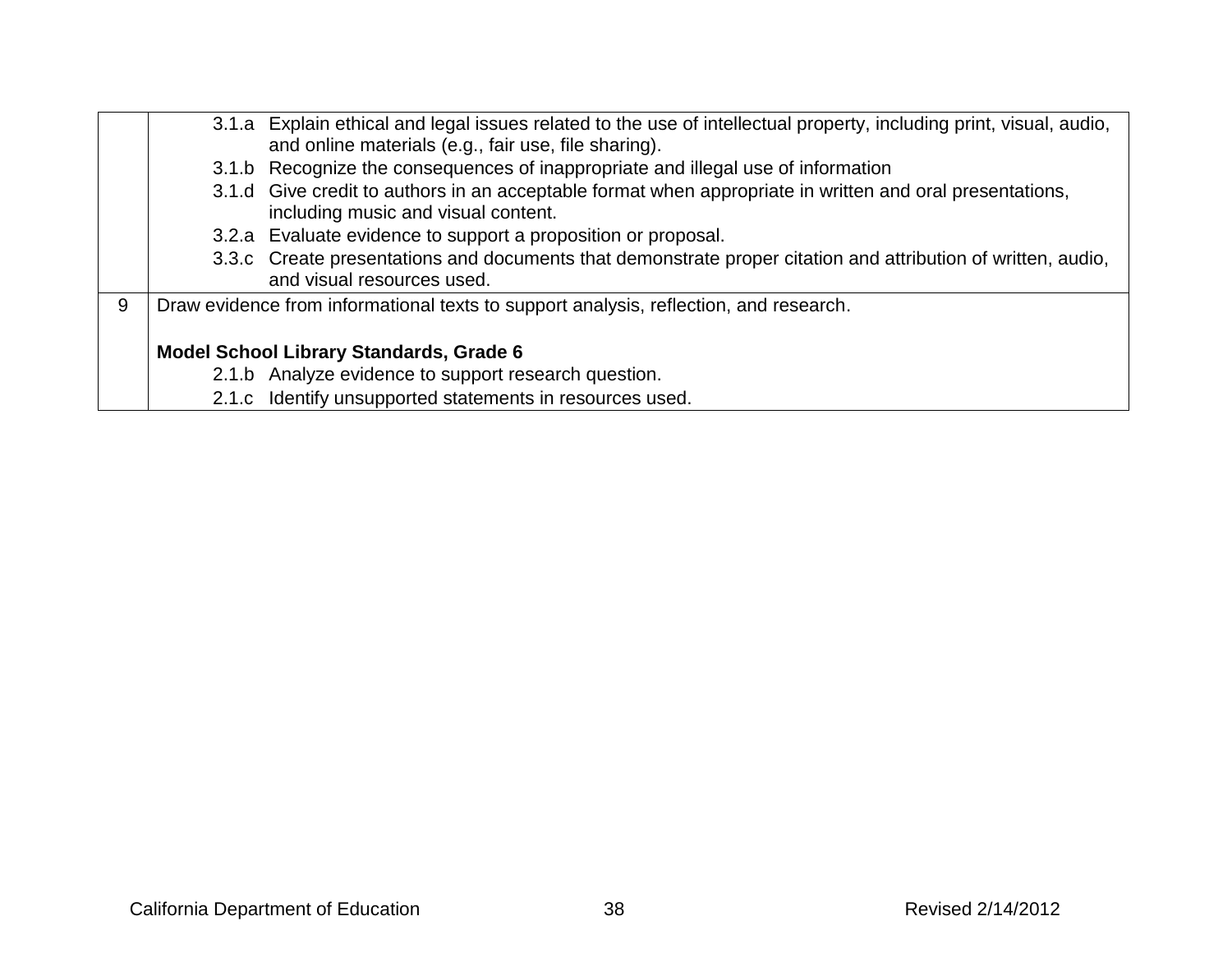|             | Reading Standards for Literacy in History/Social Studies - Grades 9-10 and 11-12                                                                                                                   |  |  |
|-------------|----------------------------------------------------------------------------------------------------------------------------------------------------------------------------------------------------|--|--|
| $\mathbf 1$ | Grades 9-10: Cite specific textual evidence to support analysis of primary and secondary sources, attending to such<br>features as the date and origin of the information.                         |  |  |
|             | Grades 11-12: Cite specific textual evidence to support analysis of primary and secondary sources, connecting insights<br>gained from specific details to an understanding of the text as a whole. |  |  |
|             | <b>Model School Library Standards</b>                                                                                                                                                              |  |  |
|             | 2.2.a Verify the authenticity of primary and secondary source information found online.                                                                                                            |  |  |
|             | 2.2.b Identify bias and prejudice in historical interpretations.                                                                                                                                   |  |  |
| 5           | Grades 9-10: Analyze how a text uses structure to emphasize key points or advance an explanation or analysis.                                                                                      |  |  |
|             | Grades 11-12: Analyze in detail how a complex primary source is structured, including how key sentences, paragraph<br>and larger portions of the text contribute to the whole.                     |  |  |
|             | <b>Model School Library Standards</b>                                                                                                                                                              |  |  |
|             | 1.4.d Analyze the structure and format of informational text that make information accessible and usable (e.g.,<br>graphics, sequence, diagrams, illustrations, charts, maps).                     |  |  |
| 9           | Grades 9-10: Compare and contrast treatments of the same topic in several primary and secondary sources.                                                                                           |  |  |
|             | Grades 11-12: Integrate information from diverse sources, both primary and secondary, into a coherent understanding<br>of an idea or event, noting discrepancies among sources.                    |  |  |
|             | <b>Model School Library Standards</b>                                                                                                                                                              |  |  |
|             | 3.2.a Analyze information from multiple sources and identify complexities, discrepancies, and different<br>perspectives of sources.                                                                |  |  |
| 10          | Grades 9-10: By the end of grade 10, read and comprehend history/social studies texts in the grades 9-10 text<br>complexity band independently and proficiently.                                   |  |  |
|             | Grades 11-12: By the end of grade 12, read and comprehend history/social studies texts in the grades 11-12 text<br>complexity band independently and proficiently.                                 |  |  |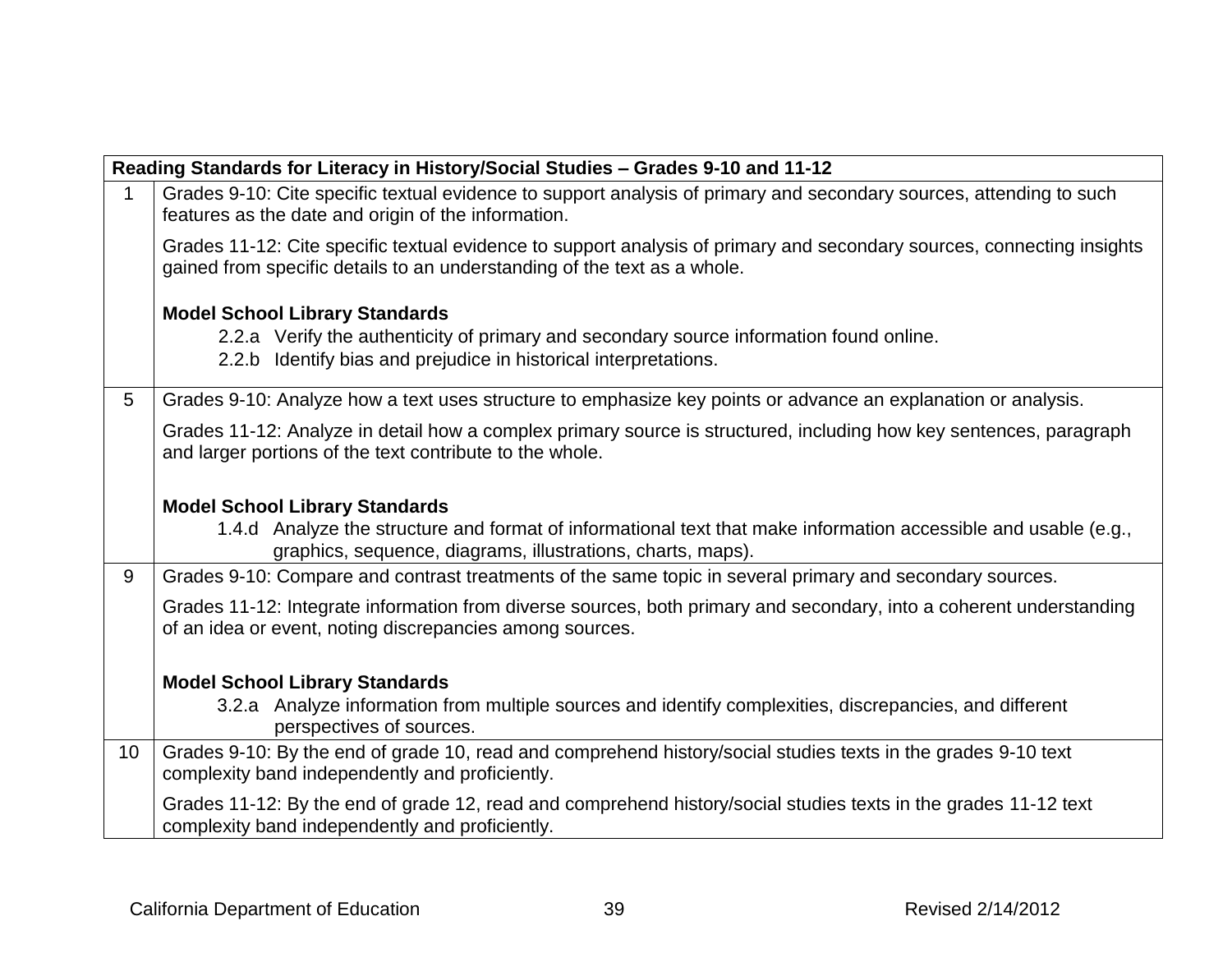|                | Model School Library Standards, Grades 9-12                                                                                                                                                                                                                   |
|----------------|---------------------------------------------------------------------------------------------------------------------------------------------------------------------------------------------------------------------------------------------------------------|
|                | 4.1.a Independently read two million words annually, including a wide variety of classic and contemporary<br>literature, magazines, newspapers, and online information.                                                                                       |
|                | Reading Standards for Literacy in Science and Technical Subjects - Grades 9-10 and 11-12                                                                                                                                                                      |
| $\overline{7}$ | Grades 11-12: Integrate and evaluate multiple sources of information presented in diverse formats and media (e.g.,<br>quantitative data, video, multimedia) in order to address a question or to solve a problem.                                             |
|                | <b>Model School Library Standards</b>                                                                                                                                                                                                                         |
|                | 3.2.a Analyze information from multiple sources and identify complexities, discrepancies, and different<br>perspectives of sources.                                                                                                                           |
| 10             | Grades 9-10: By the end of grade 10, read and comprehend science/technical texts in the grades 9-10 text complexity<br>band independently and proficiently.                                                                                                   |
|                | Grades 11-12: By the end of grade 12, read and comprehend science/technical texts in the grades 11-12 text<br>complexity band independently and proficiently.                                                                                                 |
|                | <b>Model School Library Standards</b>                                                                                                                                                                                                                         |
|                | 4.1.a Independently read two million words annually, including a wide variety of classic and contemporary<br>literature, magazines, newspapers, and online information.                                                                                       |
|                | Writing Standards for Literacy in History/Social Studies, Science, and Technical Subjects - Grades 9-10 and 11-12                                                                                                                                             |
| 6              | Grades 9-10: Use technology, including the Internet, to produce, publish, and update individual or shared writing<br>products, taking advantage of technology's capacity to link to other information and to display information flexibly and<br>dynamically. |
|                | Grades 11-12: Use technology, including the Internet, to produce, publish, and update individual or shared writing                                                                                                                                            |
|                | products in response to ongoing feedback, including new arguments or information                                                                                                                                                                              |
|                | <b>Model School Library Standards</b>                                                                                                                                                                                                                         |
|                | 3.3.c Identify capabilities and limitations of tools for organizing and using information.                                                                                                                                                                    |
|                | 3.3.d Produce media efficiently and appropriately to communicate a message to an audience.                                                                                                                                                                    |
|                | 4.2.e Organize personal digital information by using metadata, keywords, and tags.7                                                                                                                                                                           |
| $\mathbf{7}$   | Grade 9-10 and Grades 11-12: Conduct short as well as more sustained research projects to answer a question                                                                                                                                                   |

 $\sqrt{2}$ 

┑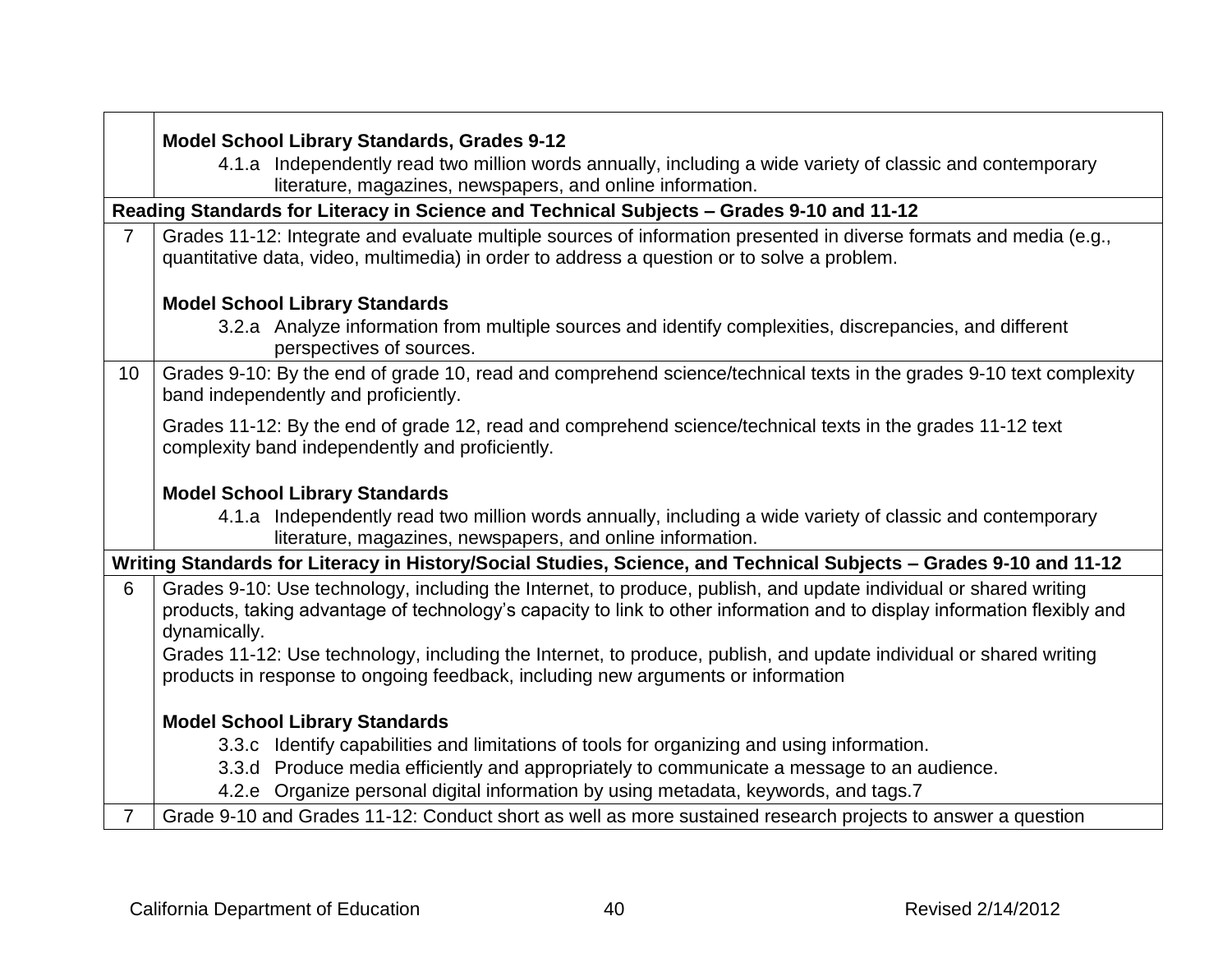|   | (including a self-generated question) or solve a problem; narrow or broaden the inquiry when appropriate; synthesize<br>multiple sources on the subject, demonstrating understanding of the subject under investigation.                                                                                                                                                                                                                    |                                                                                                                                                              |  |
|---|---------------------------------------------------------------------------------------------------------------------------------------------------------------------------------------------------------------------------------------------------------------------------------------------------------------------------------------------------------------------------------------------------------------------------------------------|--------------------------------------------------------------------------------------------------------------------------------------------------------------|--|
|   | <b>Model School Library Standards</b>                                                                                                                                                                                                                                                                                                                                                                                                       |                                                                                                                                                              |  |
|   |                                                                                                                                                                                                                                                                                                                                                                                                                                             | 1.1.a Identify topics, broaden or narrow a topic, and develop ideas to direct the focus of an inquiry.                                                       |  |
|   |                                                                                                                                                                                                                                                                                                                                                                                                                                             | 1.2.a Generate research questions based on interests, observations, information, stories, and issues, or on an<br>assigned topic.                            |  |
|   |                                                                                                                                                                                                                                                                                                                                                                                                                                             | 1.2.b Develop and present a clear thesis statement or hypothesis.                                                                                            |  |
|   |                                                                                                                                                                                                                                                                                                                                                                                                                                             | 1.2.c Finalize the research question or hypothesis by conducting preliminary research.                                                                       |  |
|   |                                                                                                                                                                                                                                                                                                                                                                                                                                             | 2.2.e Use systematic strategies and technology tools to organize and record information (e.g., anecdotal<br>scripting, footnotes, annotated bibliographies). |  |
|   |                                                                                                                                                                                                                                                                                                                                                                                                                                             | 2.3.c Understand that some areas of investigation have inadequate existing material and require a change in<br>plan, change in topic, or original research.  |  |
|   |                                                                                                                                                                                                                                                                                                                                                                                                                                             | 3.3.h Draw clear and appropriate conclusions supported by evidence and examples.                                                                             |  |
| 8 | Grade 9-10: Gather relevant information from multiple authoritative print and digital sources, (primary and secondary)<br>(CA added) using advanced searches effectively; assess the usefulness of each source in answering the research<br>question; integrate information into the text selectively to maintain the flow of ideas, avoiding plagiarism and following a<br>standard format for citation.                                   |                                                                                                                                                              |  |
|   | Grade 11-12: Gather relevant information from multiple authoritative print and digital sources, using advanced searches<br>effectively; assess the strengths and limitations of each source in terms of the specific task, purpose, and audience;<br>integrate information into the text selectively to maintain the flow of ideas, avoiding plagiarism and overreliance on any<br>one source and following a standard format for citation. |                                                                                                                                                              |  |
|   | <b>Model School Library Standards</b>                                                                                                                                                                                                                                                                                                                                                                                                       |                                                                                                                                                              |  |
|   |                                                                                                                                                                                                                                                                                                                                                                                                                                             | 1.3.a Use a variety of search engines and licensed and free databases to locate appropriate information.                                                     |  |
|   |                                                                                                                                                                                                                                                                                                                                                                                                                                             | 1.3.d Search for information using advanced search skills (e.g., Boolean operators, adjacency, proximity, wild<br>card symbols, truncation).                 |  |
|   |                                                                                                                                                                                                                                                                                                                                                                                                                                             | 1.3.e Search for information by using both controlled vocabulary (e.g., subject headings, descriptors) and<br>natural language.                              |  |
|   |                                                                                                                                                                                                                                                                                                                                                                                                                                             | 1.3.k Use a variety of print, media, and online resources to locate information, including encyclopedias and<br>other reference materials.                   |  |